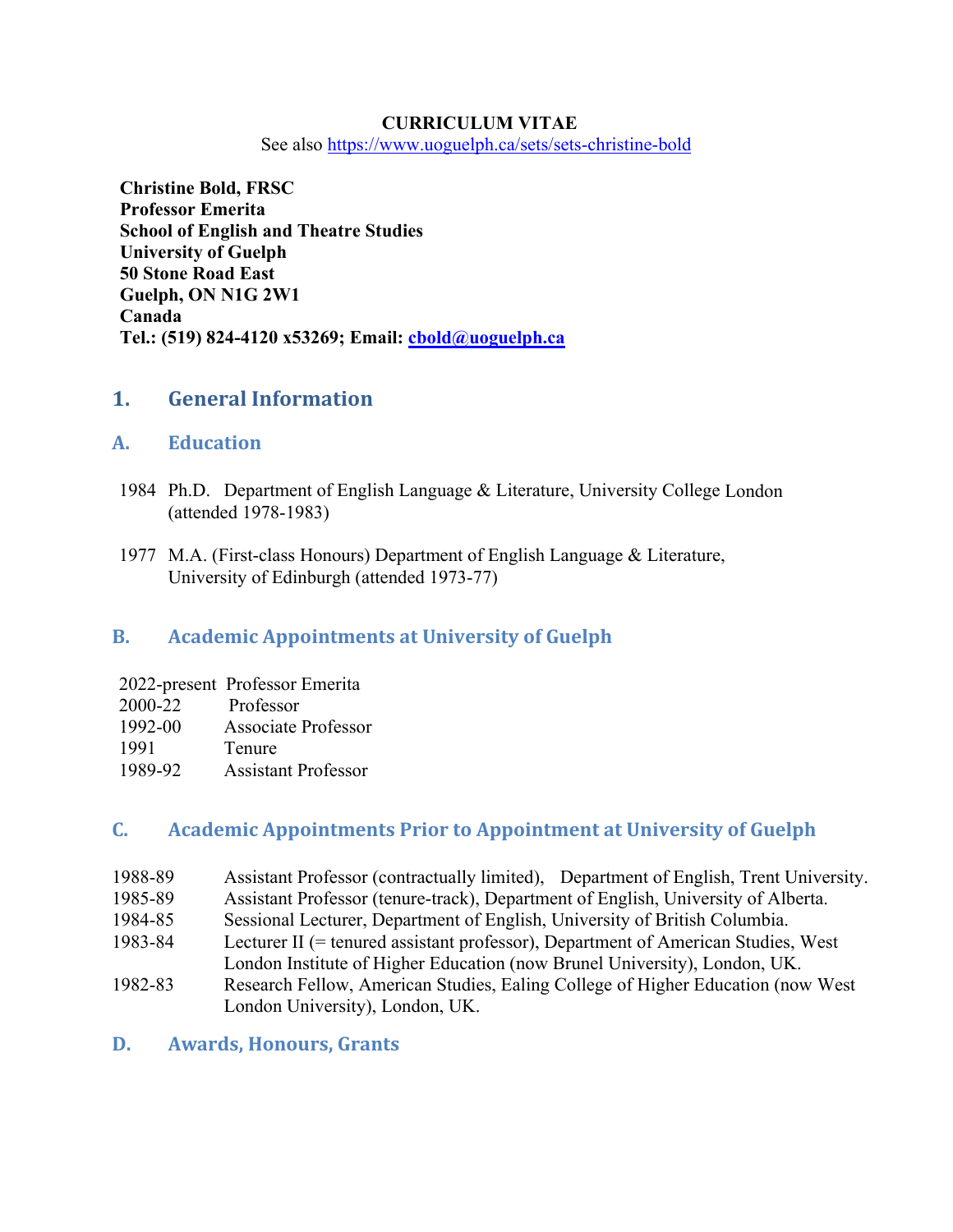# **Distinctions, Awards, Fellowships**

| 2020-22 | Fulbright Canada Visiting Scholar, Foundation for Educational Exchange<br>between Canada and the United States of America.                                                                                                                                   |
|---------|--------------------------------------------------------------------------------------------------------------------------------------------------------------------------------------------------------------------------------------------------------------|
| 2021-22 | Smithsonian Fellow, National Museum of the American Indian, DC, and National<br>Museum of American History, DC                                                                                                                                               |
| 2020    | Finalist (and UG Nominee), Social Sciences and Humanities Research Council of<br>Canada Impact Awards: Insight.                                                                                                                                              |
| 2019    | Fellow, The Royal Society of Canada.                                                                                                                                                                                                                         |
| 2018-20 | Killam Research Fellowship, Canada Council for the Arts.                                                                                                                                                                                                     |
| 2017    | DAAD (Deutscher Akademischer Austauschdienst) Research Fellowship, Berlin,<br>Germany.                                                                                                                                                                       |
| 2017    | Charles Redd Fellowship Award in Western American History, Charles Redd<br>Center for Western Studies, Brigham Young University, Provo, Utah.                                                                                                                |
| 2017    | UG Nominee, the Pierre Chauveau Medal for distinguished contribution to<br>knowledge in the humanities, The Royal Society of Canada.                                                                                                                         |
| 2016    | Andrew W. Mellon Foundation Research Fellowship in the Humanities, Harry<br>Ransom Center, University of Texas at Austin.                                                                                                                                    |
| 2016    | UG College of Arts Nominee, Governor General's Innovation Award, The Office<br>of the Governor General and the Rideau Hall Foundation.                                                                                                                       |
| 2015    | Eccles Centre Visiting Canadian Fellow in North American Studies, British<br>Library, London, England.                                                                                                                                                       |
| 2015    | John Topham and Susan Redd Butler Off-Campus Faculty Research Award,<br>Charles Redd Center for Western Studies, Brigham Young University, Provo,<br>Utah, USA.                                                                                              |
| 2014    | Winner of the 2014 Thomas J. Lyon Book Award in Western American Literary<br>and Cultural Studies (sponsored by the Western Literature Association) for The<br>Frontier Club: Popular Westerns and Cultural Power, 1880-1924 (New York:<br>Oxford UP, 2013). |
| 2014    | Winner of the 2014 Robert K. Martin Prize for Best Book in American Studies<br>(sponsored by the Canadian Association for American Studies), for The Frontier<br>Club: Popular Westerns and Cultural Power, 1880-1924 (New York: Oxford UP,                  |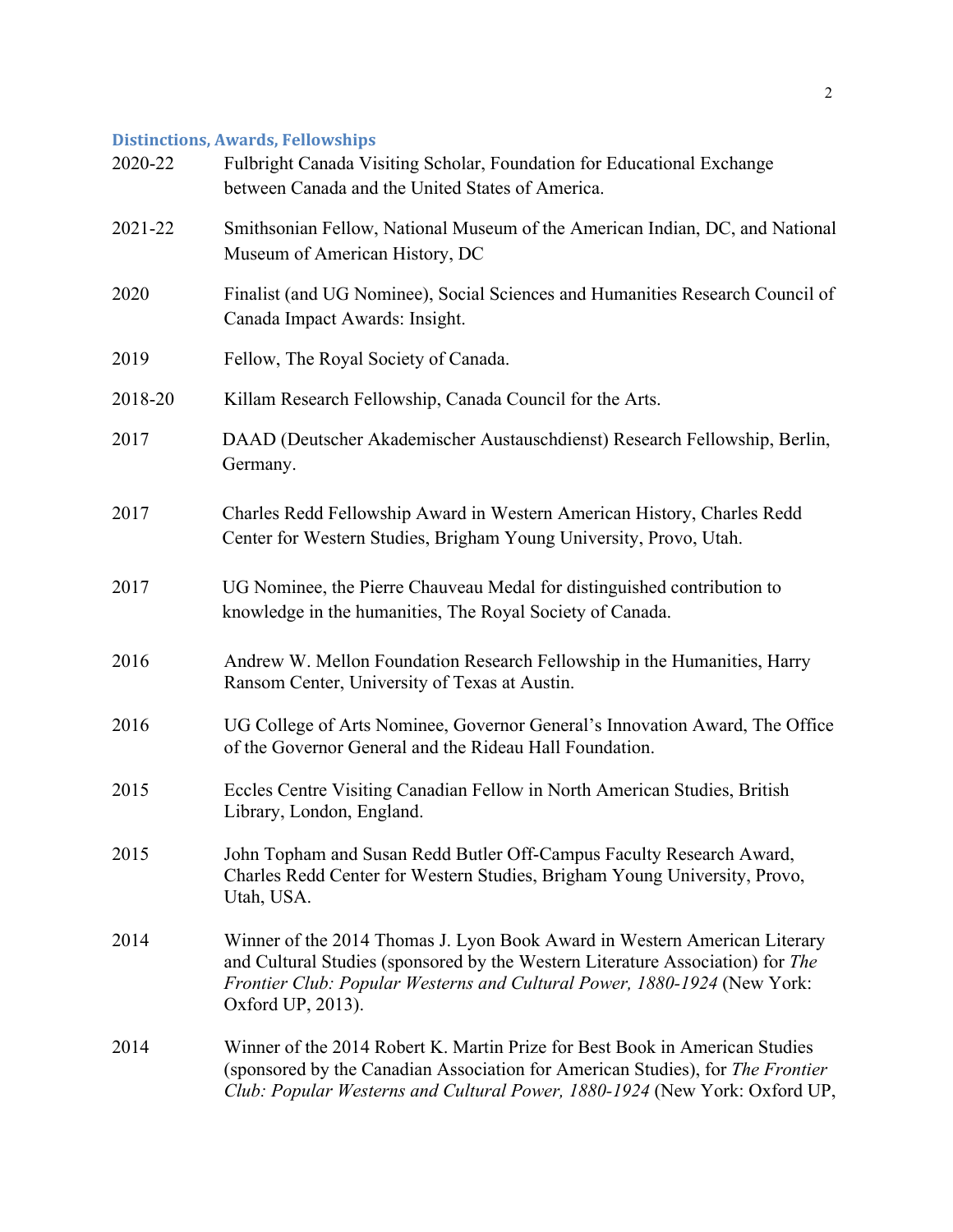2013).

| 2014       | CHOICE "Outstanding Academic Title" of 2013 for The Frontier Club: Popular<br>Westerns and Cultural Power, 1880-1924 (New York: Oxford UP, 2013), selected<br>by CHOICE: A Publication of the Association of College & Research Libraries<br>(American Library Association).                                       |
|------------|--------------------------------------------------------------------------------------------------------------------------------------------------------------------------------------------------------------------------------------------------------------------------------------------------------------------|
| 2013-14    | Research Associate, John-F.-Kennedy-Institut, Freie Universität, Berlin,<br>Germany.                                                                                                                                                                                                                               |
| 2010       | The Honorable Mention, Don D. Walker Prize (sponsored by the Western<br>Literature Association, for the best essay published in western American<br>literary studies in 2009), for "Where Did the Black Rough Riders Go?"                                                                                          |
| 2007       | Bronze IPPY (Independent Publisher Book Award), Women's Issues for<br>Remembering Women Murdered by Men: Memorials across Canada, by the<br>Cultural Memory Group (C. Bold, S. Castaldi, R. Knowles, J. McConnell, L.<br>Schincariol) (Toronto: Sumach Press, 2006).                                               |
| 2007       | Finalist, Foreword Magazine's Book of the Year Awards Women's Issues<br>Category, 2007, for Remembering Women Murdered by Men: Memorials across<br>Canada, by the Cultural Memory Group (C. Bold, S. Castaldi, R. Knowles, J.<br>McConnell, L. Schincariol) (Toronto: Sumach Press, 2006).                         |
| 2007       | Remembering Women Murdered by Men Named "Best Book on Violence against<br>Women" by 2007 Women of Distinction winner (Darlene Lawson, Executive<br>Director of Barbra Schlifer Clinic, Toronto) Now Magazine 24 May 2007.                                                                                          |
| 2005       | Lansdowne Visiting Scholar, University of Victoria, Victoria, BC, November<br>2005.                                                                                                                                                                                                                                |
| 2001, 2002 | Named "Popular Prof" by The Maclean's Guide to Canadian Universities.                                                                                                                                                                                                                                              |
| 1992       | Arthur Ellis Award for Best Genre Criticism, Crime Writers Association of<br>Canada, awarded to Spy Fiction, Spy Films, and Real Intelligence, ed. Wesley<br>K. Wark (London: Frank Cass, 1991), including my chapter, "Secret<br>Negotiations: The Spy Figure in Nineteenth-Century American Popular<br>Fiction." |
| 1978-82    | Scottish Education Department, Ph.D. Scholarship.                                                                                                                                                                                                                                                                  |
| 1977       | University of Edinburgh, Christie Bequest Prize (awarded to woman<br>graduating with the highest lst class Hons. M.A. in English)                                                                                                                                                                                  |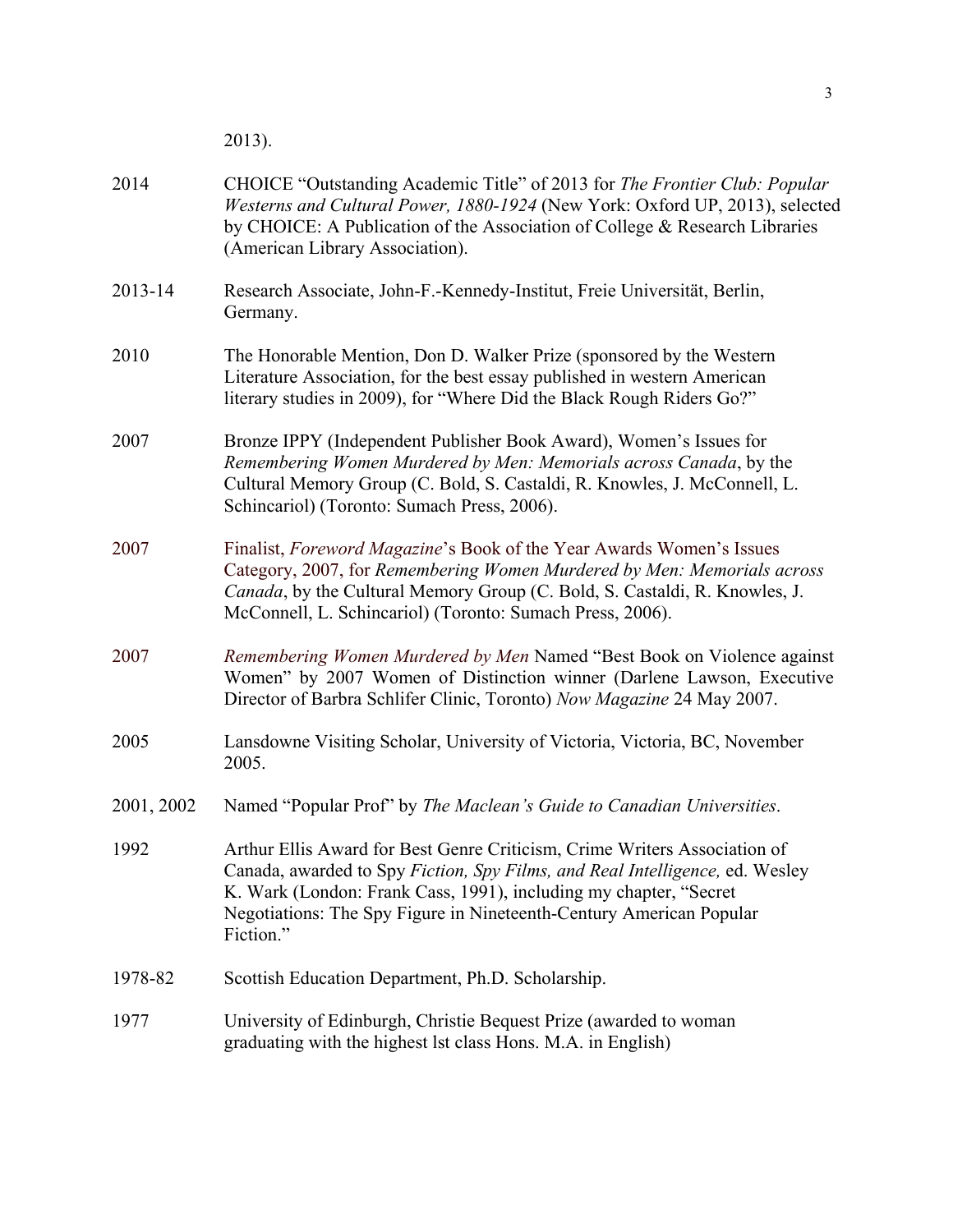# **External Grants and Funding**

| 2020-22 | Fulbright Scholar Award, Fulbright Canada, "Recovering Indigenous and 'Indian'<br>Performers in North American Popular Culture, 1880s-1930s," Smithsonian<br>National Museum of the American Indian/National Museum of American History,<br>Washington DC, US\$12,500 |
|---------|-----------------------------------------------------------------------------------------------------------------------------------------------------------------------------------------------------------------------------------------------------------------------|
| 2018-23 | Social Sciences and Humanities Research Council of Canada (SSHRC) Insight<br>Grant (Principal Investigator), "Vaudeville Indians on Global Circuits, 1880-<br>1930," \$92,604.00.                                                                                     |
| 2018-20 | Killam Research Fellowship, Canada Council for the Arts, \$140,000.                                                                                                                                                                                                   |
| 2018    | Fulbright Specialist Program (successfully applied for and hosted visiting<br>Fulbright Specialist to UG College of Arts), c.\$5000 from Fulbright, c.\$3000 from<br>UG CoA, History Department, SETS.                                                                |
| 2017    | DAAD (Deutscher Akademischer Austauschdienst) Research Fellowship, Berlin,<br>\$5,400.                                                                                                                                                                                |
| 2017    | Charles Redd Fellowship Award in Western American History, Charles Redd<br>Center for Western Studies, Brigham Young University, \$2,500.                                                                                                                             |
| 2016    | Andrew W. Mellon Foundation Research Fellowship in the Humanities, Harry<br>Ransom Center, University of Texas at Austin, USA, \$6,000 USD.                                                                                                                           |
| 2015    | Eccles Centre Visiting Canadian Fellowship in North American Studies, British<br>Library, London, England, £2,500 Pounds Sterling.                                                                                                                                    |
| 2015    | John Topham and Susan Redd Butler Off-Campus Faculty Research Award,<br>Charles Redd Center for Western Studies, Brigham Young University, Salt Lake<br>City, Utah, USA, \$2,750 USD.                                                                                 |
| 2013-15 | Social Sciences and Humanities Research Council of Canada (SSHRC) Insight<br>Development Grant (Principal Investigator), "Vaudeville Indians," \$63,050.                                                                                                              |
| 2008-11 | SSHRC Standard Research Grant (Principal Investigator), "U.S. Popular<br>Print Culture/Creole and Other Wild Wests," \$56,522.                                                                                                                                        |
| 2007    | American Heritage Centre, University of Wyoming, Travel Grant, "The Frontier<br>Club and Beyond," US \$500.                                                                                                                                                           |
| 2004-07 | SSHRC Standard Research Grant (Principal Investigator), "Around 1902:<br>Towards a Different History of Popular U.S. Westerns," \$90,570.                                                                                                                             |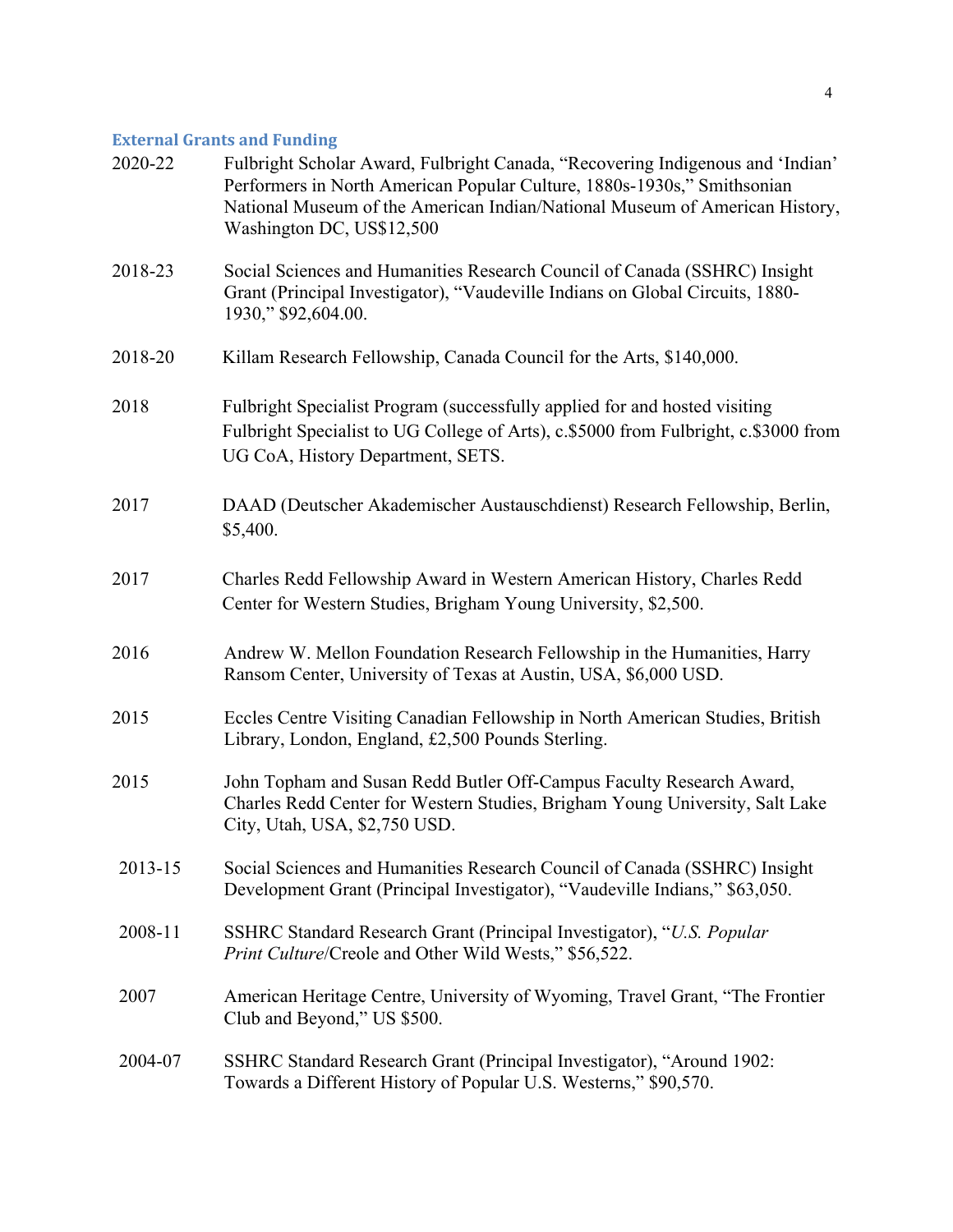| 1999-2002 | SSHRC Strategic Research Grant (Coinvestigator; Principal Investigator Belinda<br>Leach), "Marianne's Park: A Project in Cultural Memory," \$118,000.                                                                                                                                                  |
|-----------|--------------------------------------------------------------------------------------------------------------------------------------------------------------------------------------------------------------------------------------------------------------------------------------------------------|
| 1999-2002 | SSHRC Research Development Initiatives Grant (Research Collaborator;<br>Principal Investigator Ajay Heble), "Improvisation, Collaboration, and<br>Communities in Dialogue: An Interdisciplinary Model for Reconsidering and<br>Promoting the Social Function of Research in the Humanities," \$63,384. |
| 1998-2001 | SSHRC Standard Research Grant (Principal Investigator), "The Federal Writers'<br>Project: A Case Study in Government Patronage of the Arts, 1935-43," \$45,935.                                                                                                                                        |
| 1998-99   | SSHRC Strategic Partnership Development Grant (Coinvestigator; Principal<br>Investigator Belinda Leach) for "Marianne's Park: A Project in Cultural<br>Memory," \$4,900.                                                                                                                               |
| 1994      | Canada-U.S. Fulbright Program, "American Studies Dissertations," \$4,000                                                                                                                                                                                                                               |
| 1993-97   | SSHRC Standard Research Grant (Principal Investigator), "The American Guide<br>Series," \$30,000.                                                                                                                                                                                                      |
| 1991-92   | United States Embassy Grant in American Studies, \$3,500.                                                                                                                                                                                                                                              |
| 1988-91   | SSHRC Standard Research Grant (Principal Investigator), "The American Guide<br>Series," \$22,399.                                                                                                                                                                                                      |

# **Internal Funding, UG**

| 2017-18 | College of Arts Research Bridge Fund, ""Vaudeville Indians" on Global Circuits,<br>1880s-1930s," \$5,000.                     |
|---------|-------------------------------------------------------------------------------------------------------------------------------|
| 2016-17 | College of Arts Research Seed Fund, "Princess Chinquilla, A 'Vaudeville Indian'<br>on Global Circuits, 1880s-1930s," \$1,500. |
| 2016-17 | SSHRC Institutional Grant, General Research Grant, "Re-Indigenizing<br>Vaudeville," \$5,000.                                  |
| 2004-07 | Research Time Stipend, College of Arts (matching SSHRC RTS), \$15,000.                                                        |
| 2005    | College of Arts Research Enhancement Fund, "Remembering Women Murdered<br>by Men" \$2000.                                     |
| 2003    | Dean of Arts Incentive Fund, "Around 1902": Towards a Different History of<br>Popular U.S. Westerns," \$5000.                 |
| 2002    | Dean of Arts Research Enhancement Fund, "Western and Frontier Narratives,"<br>\$2365.                                         |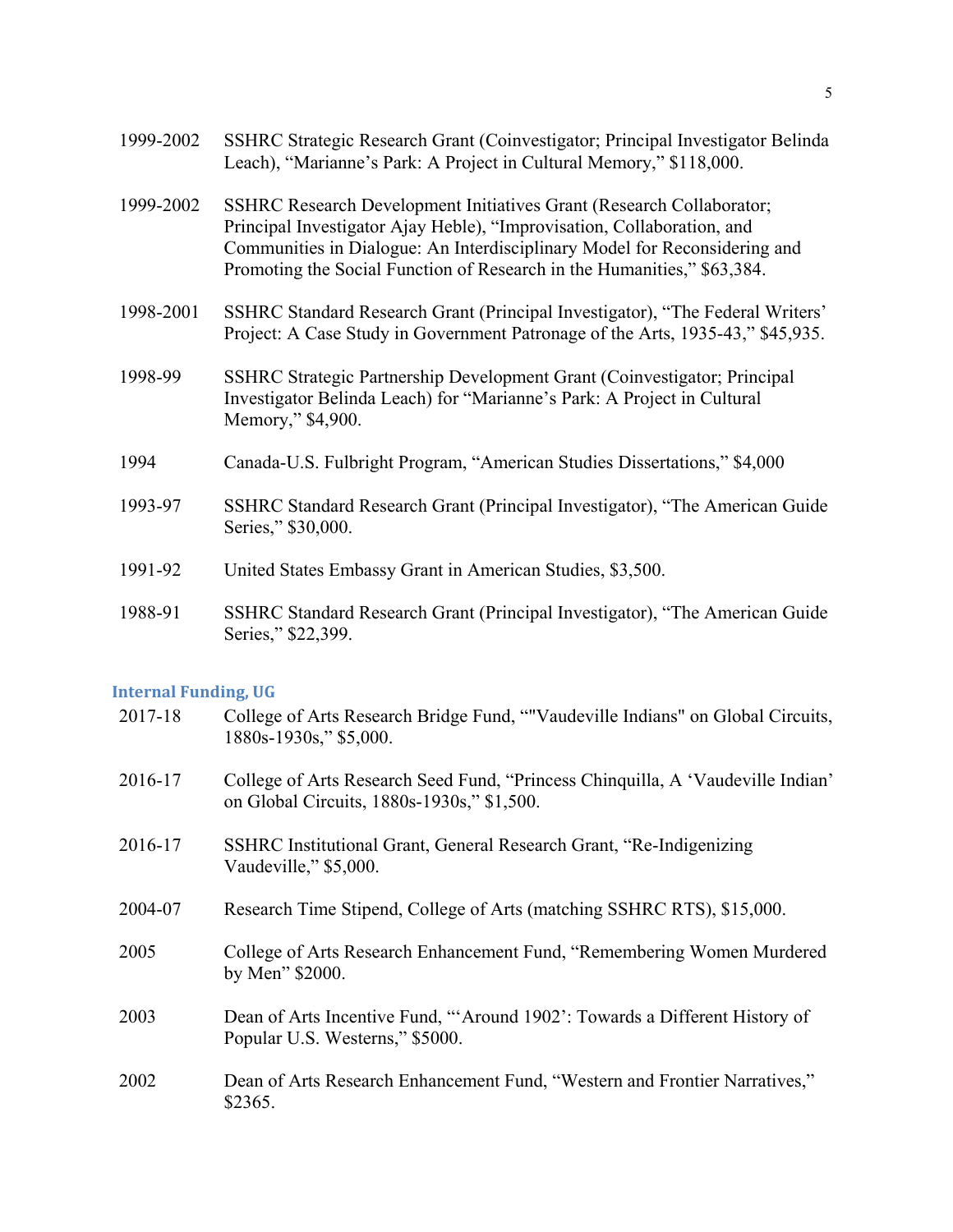| 2002    | SSHRC Conference Travel Grant, Paper presentation at New England American<br>Studies Association Conference, April 2002, \$441.                                                                               |
|---------|---------------------------------------------------------------------------------------------------------------------------------------------------------------------------------------------------------------|
| 1998-99 | UG Research Board (Coinvestigator and cowriter of grant application;<br>Principal Investigator Ajay Heble), "Making Change: Cultural Studies,<br>Cultural Practice, Collaboration and the Classroom," \$2000. |
| 1998-99 | TSS Instructional Development Grant (member of research team and<br>cowriter of grant application; Principal Investigator Donna Pennee),<br>"Cultural Studies, the Classroom, and the Public Sphere," \$2000. |
| 1994-95 | UG Research Board, "American Studies in Canada," \$4,000.                                                                                                                                                     |
| 1992-93 | UG Research Board for "The American Guide Series," \$4,000.                                                                                                                                                   |
| 1990    | UG New Faculty Research Grant, "The American Guide Series," \$4000.                                                                                                                                           |

# **Internal Funding, Other Institutions**

| 1989    | Trent University Humanities Research Grant, "American Spy Fiction," \$1,000                                           |
|---------|-----------------------------------------------------------------------------------------------------------------------|
| 1987-88 | University of Alberta, Arts Faculty, Support for The Advancement of Scholarship<br>Grant, "The WPA Guidebooks," \$400 |
| 1987    | University of Alberta Central Research Fund Grant, "The Federal Writers'<br>Project," \$1,820                         |
| 1986    | University of Alberta, Central Research Fund/SSHRC Grant, "The Federal<br>Writers' Project," \$2,000                  |
| 1981    | University of London, UK, Travel Scholarship, "Selling the Wild West"                                                 |

# **Professional Memberships (current)**

American Studies Association Association for Canadian College and University Teachers of English Canadian Association for American Studies Indigenous Literary Studies Association Native American and Indigenous Studies Association Western Literature Association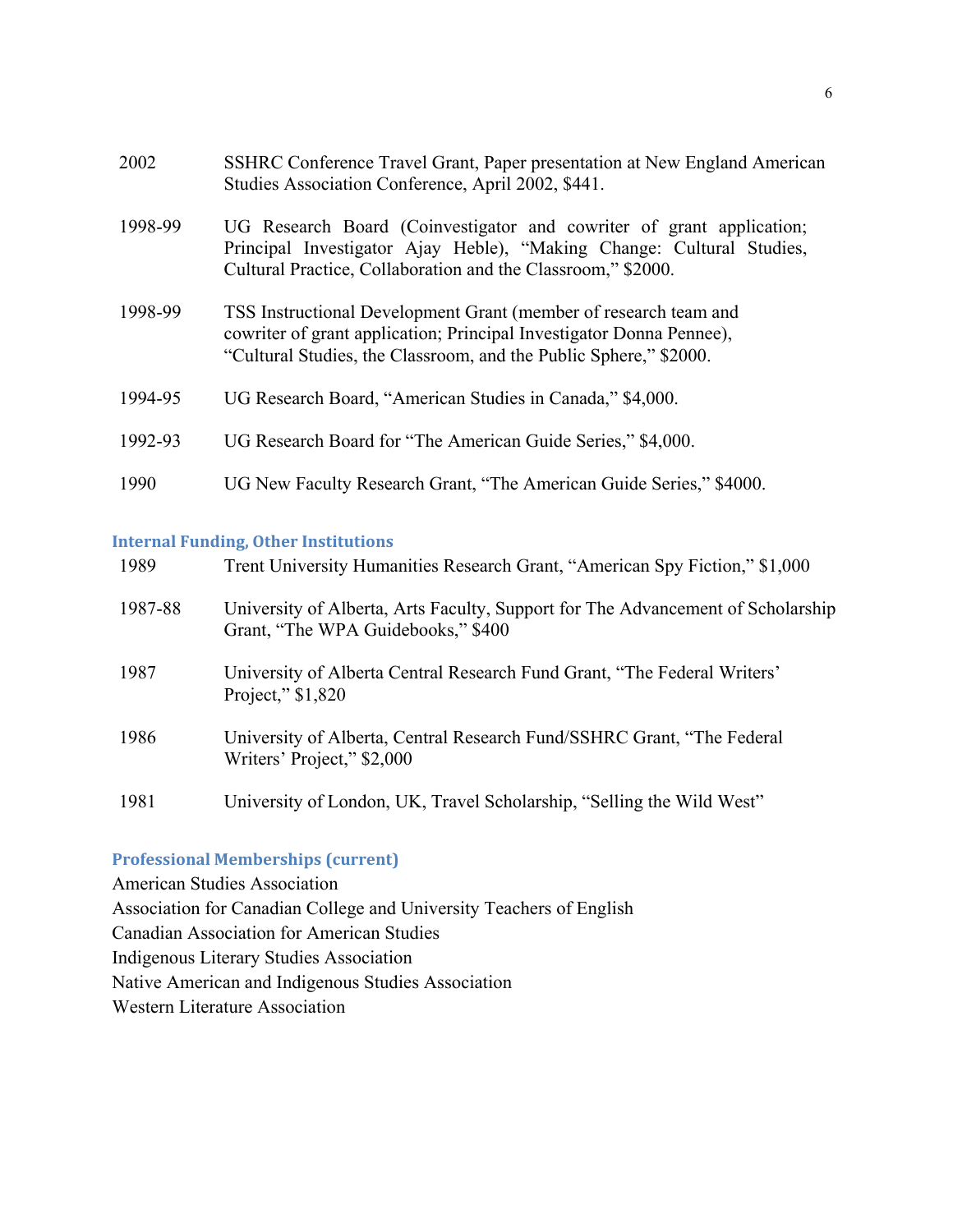# **2. Scholarly and Creative Activity**

## **A. Publications**

## **BOOKS, AUTHORED**

- Author: *"Vaudeville Indians" on Global Circuits, 1880s-1930s* (in press with Yale University Press, forthcoming 2022), 400 pp. + 40 ills.
- Author: *The Frontier Club: Popular Westerns and Cultural Power, 1880-1924* (New York: Oxford UP, 2013), 298, xx pp. + ills.

Description:

<http://mybookthemovie.blogspot.ca/2013/02/christine-bolds-frontier-club.html> <http://page99test.blogspot.ca/2013/02/christine-bolds-frontier-club.html>

- Awards: Winner of the 2014 Thomas J. Lyon Book Award in Western American Literary and Cultural Studies (sponsored by the Western Literature Association). Winner of the 2014 Robert K. Martin Prize for Best Book (sponsored by the Canadian Association for American Studies). A CHOICE Outstanding Academic Title of 2013.
- Reviewed: Sherry L. Smith, *Journal of American Studies* 48.2 (May 2014): 665- 67. Clive Sinclair, "Kings of the Wild Frontier," *Times Literary Supplement* (13 September 2013): online. Wheeler Dixon, *Choice* (Spring 2013): 1816. Boyd Cothran, H-NET REVIEW and H-SHGAPE (June 2013): online. Ronald Miriani, *Kansas History* (2014): 60. *Panhandle-Plains Historical Review*
- Author: *Writers, Plumbers, and Anarchists: The WPA Writers' Project in Massachusetts* (Amherst: U of Massachusetts P, 2006), 273, xii pp.  $+$  ills.
	- Reviewed: Martha H. Swain, *Journal of American History* 94.1 (June 2007): 327-28. Bruce Cohen, *Labor History* 49.1 (Feb. 2008): 136-37. Paul Mishler, *The New England Quarterly* 80.1 (March 2007): 171-73. J.J. Butts, *The Space Between: Literature and Culture, 1914-1945* 4.1 (2008): 156-59. Thomas N. Gardner, *Historical Journal of Massachusetts* 39.1/2 (Summer 2011).
- Author: *The WPA Guides: Mapping America* (Jackson: UP of Mississippi, 1999), 246, xvi pp. + ills.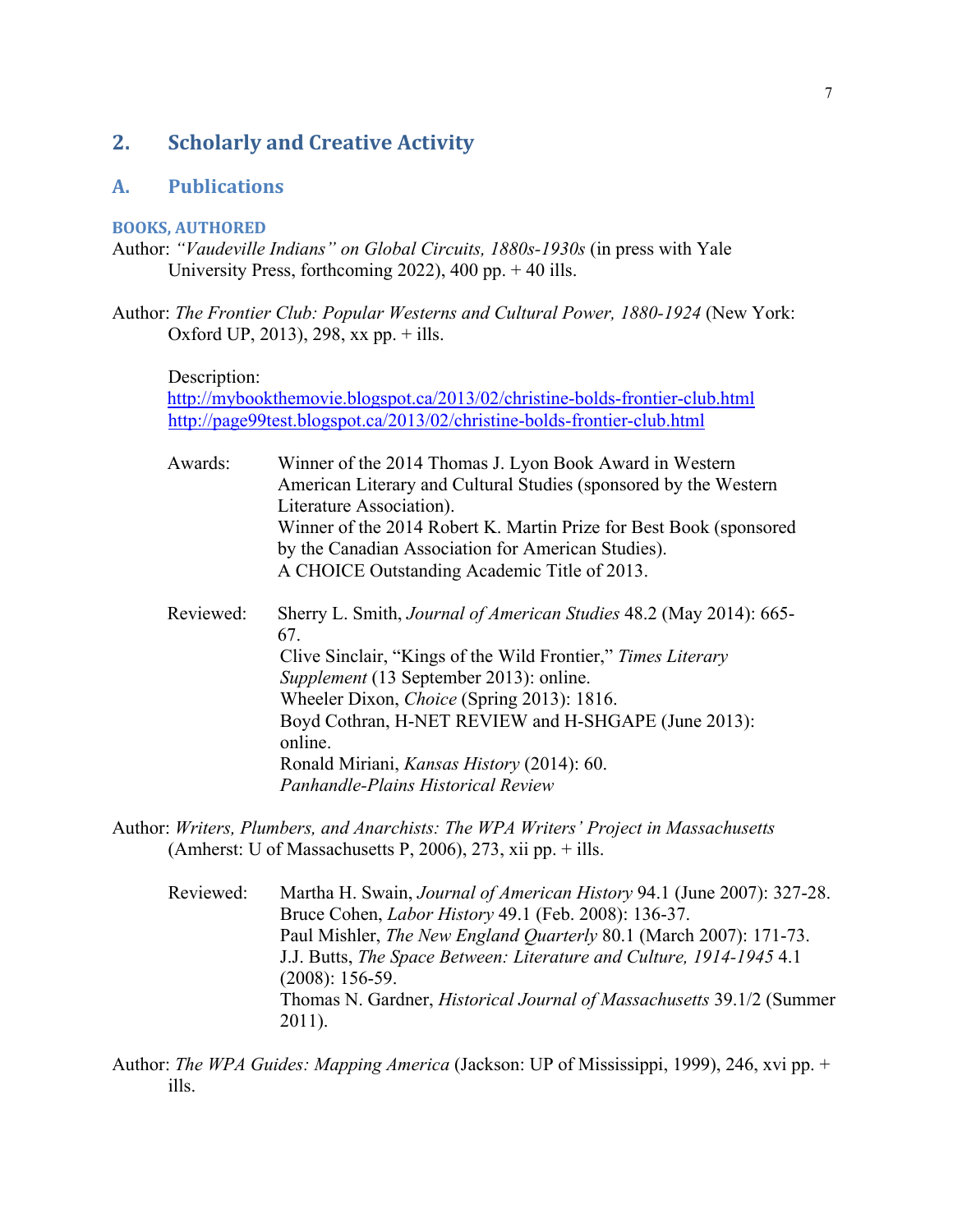Reviewed: Rena Fraden, *American Historical Review* 106.4 (Oct. 2001): 1393-94. Jane S. Becker, *Journal of Southern History* 68.1 (Feb. 2002): 224-25.

Author: *Selling the Wild West: Popular Western Fiction, 1860 to 1960* (Bloomington: Indiana UP, 1987), 215, xvii pp. + ills.

Reviewed: Mark Abley, "Writing to a formula," *Times Literary Supplement* 22 May 1987, 552. James H. Maguire, *American Literature* 59.4 (Dec. 1987): 666-67. Kenneth J. Bindas, *Pacific Historical Review* 58.3 (Aug. 1989): 387-88. Bruce A. Rosenberg, *The Western Historical Quarterly* 20.1 (Feb. 1989): 67. Brian W. Dippie, *Canadian Review of American Studies* 18.3 (Fall 1987): 458-59. Stephen Tatum, *Utah Humanities Review* (December 1987). John D. Nesbitt, *Western American Literature* 23.1 (1988): 56. Leslie T. Whipp, *Great Plains Quarterly* (Winter 1988): 50-51. Marshall W. Fishwick, *University of Toronto Quarterly* 58.1 (Fall 1988): 196-97. Cynthia S. Hamilton, *Journal of American Studies* 22.2 (1988): 312-13. Frank Schroth, *Library Journal*, 1 May 1987, 69. Robert Doak, *Popular Culture Association in the South Newsletter* (Sept. 1987). Louis B. Gimelli, *Journal of the West* (April 1988): 103. Larry Remele, *South Dakota History* 18.1 & 2 (Spring/Summer 1988): 106. W.D.L., *Books of the Southwest* 346 (Sept. 1987): 16. Martha and Ed Quillen, "The Western Formula: Fight It and Follow It," *The Bloomsbury Review* July/Aug 1987, 31. Abraham Hoffman, *The Californians* Jan/Feb 1988, 50.

Coauthor: *Remembering Women Murdered by Men: Memorials across Canada*, by the Cultural Memory Group (Christine Bold, Sly Castaldi, Ric Knowles, Jodie McConnell, Lisa Schincariol) (Toronto: Sumach Press, 2006), 270 pp. + ills.

| Awards:   | Bronze IPPY Award, Women's Issues, 2007<br>Finalist, <i>Foreword Magazine</i> 's Book of the Year Awards, Women's<br>Issues Category, 2007. |
|-----------|---------------------------------------------------------------------------------------------------------------------------------------------|
| Reviewed: | Terri Apter, Times Literary Supplement, 23 June 2006.<br>Sue Buckle, <i>Canadian Woman Studies</i> 25.1-2 (Winter-Spring 2006):<br>208-09.  |
|           | Shawna Dempsey, <i>Herizons</i> 21.2 (Fall 2007): 45-48.                                                                                    |
|           | Amber Dean, <i>ESC: English Studies in Canada</i> 34.2-3 (June/Sept.                                                                        |
|           | 2008): 229-241.                                                                                                                             |
|           | Matthew Behrens, <i>Quill &amp; Quire</i> 17 July 2006.                                                                                     |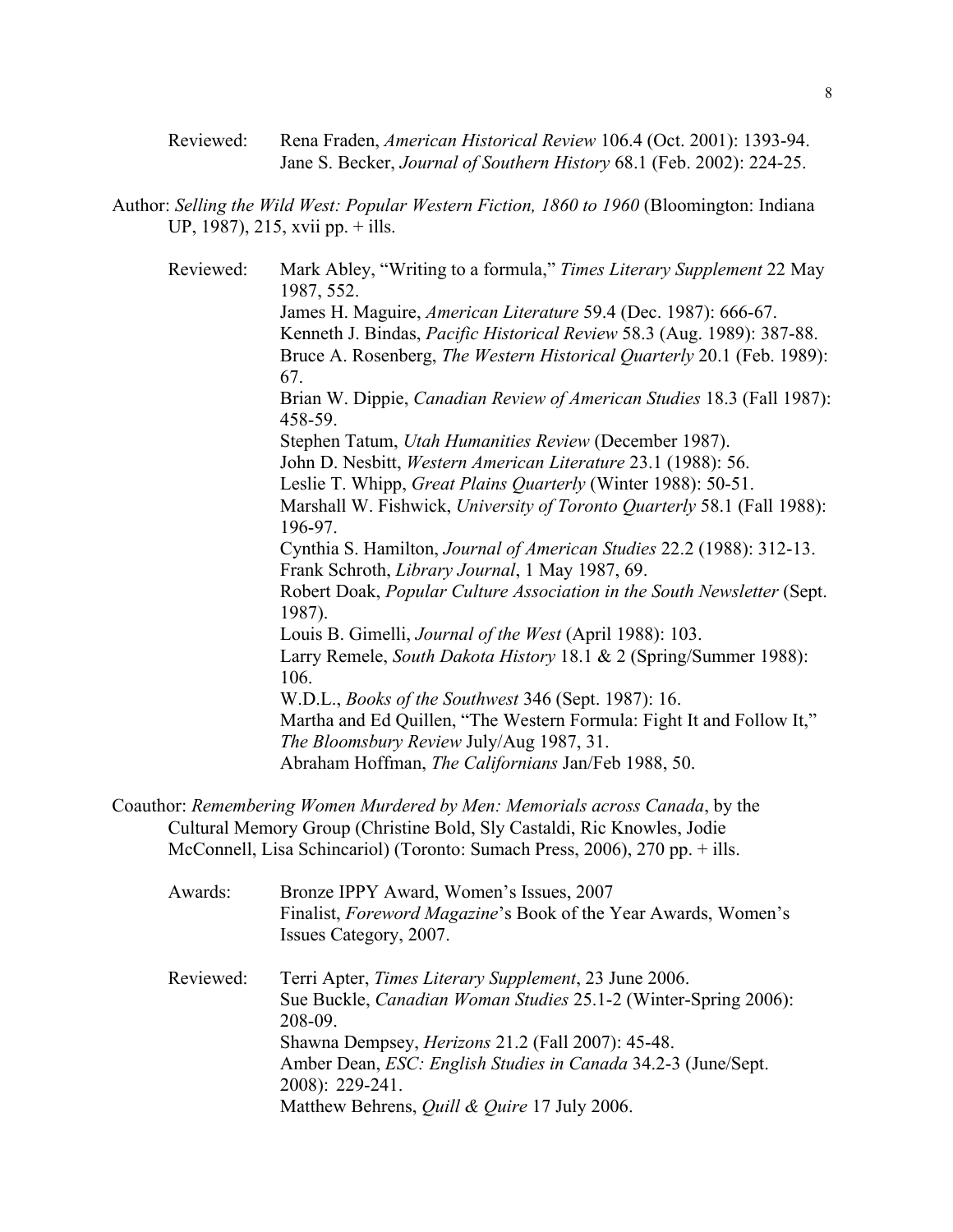Named "Best Book on Violence against Women" by 2007 Women of Distinction winner (Darlene Lawson, Executive Director of Barbra Schlifer Clinic, Toronto) *Now Magazine* 24 May 2007.

#### **BOOKS, EDITED**

- Editor: *U.S. Popular Print Culture, 1860-1920* (Oxford: Oxford UP, 2011; New York: Oxford UP, 2012), 716, xxiii pp. + ills.
	- Reviewed: Despoina Feleki, *European Journal of American Studies* (online 6 Oct. 2015) Tara Penry, *Western American Literature* 47.4 (Winter 2013): 403-04. Georgia Clarkson Smith, *American Periodicals* 23.2 (2013): 188-92. Frederic Krome, *Canadian Journal of History* 47.3 (Winter 2012): 679. J. Randolph Cox, *Dime Novel Round-Up* (April 2012)
- Board of Editors: Section Editor, "Section VII: The Popular West," *Updating the Literary West,*  ed. Thomas Lyon et al. (Fort Worth: Texas Christian UP, 1997), 863-959.
	- Reviewed: Barbara Howard-Meldrum, *Great Plains Quarterly* 19.2 (Spring 1999): 133-34.

## **JOURNALS, EDITED**

Coeditor (with Victoria Lamont), *Popular Westerns: New Scholarship*, Special Issue of *Canadian Review of American Studies* 39.2 (2009), 246 pp. + ills.

Coeditor (with Stephen Randall), *Canadian Review of American Studies,* 1991-97.

#### **CHAPTERS IN BOOKS**

- "Popular Indigenous Women Performers, Wild West Scenarios, and Relations of Looking," *The Routledge Companion to Gender and the American West*, ed. Susan Bernardin (Routledge, in press 2021),  $6,000$  words  $+3$  ills.
- "Buffalo Bill and 'Dime Novelitis'; or, Sitting Bull's Reading Lesson," *Buffalo Bill Centennial Anthology*, ed. Jeremy Johnston and Douglas Seefeldt (University of Nebraska Press, 2020, in press),  $18$  ts. pp.  $+$  ills.
- "Performance, Print, and the Popularization of the Pre-Cinematic American West," *Once upon a Time . . . The Western: A New Frontier in Art and Film*, exhibition catalogue ed. Mary-Dailey Desmarais and Thomas Brent Smith (Montreal Museum of Fine Arts and Denver Art Museum, 2017), 49-57.
- "Did Indians Read Dime Novels?: Re-Indigenizing the Western at the Turn of the Twentieth Century," *New Directions in Popular Fiction: Genre, Distribution, Reproduction*, ed. Ken Gelder (NY: Palgrave, 2016), 135-56.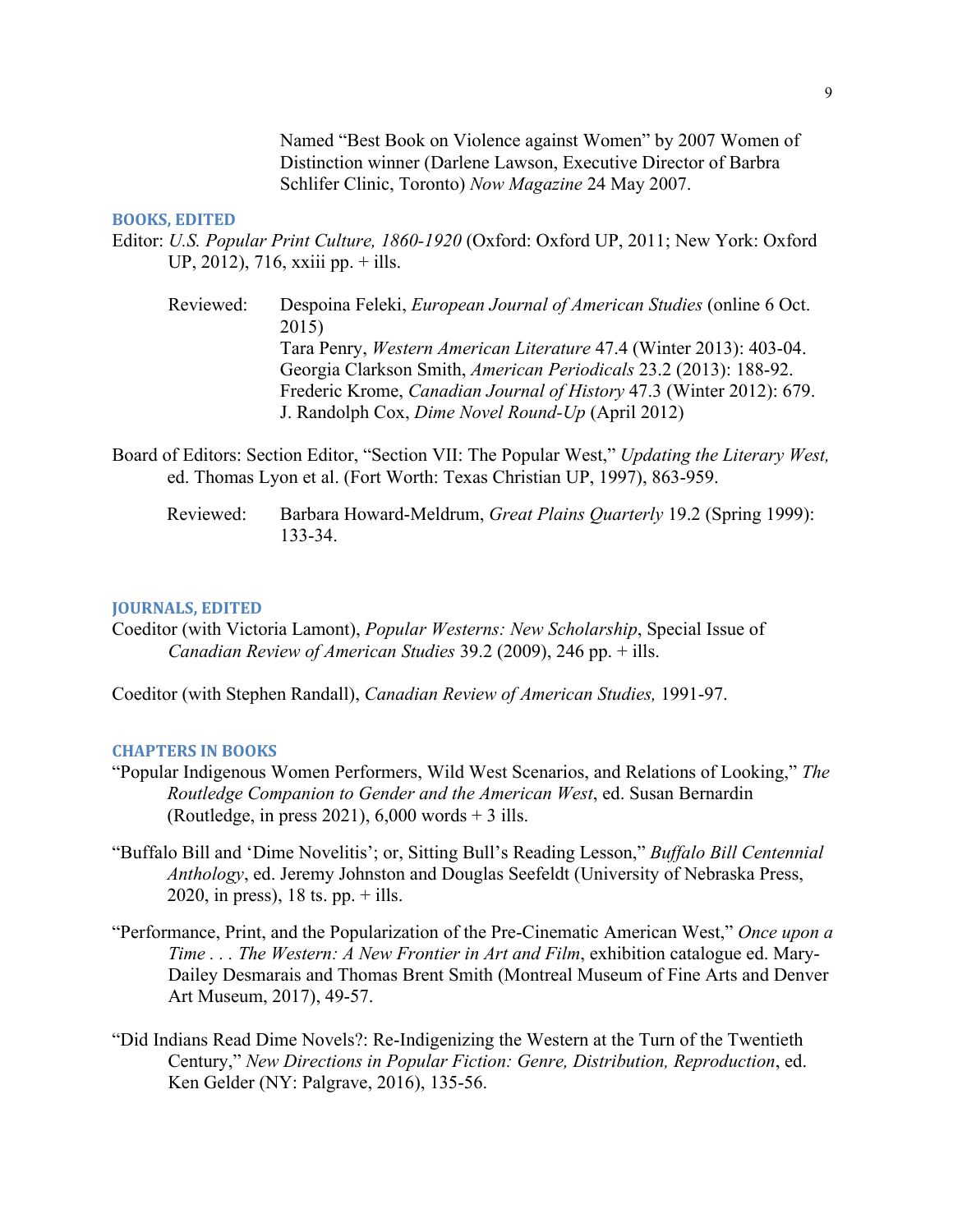- "Violence, Justice, and Indigeneity in the Popular West: Go-Won-Go Mohawk in Performance and Print," *America: Justice, Conflict, War*, European Views of the United States, vol. 8, ed. Amanda Gilroy and Marietta Messmer (Heidelberg, Germany: Universitätsverlag Winter, 2016), 99-115.
- "Early Cinematic Westerns," *A History of Western American Literature*, ed. Susan Kollin (NY: Cambridge University Press, 2015), 225-41.
- "Exclusion Acts: How Popular Westerns Brokered the Atlantic Diaspora," *American Exceptionalisms*, ed. Sylvia Söderlind and James Taylor Carson (Albany, NY: SUNY Press, 2011), 93-123.
- "Introduction"; "Westerns," *U.S. Popular Print Culture, 1860-1920*, ed. Christine Bold (Oxford: Oxford UP, 2011), 1-19; 317-36.
- "Who benefits?" *Not Drowning But Waving: Women, Feminism and the Liberal Arts, ed. Susan* Brown et al. (Edmonton: U of Alberta P, 2011), 333-49.
- "The Voice of the Fiction Factory in Dime and Pulp Westerns," Reprinted in *Twentieth-Century Literary Criticism*, Vol. 214, ed. Thomas J. Schoenberg and Lawrence J. Trudeau (Detroit, MI: Gale, 2009), 136-45
- "'Under the very skirts of Britannia': Re-reading Women in the James Bond Novels," reprinted in *Twentieth Century Literary Criticism* Vol. 193, ed. Tom Schoenberg and Lawrence J. Trudeau (Detroit: Thomson/Gale, 2008), 227-34. Also reprinted in *The James Bond Phenomenon: A Critical Reader*, ed. Christoph Lindner (Manchester: Manchester UP, 2003), 169-83.
- "'Rough Riders of the World': The Frontier Club and the Atlantic Diaspora," *Americas' Worlds and the World's Americas,* ed. Amaryll Chanady et al. (Ottawa: U of Ottawa/Legas, 2006), 369-78.
- "'The Frontier Story': The Violence of Literary History," *A Companion to American Fiction, 1865-1914*, ed. Robert Paul Lamb and G.R. Thompson (Oxford: Blackwell, 2006), 201-21.
- "Malaeska's Revenge; Or, the Dime Novel Tradition in Popular Fiction," reprinted in *Nineteenth-Century Literature Criticism*, Vol. 84 (Detroit, MI: Gale, 2000), 105-15; *Wanted Dead or Alive: The American West in Popular Culture,* ed. Richard Aquila (Urbana: U of Illinois P, 1996; pbk 1998), 31-68.
- "Screening the Nation: Gender, Place and Power in *The 39 Steps," The Haunted Wood: Essays in Cultural History in the 1930's and 40's,* ed. Christopher Brookeman (London: U of Westminster, 2000).

"The Popular West," *Updating the Literary West,* ed. Thomas Lyon et al. (Fort Worth: Texas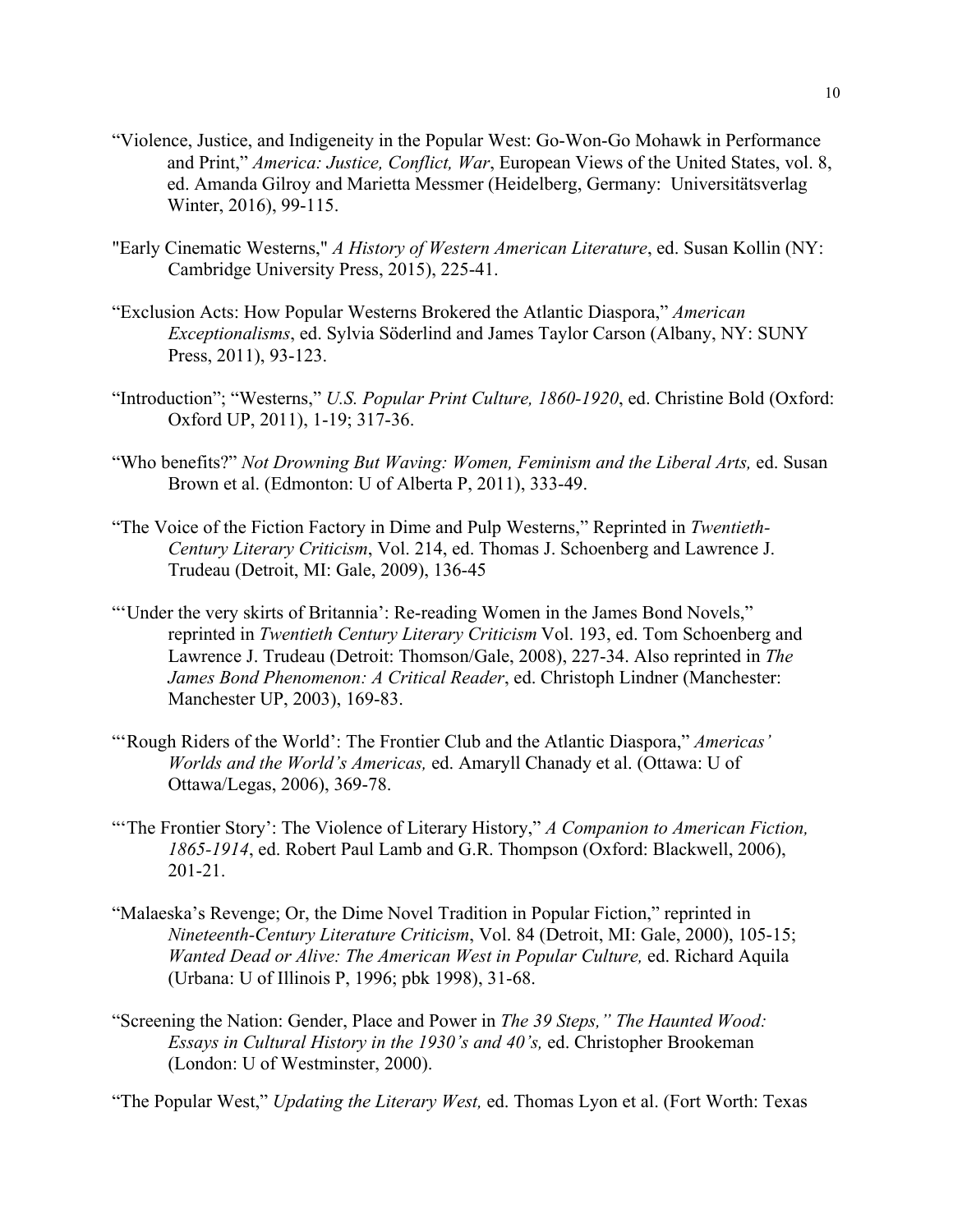Christian UP, 1997), 863-72.

- "Mapping the Colour Line: The WPA Guide to North Carolina," *"Writing" Nation and "Writing" Region in America,* ed. Theo D'Haen and Hans Bertens. European Contributions to American Studies. (Amsterdam: VU UP, 1996), 197-216.
- "Introduction," *Jessie Benton Fremont: A Woman Who Made History,* by Catherine Coffin Phillips (1933; Lincoln: U of Nebraska P, 1995), [v]-xi.
- "Mapping Out America: The W.P.A. Guidebooks and the American Scene in the 1930s," *Modern American Landscapes,* eds. Mick Gidley and Robert Lawson- Peebles (Amsterdam: VU UP, 1995), 172-96.
- "Regions and Regionalism," *Modern American Culture: An Introduction,* ed. Mick Gidley (London: Longman, 1993), 94-119.
- "Introduction," *Annie Oakley of the Wild West,* by Walter Havighurst (1954; Lincoln: U of Nebraska P, 1992), ix-xviii.
- "Preface to the Second Edition," *Twentieth-Century Western Writers,* 2nd ed., ed. Geoff Sadler (Chicago & London: St. James Press, 1991), xv-xxi.
- "Popular Forms I," *The Columbia History of the American Novel,* ed. Emory Elliott (NY: Columbia UP, 1991), 285-305.
- "Secret Negotiations: The Spy Figure in Nineteenth-Century American Popular Fiction," in *Spy Fiction, Spy Films and Real Intelligence*, ed. Wesley K. Wark (London: Frank Cass, 1991); also *Intelligence and National Security* 5 (October 1990):17-29.
- "Ten Gallon Trauma," reprinted in *The NER Anthology,* ed. James Campbell (Edinburgh: Polygon, 1982): 139-48; also *New Edinburgh Review*, 44 (1978).

## **ARTICLES IN PEER-REVIEWED JOURNALS**

- "Vaudeville, Indigeneity, Modernity," Print Plus Online Cluster: "Indigenous Modernities," ed. Kirby Brown and Stephen Ross, *Modernism/Modernity* 5.4 (March 2021), 5000 words + ills., [https://modernismmodernity.org/forums/posts/bold-vaudeville-indigeneity](https://modernismmodernity.org/forums/posts/bold-vaudeville-indigeneity-modernity)[modernity](https://modernismmodernity.org/forums/posts/bold-vaudeville-indigeneity-modernity)
- "Indigenous Presence in Vaudeville and Early Cinema," In-Focus Dossier, "Indigenous Performance Networks: Media, Community, Activism," ed. Joanna Hearne, *Journal of Cinema and Media Studies/JCMS* 60.2 (Winter 2021): 157–162.
- "Princess White Deer's Show Blanket: Brokering Popular Indigenous Performance across International Borders," *Theatre Research in Canada/Recherches théâtrales au Canada*, Spec. Issue on Race and Performance in the US-Canada Borderlands, ed. Colleen Kim Daniher and Katherine Zien, 41.1 (Spring 2020), 39-63.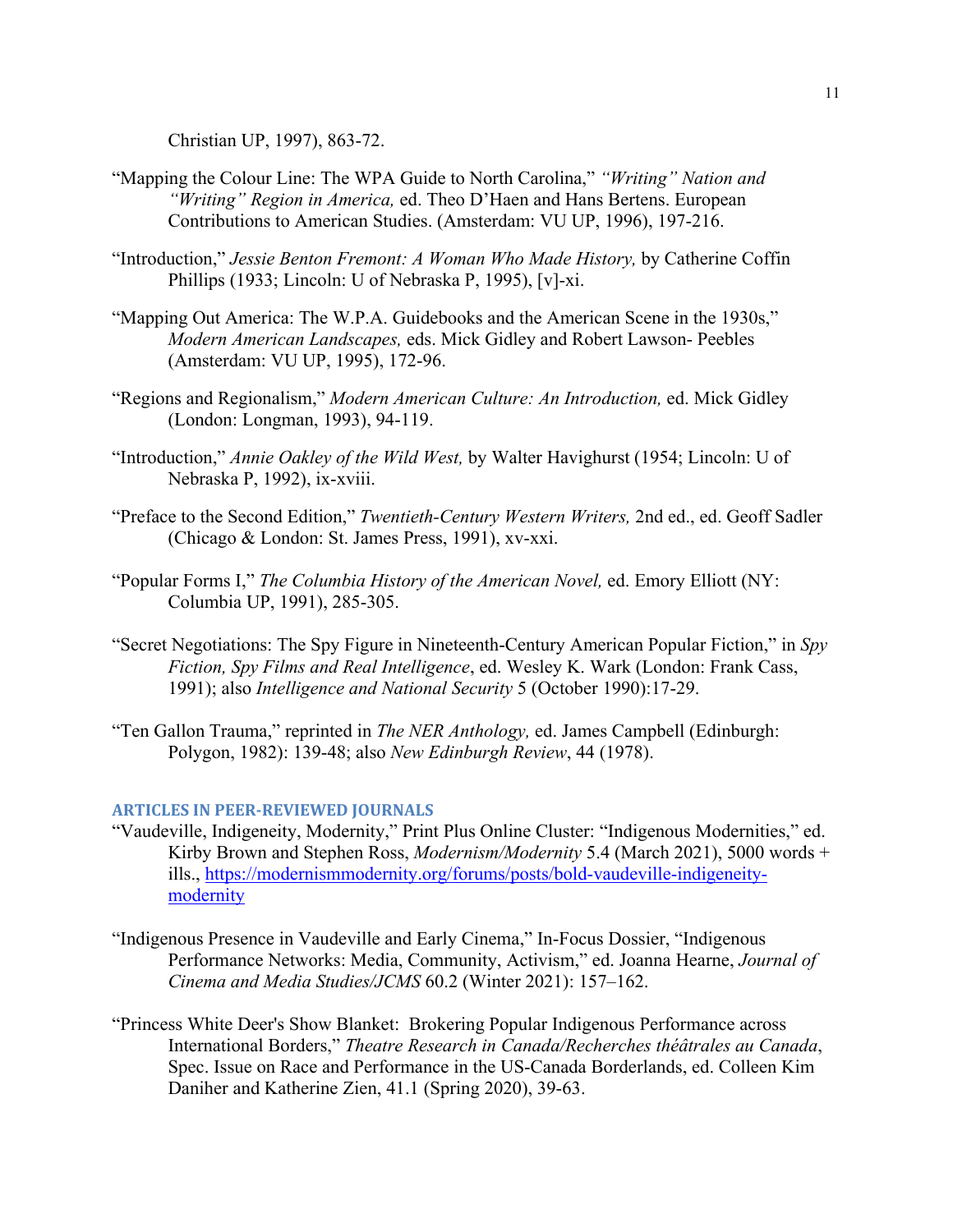- "Outbreak from the Vaudeville Archive," with Monique Mojica, Gloria Miguel, Muriel Miguel, *Western American Literature*, Special 50<sup>th</sup> Anniversary Edition, ed. Susan Bernardin and Krista Comer 53.1 (Spring 2018), 113-26.
- "Domestic Intelligence: Marriage and Espionage in Helen MacInnes's Fiction," Espionage Fiction: The Seduction of Clandestinity, ed. Robert Lance Snyder, Special Issue of *Paradoxa: Studies in World Literary Genres* 24 (December 2012): 31-53.
- "Where Did The Black Rough Riders Go?," Spec. Issue, "War," ed. Michael H. Epp, *Canadian Review of American Studies* 39.3 (2009): 273-97.

Awarded the Honorable Mention, Don D. Walker Prize for best essay published in Western American literature in 2009.

- "The Montreal Mural," the Cultural Memory Group (C. Bold, S. Castaldi, R. Knowles, J. McConnell, L. Schincariol), *Representations of Murdered and Missing Women*, ed. Anne Stone and Amber Dean, Special Issue of *West Coast Line* 53.1 (Spring 2007): 64-67.
- "'In memory of Theresa Vince': Research, Activism, and Feminist Memorializing" by the Cultural Memory Group (coauthored with S. Castaldi, R. Knowles, J. McConnell, L. Schincariol), *Topia: Canadian Journal of Cultural Studies* 13 (Spring 2005): 121-34.
- "'Staring the world in the face': Sacco and Vanzetti in the WPA Guide to Massachusetts," *The Massachusetts Historical Review* 5 (2003): 94-124.
- "Worker-Writers on the WPA: The Case of New Bedford, Massachusetts," *Prospects: An Annual of American Cultural Studies* 28 (2003): 1-30.
- "How might a women's monument be different?," coauthored with B. Leach and R. Knowles, *Cultural Memory and Social Identity*, ed. Roxanne Rimstead, Spec. Issue of *Essays on Canadian Writing* (Fall 2003): 17-35.
- "Feminist Memorializing and Cultural Countermemory: The Case of Marianne's Park," coauthored with B. Leach and R. Knowles, *Gender and Cultural Memory*, ed. Marianne Hirsch and Valerie Smith, Spec. Issue of *Signs: Journal of Women in Culture and Society*  28.1 (2002): 125-48.
- "'Under the very skirts of Britannia': Re-reading Women in the James Bond Novels," *Queen's Quarterly* (1993): 311-27.
- "The View from the Road: Katharine Kellock's New Deal Guidebooks," *American Studies* 29 (1988): 5-29.
- "The Rough Riders at Home and Abroad: Cody, Roosevelt, Remington and the Imperialist Hero," *The Canadian Review of American Studies* 18 (1987): 321-50.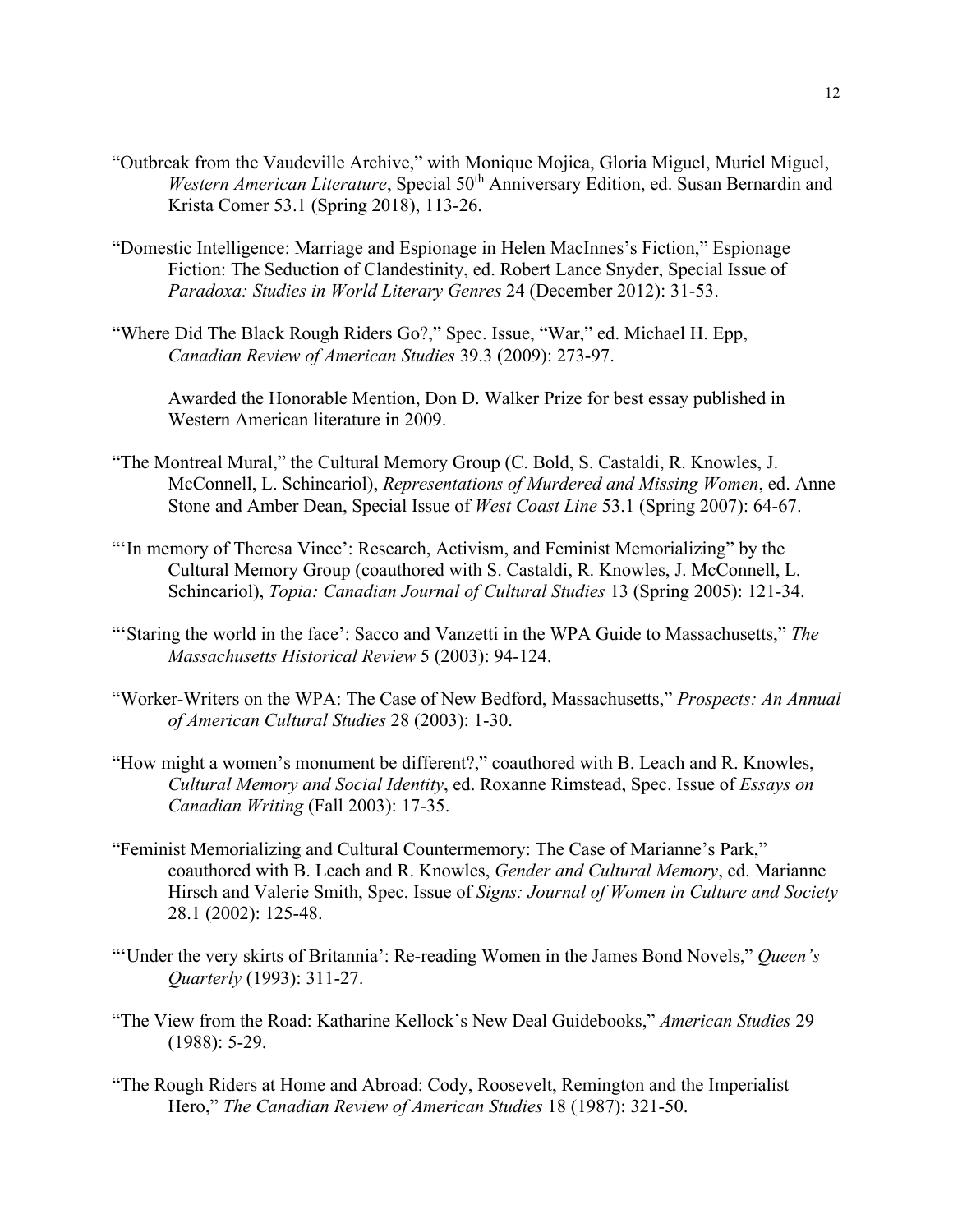- "The Voice of the Fiction Factory in Dime and Pulp Westerns," *Journal of American Studies,* 17 (1983): 29-46.
- "How the Western Ends: Fenimore Cooper to Frederic Remington," *Western American Literature* 17 (1982): 117-35.

## **NON-REFEREED ARTICLES AND OTHER INVITED WRITINGS**

"Red Butterfly (1891) Spotlight," *Nickels and Dimes* website, October 2020 (invited) <https://dimenovels.lib.niu.edu/learn/spotlights/redbutterfly>

- Forum Prompt (invited): "Approaching Indigeneity, Learning Modernity," *Criterion: A Journal of Literary Criticism* (Brigham Young University Student Journal) 2018. [https://scholarsarchive.byu.edu/criterion/forum\\_prompt.html](https://scholarsarchive.byu.edu/criterion/forum_prompt.html)
- "How to be an ally," *Forty on Forty*, *ESC: English Studies in Canada* 41.4 (2016): "a special section that celebrates the journal's fortieth year of publication by highlighting forty leading scholars and their thoughts on what has radically changed the discipline since 1975" (invited).
- "Seeing 'the Indian' in Vaudeville," *Cultural Compass*, Harry Ransom Center Blog (2016) (invited) [http://blog.hrc.utexas.edu/2016/11/03/fellows-find-seeing-the-indian-in](http://blog.hrc.utexas.edu/2016/11/03/fellows-find-seeing-the-indian-in-vaudeville/)[vaudeville/](http://blog.hrc.utexas.edu/2016/11/03/fellows-find-seeing-the-indian-in-vaudeville/)
- "'Vaudeville Indians' on the British Stage (British Library)," *U.S. Studies Online,* Native American Heritage Month, Special Featured Blog Series (2015) (invited) [http://www.baas.ac.uk/usso/eccles-centre-summer-scholars-series-vaudeville-indians-on](http://www.baas.ac.uk/usso/eccles-centre-summer-scholars-series-vaudeville-indians-on-the-british-stage/)[the-british-stage/](http://www.baas.ac.uk/usso/eccles-centre-summer-scholars-series-vaudeville-indians-on-the-british-stage/)
- "The Thomas King Story," *Sound Check: The Jazz Photography of Thomas King,* exhibition catalogue (Macdonald Stewart Art Gallery, 2013) (invited).
- "Steinbeck's Battle Hymn," Program Note for *Grapes of Wrath*, Stratford Shakespeare Festival, 2011 (invited).
- "Steinbeck's People," *Stratford for Students: Magazine for Teachers and Students* 2011, 6-7 (invited).
- "The Long Fetch of History," *Readers' Forum: Popular Culture and the Culture of Research Funding*, *English Studies in Canada* 32.4 (December 2006): 4-8 (invited).
- "Memorials for Women across Canada," Cultural Memory Group (edited excerpt from *Remembering Women Murdered by Men*), *The Canadian Women's Health Network*, Spring/Summer 2007, 6-9 (invited).

"From the President of CAAS," column in *ASA Newsletter,* Spring 1997.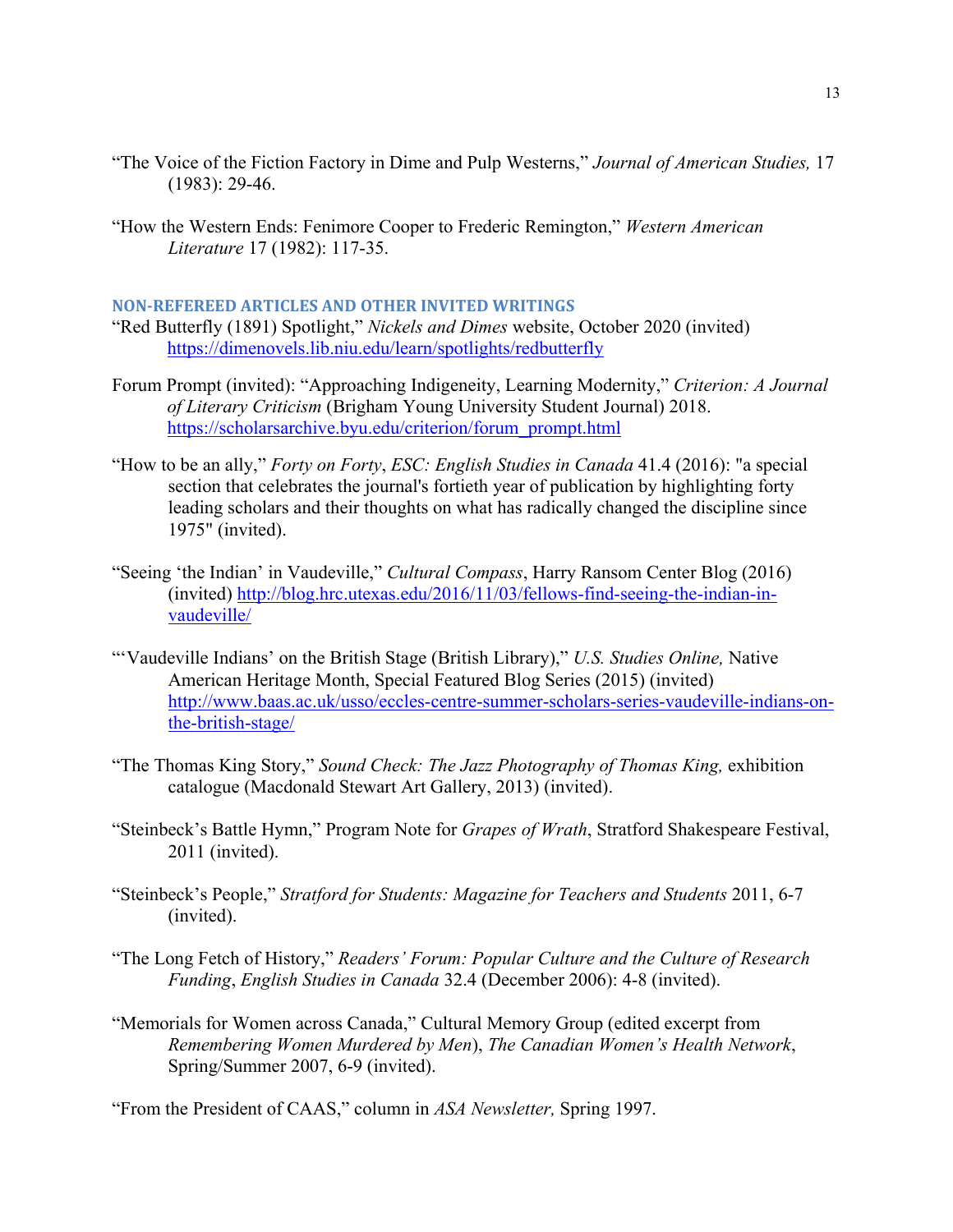- "American Studies in Canada," column for *American Studies in Europe: The European Association for American Studies Newsletter,* Issue 34 (May 1995), 4-5 (invited).
- "Letter from CAAS," column in *British Association for American Studies Newsletter,* August 1994 (invited).

## **ENTRIES IN REFERENCE WORKS**

- "American Studies in Canada," co-authored with Isabelle Lehuu, *The Encyclopedia of American Studies* (online), ed. Simon Bronner (2012) (invited).
- "Advice Manuals and Self-Help Books"; "Detective Fiction"; "Literacy"; "Performance and Popular Print Culture"; "Photography and Popular Print Culture"; "Popular History"; "Popular Science"; "Pulp Magazines"; "Scrapbooks"; "Sentimentalism"; "Sports and Popular Print Culture"; "Workers' Autobiographies," *U.S. Popular Print Culture, 1860- 1920*, ed. Christine Bold, Volume 6 of The Oxford History of Popular Print Culture (Oxford: Oxford UP, 2011), 613-37.
- "Ian Fleming," *The Oxford Encyclopedia of British Literature*, Vol. 2, ed. David Scott Kastan (N.Y.: Oxford UP, 2006), 328-30 (invited).
- "Mary Hallock Foote"; "Edward Hoagland"; "Meridel Le Sueur"; "Frances McElrath," *Twentieth-Century Western Writers,* 2nd ed., ed Geoff Sadler (Chicago & London: St. James Press, 1991), 242-43, 328-29, 416-17, 457-58 (invited).
- "Drama"; "Literature: Popular Western Fiction"; "Literature: Serious Western Fiction," *The BFI Companion to the Western,* ed. Edward Buscombe (London: Andre Deutsch/British Film Institute, 1988), 112-13; 172-75; 175-77 (invited).
- "T.D. Allen"; "Clay Allison"; "Hoffman Birney"; "Michael Bonner"; "Frederick H. Christian"; "Van Cort"; "James R. Dowler"; "Hal G. Evarts, Jr."; "George C. Jenks"; "Archie L. Joscelyn"; "Milton Lott"; "Rutherford George Montgomery"; "Bob Obets"; "Ed Earl Repp"; "Harwood Steele"; "Carter Travis Young," *Twentieth-Century Western Writers,*  ed. James Vinson (London: Macmillan, 1983), 16-17; 17-18; 60-61; 65-66; 126-27; 149; 192; 219-20; 357-58; 365-69; 431; 471-73; 502; 570-71; 647-48; 742-43 (invited).

## **EDITORIAL AND BIBLIOGRAPHICAL WORK**

- Compiler (with Stephanie Settle), "Princess White Deer's Performance Circuits," archival resource for Kanien'kehá:ka Onkwawén:na Raotitióhkwa Language and Cultural Center of Kahnawà:ke.
- Editor, "American Studies Dissertations in Canada: In Progress and Completed since 1993," *Canadian Review of American Studies* 25 (1995): 147-72.
- Editor, *CAAS Newsletter,* Spring 1994, Spring 1995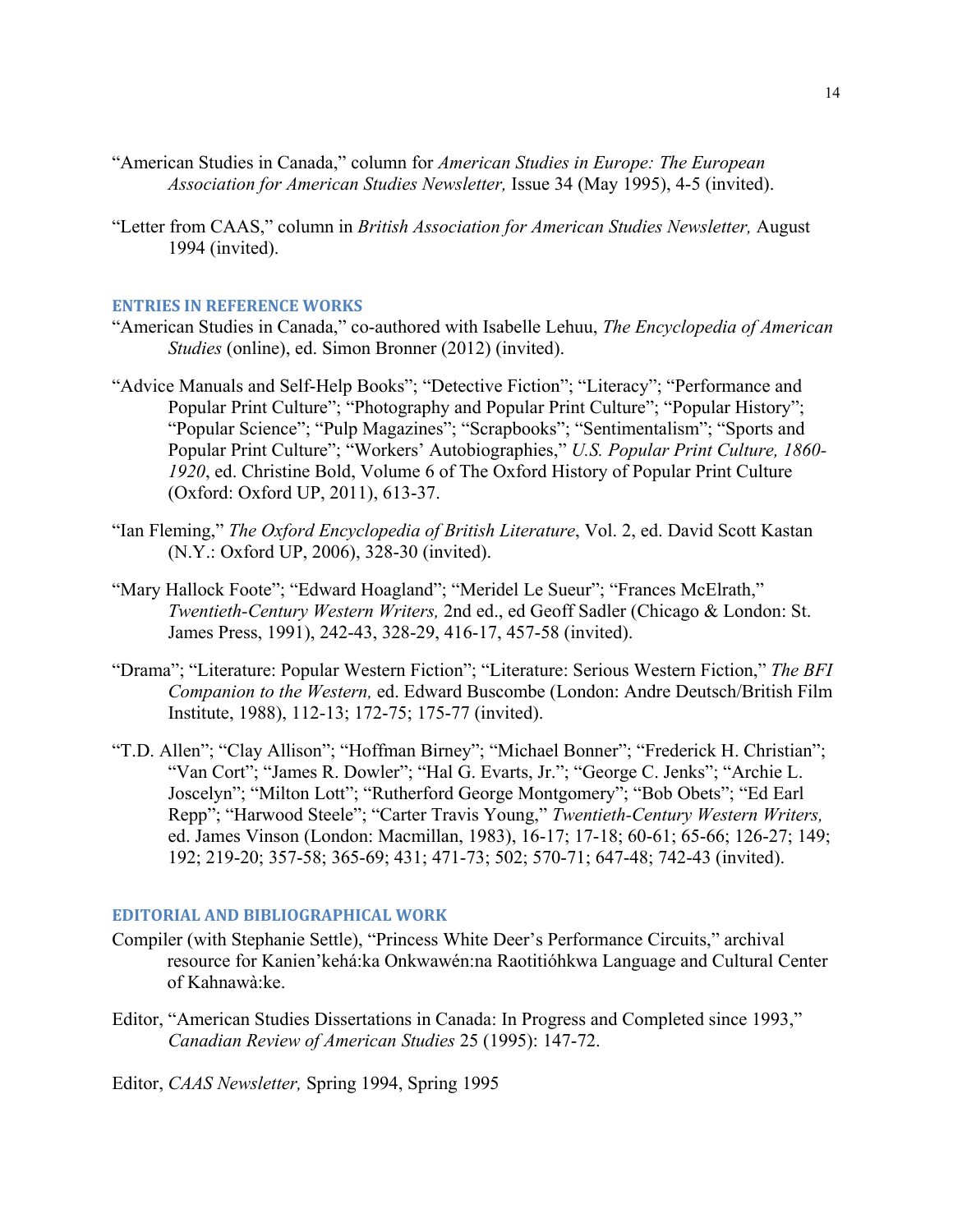- Editor, "American Studies Dissertations in Canada: In Progress and Completed since 1990," *Canadian Review of American Studies* 24 (1994): 149-73.
- Member of editorial collective, *Cencrastus: A Magazine of Scottish & International Literature, Arts, and Affairs* (with John Burns, Bill Findlay, Sheila Hearn, Glen Murray, Raymond Ross)*,* 1979-81

London editorial representative, *Cencrastus*, 1981-83

Compiler, Glossary, Karl Miller, ed., *Robert Burns* (London: Weidenfeld, 1981)

## **BOOK REVIEWS**

- Review of *Writing Across The Color Line: U.S. Print Culture and the Rise of Ethnic Literature, 1877-1920*, Lucas A. Dietrich, *ALH (American Literary History) Online Reviews*, March 2021.
- "From Freak to Feminist Icon," review of *Calamity: The Many Lives of Calamity Jane*, Karen R. Jones, *Times Literary Supplement* (1 May 2020): 27.
- "Stronger than Woman Hating," review of *Last Days at Hot Slit: The Radical Feminism of Andrea Dworkin*, ed. Johanna Fateman and Amy Scholder, *Times Literary Supplement* (2 August 2019): 28.
- "Frantic Foreboding," Review of *Catch-22* (Hulu and Channel 4), *Times Literary Supplement* (5 July 2019): 22.
- "Cash on the Hoof," review of *Up The Trail: How Texas Cowboys Herded Longhorns and Became an American Icon* by Tim Lehman, *Times Literary Supplement* (2 November 2018), 36.
- "Writer of Tales," review of *Robert Louis Stevenson in Samoa* by Joseph Farrell, *Times Literary Supplement* (17 November 2017): 30-31.
- Review of *John Joseph Mathews: Life of an Osage Writer* by Michael Snyder, *Times Literary Supplement* (13 October 2017): 37.
- "Queer Girl," Review of *Carson McCullers: Stories, Plays & Other Writings*, ed. Carlos L. Dews, Times Literary Supplement (31 May 2017): 26-27.
- Review of *Long Past Slavery: Representing Race in The Federal Writers' Project* by Catherine A. Stewart, Journal of American History 104.2 (2017): 531-32.
- Review of *Epiphany in the Wilderness: Hunting, Nature, and Performance in the Nineteenth-Century American West* by Karen R. Jones, *Journal of American Studies* 52.1 (2016):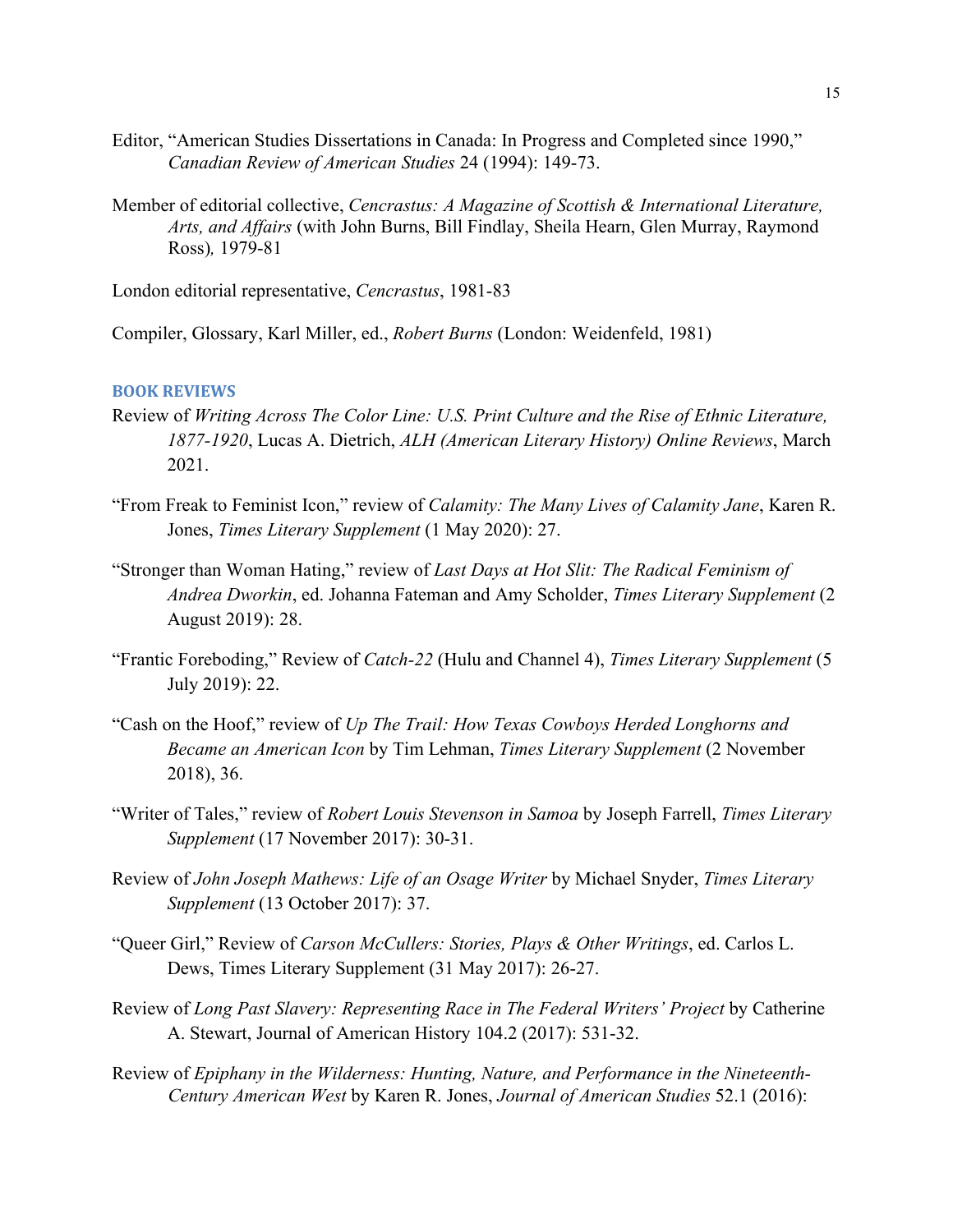253-54.

- Review of *Democratic Art: The New Deal's Influence on American Culture* by Sharon Ann Musher, *The American Historical Review* 121.3 (2016): 971-72.
- "We Are Still Here," Review of *Sorrow of the Earth: Buffalo Bill, Sitting Bull and the Tragedy of Show Business* by Éric Vuillard and *Black Elk: The Life of an American Visionary* by Joe Jackson, Times Literary Supplement (23 November 2016).
- Review of *Ride, Boldly Ride: The Evolution of the American Western* by Mary Lea Bandy and Kevin Stoehr, *Great Plains Quarterly* 35.2 (2015): 215-16.
- "Long-hair protest," Review of *Hippies, Indians, and the Fight for Red Power* by Sherry L. Smith, *Times Literary Supplement* (18 January 2013): 26.
- "Nobs and Natives," review of *Prairie Fever: How British Aristocrats Staked a Claim to the American West* by Peter Pagnamenta, *Times Literary Supplement* (2 November 2012): 34.
- Review of Stephen Fender, *Nature, Class, and New Deal Literature*, *Changing English* 19. 3 (September 2012): 373–39.
- "Laugh with horror," review of Joseph Heller, *Catch-22*; Erica Heller, *Yossarian Slept Here: When Joseph Heller Was Dad and Life Was a Catch-22*; Tracy Daugherty, *Just One Catch: The Passionate Life of Joseph Heller*, *Times Literary Supplement* (23 & 30 December 2011): 13.
- "Annie get your pen," review of Nina Baym, *Women Writers of the American West*, 1833-1927, *Times Literary Supplement* (8 July 2011): 9.
- "Her own acres," review of Annie Proulx, *Bird Cloud: A Memoir*, *Times Literary Supplement* (29 April 2011): 30.
- "Other ranks," review of Elizabeth D. Leonard, *Men of Color to Arms!: Black soldiers, Indian Wars, and the Quest for Equality*, *Times Literary Supplement* (15 April 2011): 10.
- "Popular Culture in the Classroom," review of Susie O'Brien and Imre Szeman, *Popular Culture: A User's Guide* 2nd edn, *Reviews in Cultural Theory* 1.2 (27 December 2010).
- "Visions on the Greasy Grass," review of Nathaniel Philbrick, *The Last Stand: Custer, Sitting Bull and the Battle of the Little Bighorn*, *Times Literary Supplement* (15 October 2010): 12-13.
- "Little Citizen," review of Chris Welles Feder, *In My Father's Shadow: A Daughter Remembers Orson Welles*, *Times Literary Supplement* (30 July 2010).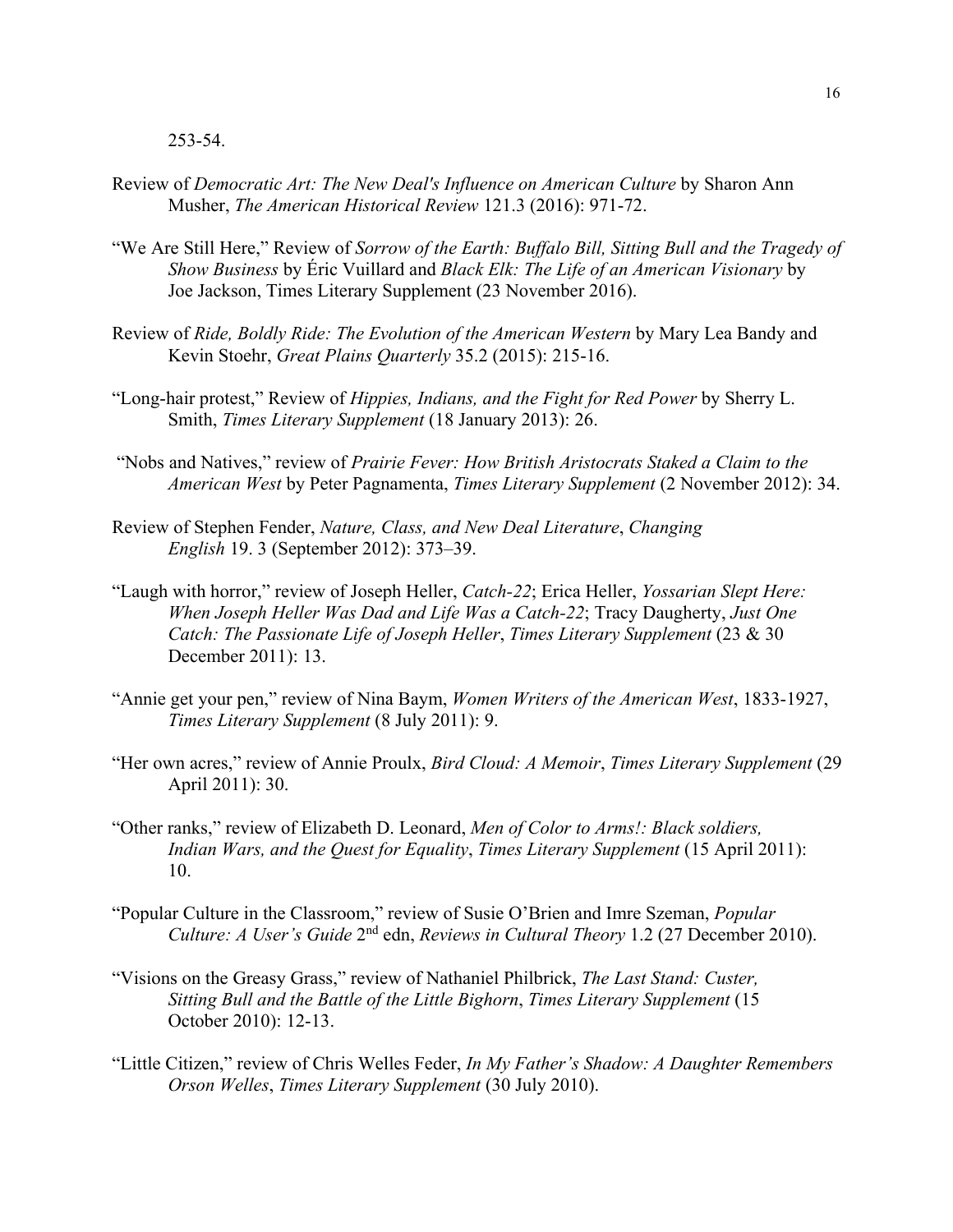- "Inside wur head," review of James Kelman, *If It Is Your Life*, *Times Literary Supplement* (23 April 2010): 20.
- "All male," review of Drucilla Cornell, *Clint Eastwood and Issues of American Masculinity*, and Marc Eliot, *Clint Eastwood: American Rebel, Times Literary Supplement* (26 March 2010): 34.
- Review of Gregory M. Pfitzer, *Popular History and the Literary Marketplace 1840-1920, English Studies in Canada* 35.2-3 (June/Sept) 2009 [published 2010]: 203-07.
- "On the chin," review of Margot Mifflin, *The Blue Tattoo: The Life of Olive Oatman*, *Times Literary Supplement* (10 July 2009): 30.
- "Man bites mule," review of Elizabeth Gilbert, *The Last American Man*, *Times Literary Supplement* (19 June 2009): 29.
- "A library of the wild," review of Donald Worster, *A Passion for Nature: The Life of John Muir*, *Times Literary Supplement* (27 March 2009): 7.
- Review of Neil Rennie, *Pocahontas, Little Wanton*, *Times Literary Supplement* (26 September 2008): 34.
- Review of Brian Schofield, *Selling Your Father's Bones: The Epic Fate of the American West*, *Times Literary Supplement* (11 July 2008): 10.
- "A staff, never a crutch," review of Gillian Hughes, *James Hogg: A Life*, *Times Literary Supplement* (28 March 2008): 22.
- Review of Edward J. Reilly, *Sitting Bull: A Biography*, *Times Literary Supplement* (21 & 28 December 2007): 41.
- Review of *Tulsa Studies in Women's Literature*, *Times Literary Supplement* (2 November 2007): 22-23.
- Review of Michael Wallis, *Billy the Kid: The Endless Ride*, *Times Literary Supplement* (October 2007).
- "Then and Now," reprinted review of Michael Ondaatje, *The Faber Book of Contemporary Canadian Short Stories*, *Times Literary Supplement* (13 September 2007).
- "One-Woman Survival Kit," review of Beth Junor, ed., *Scarcely Ever Out of My Thoughts: The Letters of Valda Trevlyn Grieve to Christopher Murray Grieve (Hugh MacDiarmid)*, *Times Literary Supplement* (10 August 2007): 13.

"For the Record," review of Marybeth Hamilton, *In Search of the Blues: Black Voices, White*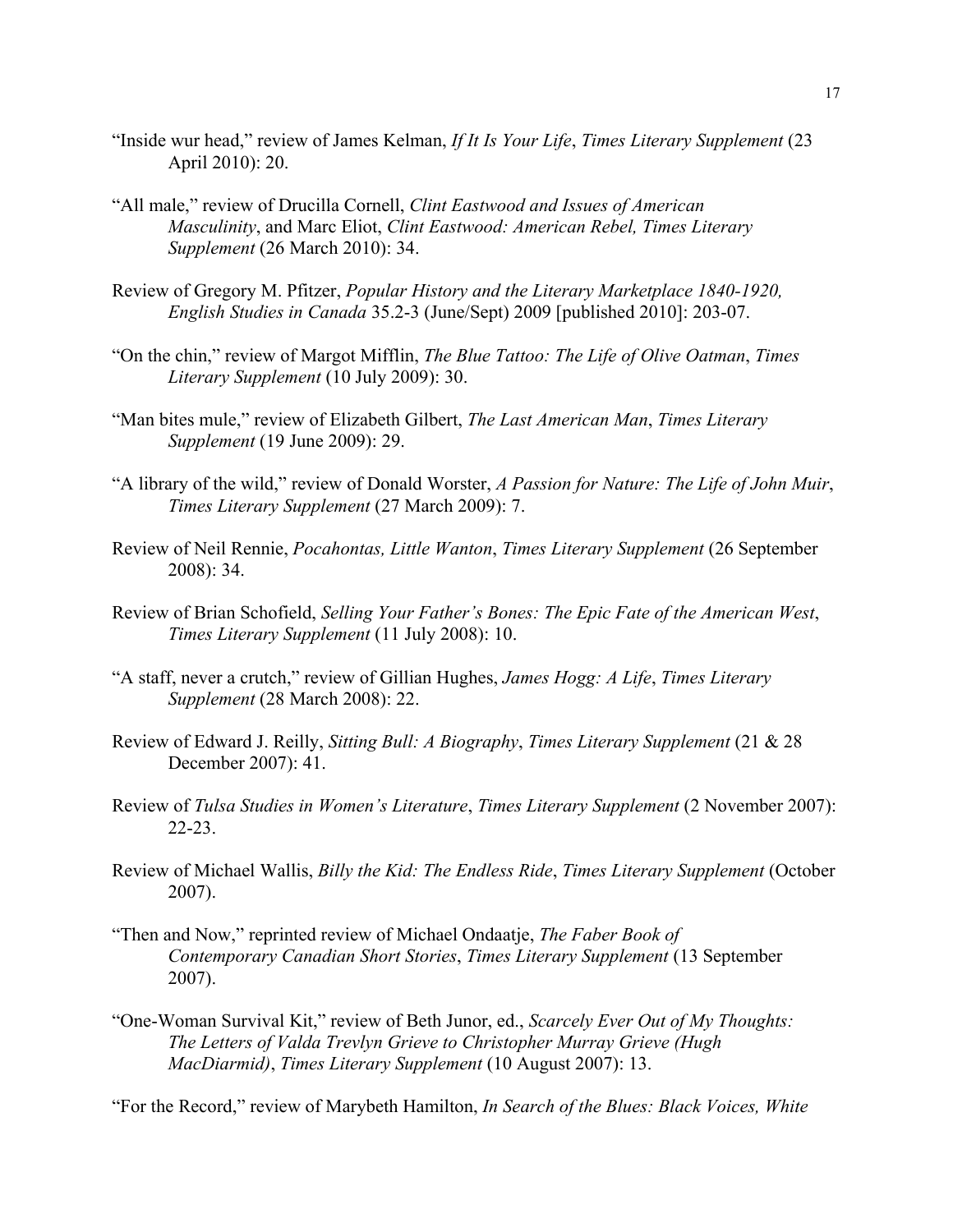*Visions*, *Times Literary Supplement* (20 April 2007): 24.

- "Stage and Scream," review of J. Matthew Gallman, *America's Joan of Arc: The Life of Anna Elizabeth Dickinson*, *Times Literary Supplement* (22 & 29 December 2006): 11.
- Review of Thomas Pauly, *Zane Grey: His Life, His Adventures, His Women*, *The Register of the Kentucky Historical Society* 104.4 (2006): 794-95.
- Review of Rebecca Sullivan, *Visible Habits: Nuns, Feminism, and American Postwar Popular Culture*, *University of Toronto Quarterly* 76.1 (2007): 604-05.
- Review of Elizabeth Ewan, Sue Innes, and Siân Reynolds, eds., *The Biographical Dictionary of Scottish Women, Times Literary Supplement* (18 & 25 August 2006): 36.
- Review of Andrea Dworkin, *Heartbreak: The Political Memoir of a Feminist Militant*, *Times Literary Supplement* (16 June 2006): 32.
- "Intensive Care," review of Kathleen Jamie, *Findings*, *Times Literary Supplement* (15 July 2005): 5.
- Review of Jenni Calder, *Not Nebuchadnezzar*, *Times Literary Supplement* (3 June 2005): 26.
- "Ethical Remembrance and Democratic Transformation," review of Roger I. Simon, *The Touch of the Past: Remembrance, Learning and Ethics, Topia: Canadian Journal of Cultural Studies* 15 (Spring 2006): 139-41.
- Review of William R. Handley, *Marriage, Violence, and the Nation in the American Literary West*, *Great Plains Quarterly* 24.3 (2004): 212.
- Review of Jerrold Hirsch, *Portrait of America: A Cultural History of the Federal Writers' Project*, *Journal of American History* 91.3 (December 2004): 1071.
- Review of Melody Graulich and Stephen Tatum, eds., *Reading* The Virginian *in the New West*, *Western American Literature* 40.2 (Summer 2005): 214.
- Review of Carolyn Kitch, *The Girl on the Magazine Cover: The Origins of Visual Stereotypes in American Mass Media*, *Comparative American Studies* 1.1 (2003): 116-17.
- "Cherchez la femme," review of Jeremy Poolman, *A Wounded Thing Must Hide: In Search of Libbie Custer*, *Times Literary Supplement* (8 November 2002): 40.
- Review of James Sallis, *Chester Himes: A Life*, *Times Literary Supplement* (9 February 2001): 36.
- "Blood on the magnolia," review of *Ellen Glasgow: A Biography,* by Susan Goodman, *Times Literary Supplement* (14 August 1998): 30.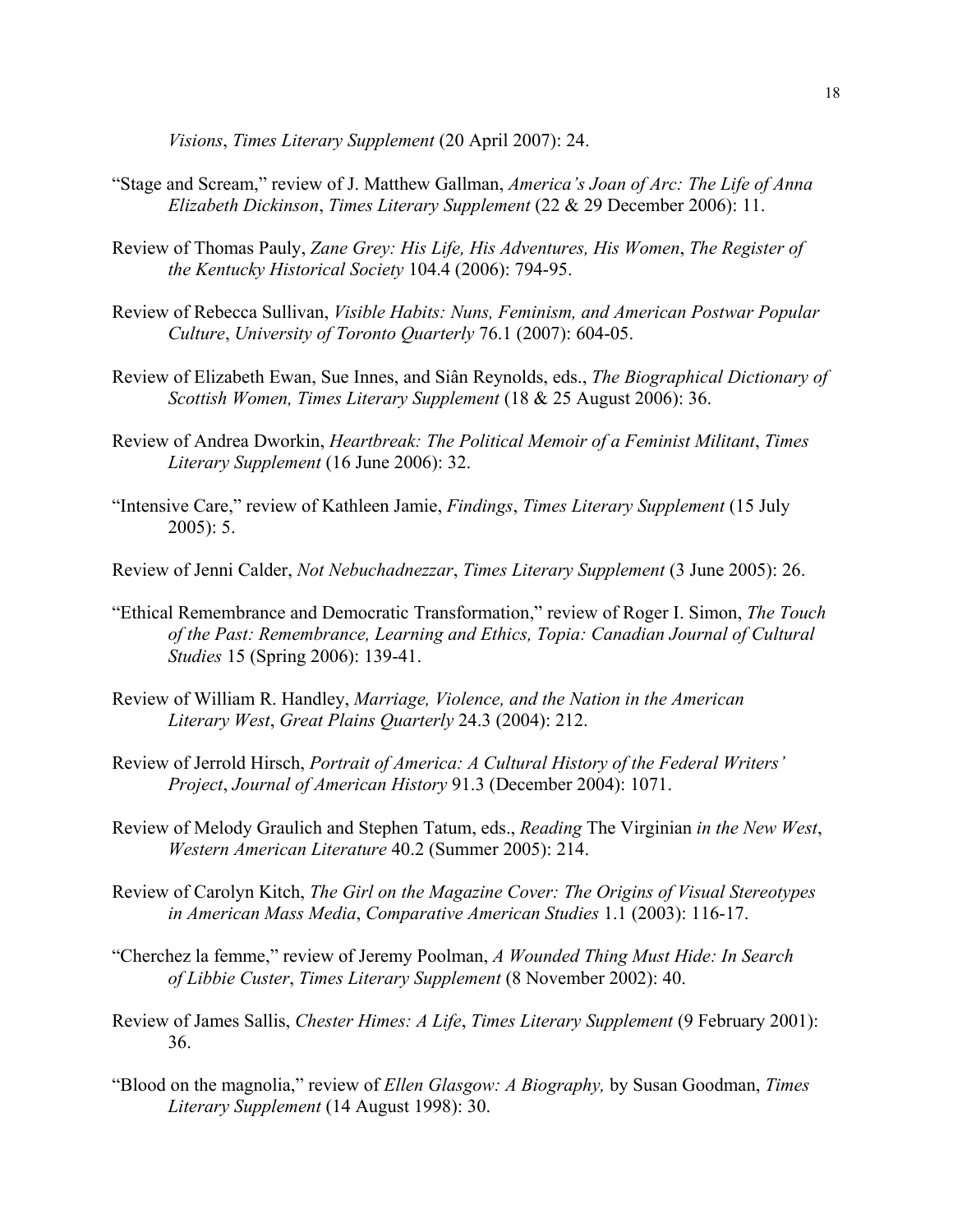- "An enclave in the wilderness," review of *Paradise,* by Toni Morrison, *Times Literary Supplement* (27 March 1998): 22.
- "Mrs Oliphant's heiresses," review of *A History of Scottish Women's Writing,* ed. Douglas Gifford and Dorothy McMillan, *Times Literary Supplement* (15 August 1997):8.
- Review of *Fiction, Crime, and Empire: Clues to Modernity and Postmodernism,* by Jon Thompson; *The Unpredictable Past: Explorations in American Cultural History,* by Lawrence W. Levine, *Queen's Quarterly* (forthcoming 1996).
- Review of *Captain Jack Crawford: Buckskin Poet, Scout, and Showman,* by Darlis A. Miller, *Western Historical Quarterly* 26 (1995): 89.
- Review of *The Black Image in the New Deal: The Politics of FSA Photography,* by Nicholas Natanson, *Canadian Review of American Studies,* 23 (1993): 261-63.
- Review of *Peoples of the American West: Historical Perspectives through Children's Literature,* by Mary Hurlbut Cordier and Maria A. Perez-Stable; *Billy the Kid: A Short and Violent Life,* by Robert M. Utley; *The Best Western Stories of Loren D. Estleman,*  eds. Bill Pronzini and Martin H. Greenberg; *The Best Western Stories of Frank Bonham,*  eds. Bill Pronzini and Martin H. Greenberg, *Journal of American Studies,* 25 (1991): 488-89.
- "The in-betweens of the dying Wild West," review of *The Snake Game* by Wayne Johnson; *Buffalo Girls, by* Larry McMurtry, *Times Literary Supplement* (15 February 1991): 18.
- "Claiming the Territory," Review of *The Faber Book of Contemporary Canadian Short Stories,* ed. Michael Ondaatje, *Times Literary Supplement* (19-25 October 1990): 1130.
- Review of *Education of a Wandering Man,* by Louis L:Amour, *Journal of American Studies,* 25 (1991) 151-52.
- "The Myth of Consolation," Review of *Willa Cather,* by Hermione Lee; *The Short Stories of Willa Cather,* ed. Hermoine Lee, *The Times Literary Supplement* (17-23 November 1989): 1259-60.
- Review of *Willa Cather in Person,* ed. L. Brent Bohlke; *Prairies Within,* by Harold P. Simonson; *Ole Edvart Rolvaag,* by Ann Moseley, *Journal of American Studies,* 23 (1989): 163-64.
- Review of *Mechanic Accents,* by Michael Denning; *Western and Hard-Boiled Detective Fiction in America,* by Cynthia Hamilton, *Journal of American Studies,* 23 (1989): 109-11.
- Review of *The Reluctant Patron,* by Gary O. Larson; *The Dream and the Deal,* by Jerre Mangione, *Journal of American Studies,* 18 (1984): 317.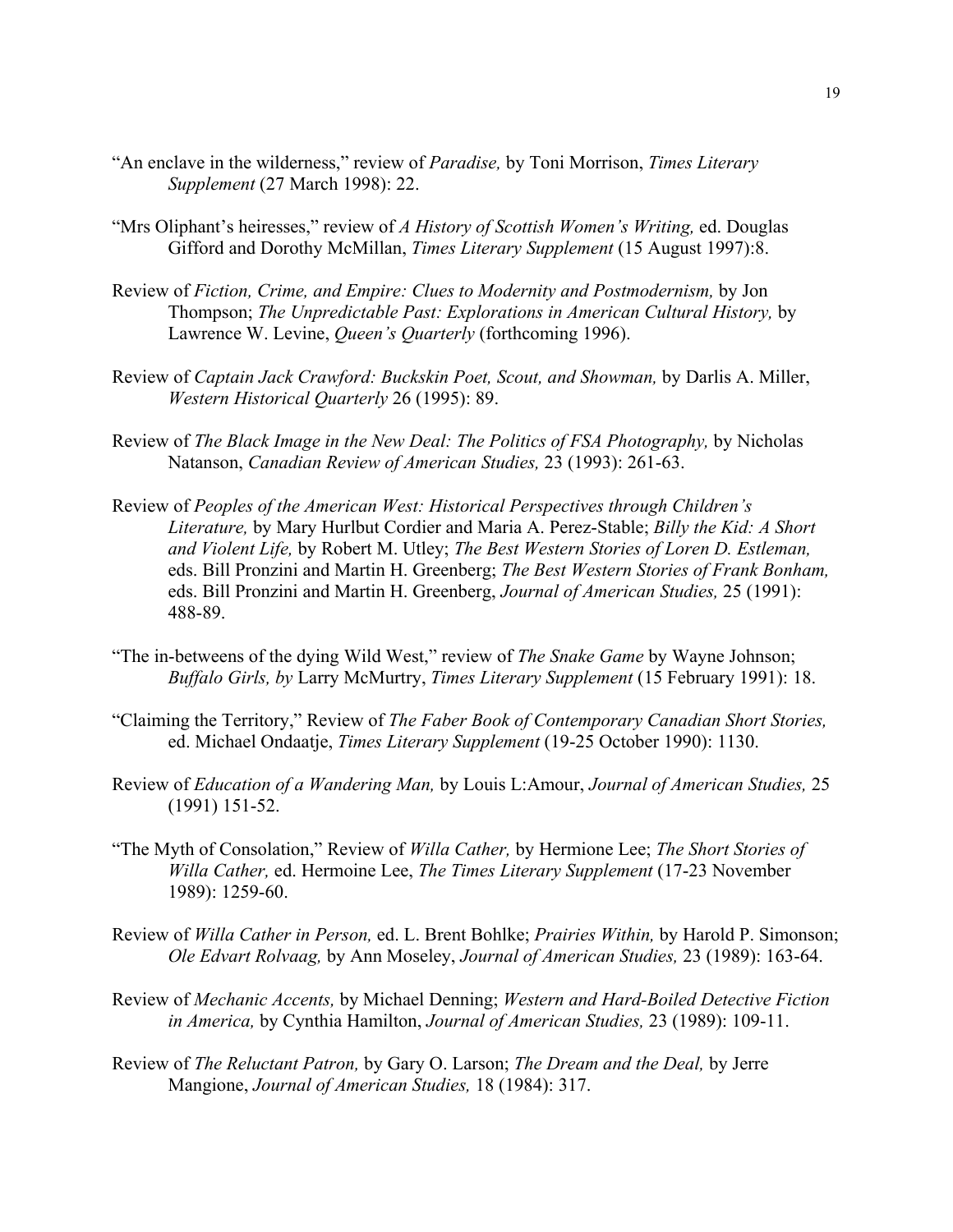Review of *0 Pioneers!, The Professor's House, The Troll Garden,* by Willa Cather, *Journal of American Studies,* 18 (1984): 485*.*

Review of *Scottish Short Stories 1980, Cencrastus,* 4 (1981): 45-46*.*

Review of *My Antonia, A Lost Lady,* by Willa Cather, *New Edinburgh Review,* 47 (1980): 47.

Review of *Surfacing,* by Margaret Atwood, *Cencrastus,* 1 (1979): 40.

# **B. Conferences, Workshops, Invited Lectures**

## **KEYNOTE, PLENARY, and other INVITED PRESENTATIONS**

- Plenary Roundtable (invited), Intersections of Indigenous Modernities, Modernist Studies Association Conference, Toronto, 17-20 October 2019.
- Lecture (invited), "Indigenous Performers, Vaudeville, and Building Relations of Research Exchange," Departmental Speaker Series, Department of English Literature and Language, University of Waterloo, ON, 1 February 2019.
- Plenary Lecture (invited), "How Princess Chinquilla Found Herself in Doig Country," Doig Country: Imagining Montana and the West, Symposium, Montana State University/Bozeman Public Library, 13-16 September 2017.
- Keynote Address (invited), "Buffalo Bill and 'Dime Novelitis,'" Buffalo Bill Centennial, Buffalo Bill Center of the West, Cody, Wyoming, 2-5 August 2017.
- Keynote Address (invited): "Indigenous Modernities: From Wild West to Vaudeville," Association of Canadian College and University Teachers of English, cosponsored by Canadian Association for Commonwealth Literature and Languages Studies, Congress of the Social Sciences and Humanities, Calgary, AB, 28 May – 1 June 2016.
- Plenary Address (invited): "'Aboriginally Yours': Vaudeville Performers, Transnational Circuits, Research Challenges," Department of Theatre and Dance, University of California, Davis, CA, USA, 3 December 2014.
- Presentation and Workshop (invited, with Ric Knowles): "Who Benefits?: Academic Activism," Performance Studies Graduate Colloquium, University of California, Davis, CA, USA, 5 December 2014.
- Keynote Address (invited): "'Aboriginally Yours': Vaudeville Performers, Transnational Circuits, Research Challenges," The John Morton Center for North American Studies Inaugural Conference, "Bridging North America: Connections and Divides," Turku, Finland, 28-30 August 2014.
- Research Paper (invited): "'Playing Indian' on the Transnational Vaudeville-*Varieté* Circuit, 1880s-1930s," International Research Center "Interweaving Performance Cultures," Freie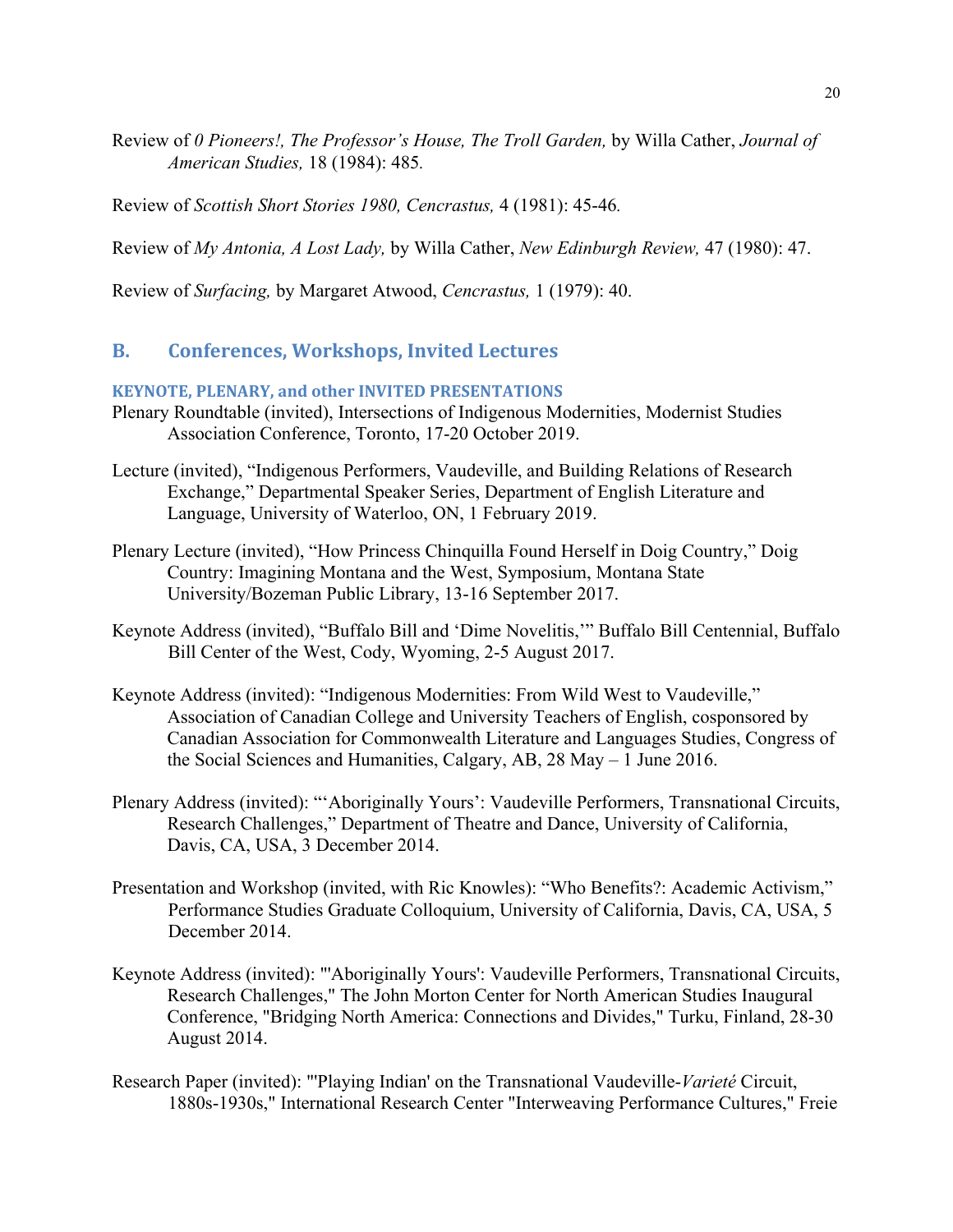Universität, Berlin, Germany, 15 July 2014.

- Research Paper (invited): "'Playing Indian' on the Vaudeville Circuit, 1880s-1930s," Global Theatre Histories, DFG Project, Ludwig-Maximilians-Universität-München, Munich, Germany, 10 July 2014.
- Lecture (invited): "The Search for 'Vaudeville Indians': Secret Histories of Transnational Entertainment, 1880s-1930s," Anglistisches Seminar, Amerikanistik, Universität Mannheim, Mannheim, Germany, 20 February 2014.
- Research Paper (invited): "In Search of 'Vaudeville Indians': Secret Histories, Transnational Circuits, Popular Performance," Forschungskolloquium der Abteilungen Kultur und Literatur, John-F.-Kennedy-Institut für Nordamerikastudien, Freie Universität, Berlin, Germany, 16 April 2014.
- Lecture (invited): "From Eastern Cowboys to Vaudeville Indians," Center for Transnational American Studies, University of Copenhagen, Copenhagen, Denmark, 24 September 2013.
- Inaugural Lecture (invited): "Frontier Club Acts: Popular Westerns and Federal Policies, 1887- 1924," *Texas Studies in Literature and Language* annual lecture series, University of Texas at Austin, Austin, Texas, USA, 9 April 2013.
- Presentation and Workshop (invited): "Beyond Club Archiving: A Methodological Conversation with Christine Bold," University of Texas at Austin, 9 April 2013.
- Lecture (invited): "Beyond the Frontier Club: Popular Westerns and Cultural Power around 1900," Centre for American Studies Speakers' Series, University of Western Ontario, London, ON, Canada, 12 March 2013.
- Public Lecture (invited): "Pursuing 'Writers, Plumbers, and Anarchists' in Massachusetts," Soul of a People: Writing America's Story (library outreach series sponsored by the American Library Association/National Endowment for the Humanities), Forbes Library, Northampton, Massachusetts, USA, 21 November 2009.
- Lecture (invited, with Jodie McConnell): "Remembering Women Murdered by Men," McMaster University, ON, Canada, 24 November 2009.
- Plenary Address (invited): "Cowboys and Publishers: U.S. Popular Print Culture, 1880- 1924," "Continuities and Innovations: Popular Print Cultures—Past and Present, Local and Global," University of Alberta, Edmonton, AB, Canada, 27-30 August 2008.
- Keynote Address (invited): "Where did the Black Rough Riders Go and How Did Mario Van Peebles Find Them?" Convergence Colloquium, University of Waterloo, ON, Canada, 20 June 2008.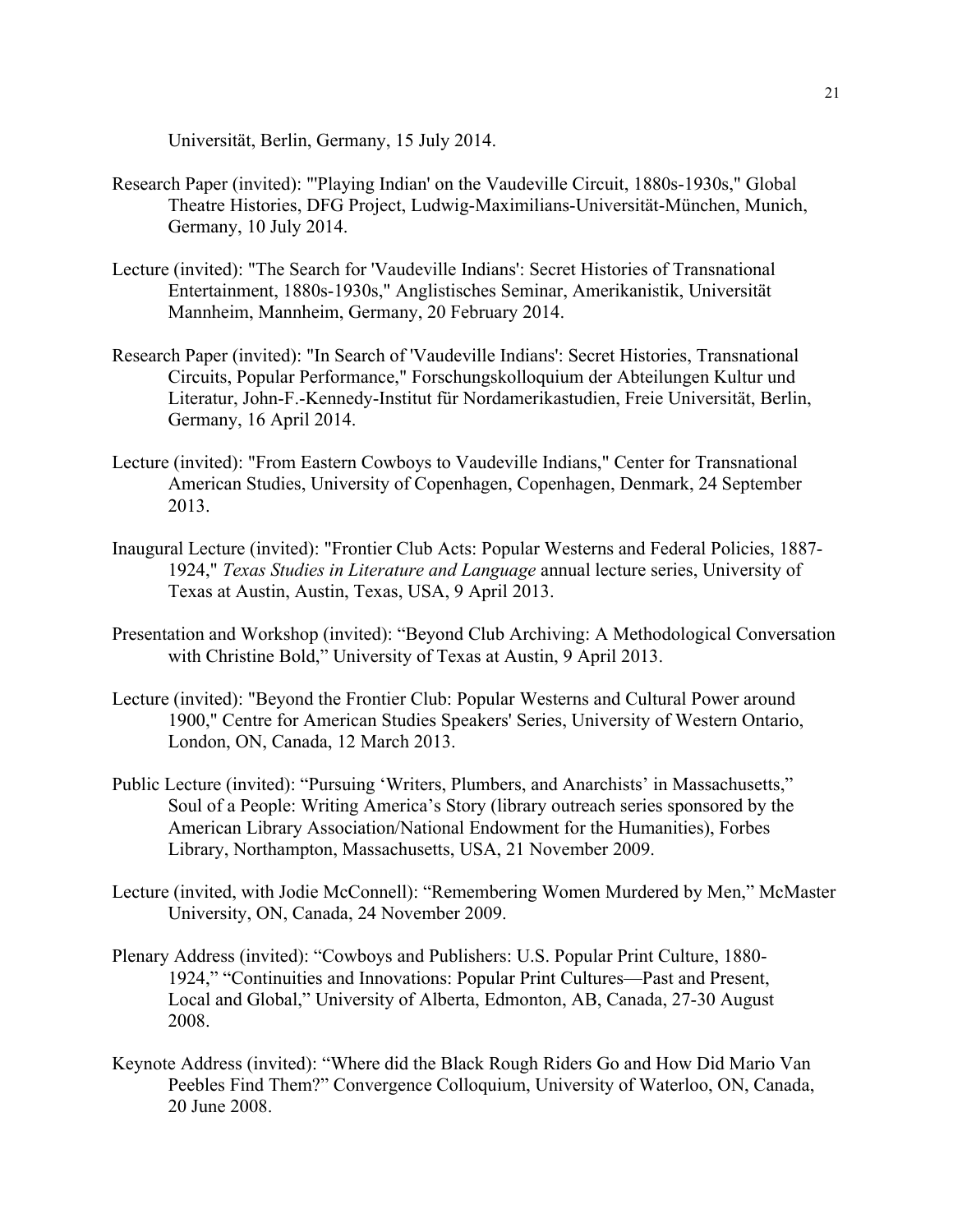- Lecture (invited): "The Frontier Club: Popular Westerns and Cultural Power, 1880-1924," American Heritage Center, University of Wyoming, Laramie, WY, USA, 11 July 2007.
- Inaugural Lecture (invited): "Cowboys and Publishers: The Emergence of Transatlantic Popular Print Culture," Inaugural Ph.D. program lecture series, Department of English, Carleton University, Ottawa, ON, Canada, 23 March 2007.
- Lecture (invited, with Ric Knowles): "*Remembering Women Murdered by Men*: The Making of a Book," Department of Theatre and Program in Gender Studies, Northwestern University, Evanston, IL, USA, 30 March 2007.
- Lansdowne Public Lecture (invited): "Beyond Remembering: Memorials to Women Murdered in Canada," University of Victoria, Victoria, BC, Canada, 24 November 2005.
- Lansdowne Public Lecture (invited): "Exclusion Acts: Power, Popular Culture, and the Atlantic Diaspora," University of Victoria, Victoria, BC, Canada, 23 November 2005.
- Lansdowne Seminar (invited): "In the Archive (post 9/11)," University of Victoria, 25 November 2005.
- Lecture (invited): "Outside the Frontier Club: Towards a Different History of Westerns," University of Alberta, Edmonton, AB, Canada, 8 April 2005.
- Lecture (invited, with Ric Knowles and Jodie McConnell): "Remembering Women: Feminist Memorials in Canada to Women 'murdered by men,'" "End the Violence Month," McMaster University, Hamilton, ON, Canada, 18 October 2004.
- Lecture (invited, with Ric Knowles and Belinda Leach): "Networks of Memory: Feminist Memorials in Canadian Cities," "Future Cities" Conference, Art Gallery of Hamilton, Hamilton, ON, Canada, 17-18 April 2004.
- Presentation (invited): "Managing in the Academy," Canadian Association of Chairs of English annual meeting, Toronto, ON, Canada, 24 May 2002.
- Presentation (invited): "Cultural Studies, the Classroom, and the Public Sphere," "Collaborative Learning: Opportunities and Strategies at the University of Guelph, 14th Annual Teaching Support Services Conference, University of Guelph, Guelph, ON, Canada, 17 May 2001.
- Lecture (invited): "Spying Women in *The 39 Steps*," Lecture Series in Honor of John G. Cawelti, University of Kentucky, Lexington, KY, USA, 5 April 2000.
- Presentation (invited, with members of the Cultural Memory Project): "Feminist Memorializing: Remembering Women Murdered/Demanding an End to Violence against Women," University of Toronto, Toronto, ON, Canada, 23 March 2000.

Lecture (invited, with members of the Cultural Memory Project): "Marianne's Park: A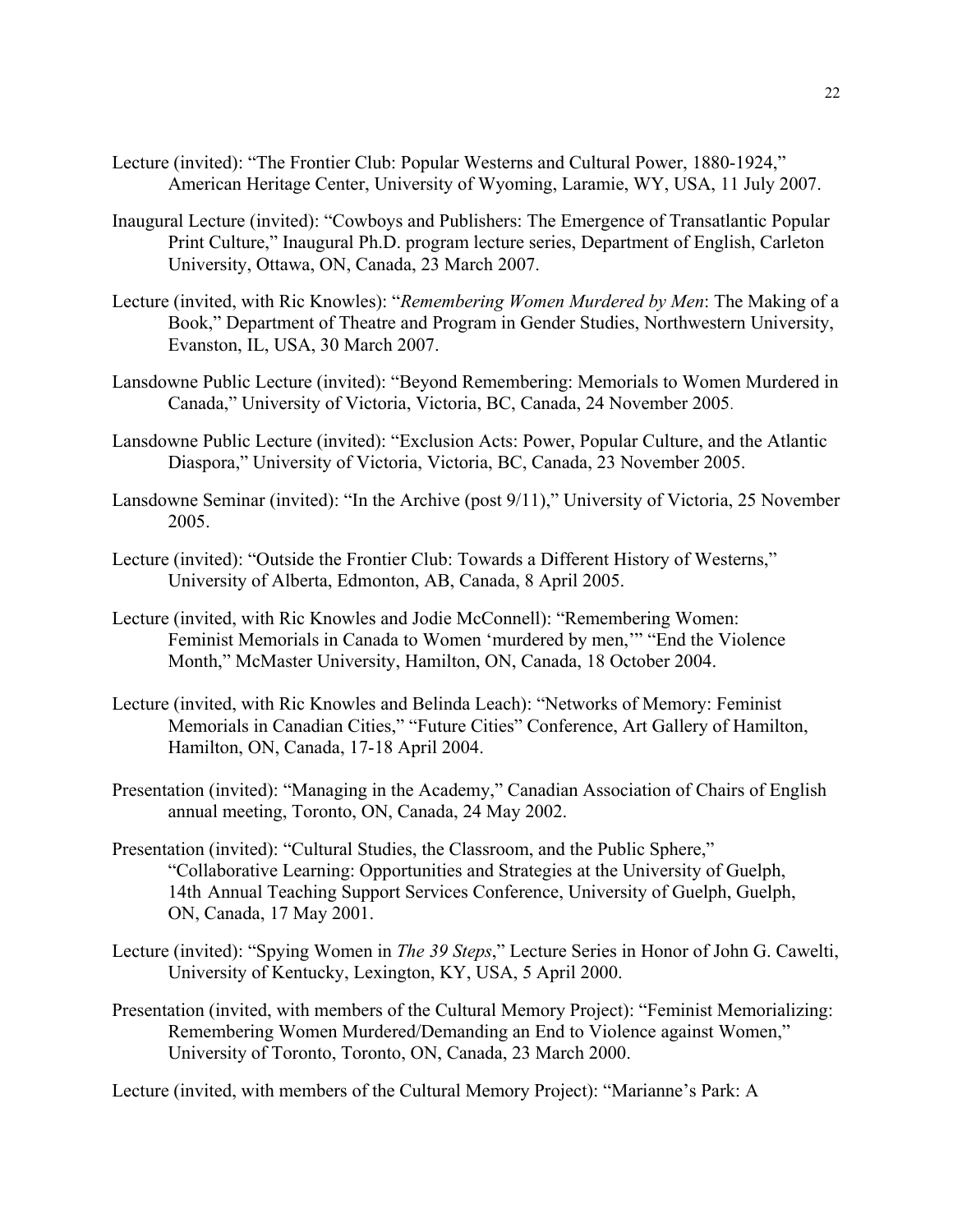Project in Cultural Memory," "Violence, Memory, Justice" Colloquium, Institute for Women's Research Colloquium, McMaster University, Hamilton, ON, Canada, 24 November 1999.

- Presentation (invited): "New Directions in Humanities Research," annual meeting of the Humanities and Social Science Federation of Canada, Ottawa, ON, Canada, November 1998.
- Plenary Session (invited): "Pedagogy as Materialist Practice," "(The) Concrete Matters: Feminist Materialisms across the Disciplines," University of Alberta, Edmonton, AB, Canada, 5-7 March 1998.
- Keynote Address (invited): "Guide Lines: Reading America through the WPA Guidebooks," American Studies Conference, Université de Montréal, Montreal, Quebec, Canada, November 1995.
- Lecture (invited): "Selling the Wild West in the 1950s and 1960s," American Studies Series, Bruce Centre for American Studies, University of Keele, Keele, UK, December 1983.

## **CONFERENCE PAPERS**

- "Vaudeville, Early Cinema, Indigenous Presence," Modernist Studies Association Conference, Toronto, 17-20 October 2019.
- "Indigenous Performers, Vaudeville, and Building Relations of Research Exchange" Indigenous Literary Studies Association Annual Gathering, UBC, Vancouver, 3-5 June 2019.
- "Princess White Deer's Blanket," Western Literature Association Conference, St. Louis, Missouri, 24-27 October 2018.
- "The Queer Indigenous Work of Vaudeville," Western Literature Association Conference, Minneapolis, 25-28 October 2017.
- "Outbreak from the Vaudeville Archive," Native American and Indigenous Studies Association Conference, Vancouver, June 2017.
- "Did Indians Read Dime Novels?: A Transatlantic Exploration," Eccles Centre Fellows Panel, European Association for American Studies Biennial Conference, Constanta, Romania, 22-25 April 2016.
- "Go-won-go Mohawk meets Beadle and Adams," Western Literature Association Annual Conference, Reno, Nevada, 14-17 October 2015.
- "'Aboriginally Yours': Vaudeville Performers on Transnational Circuits, 1880s-1930s," Native American and Indigenous Studies Association Conference, Washington D.C., 4-6 June 2015.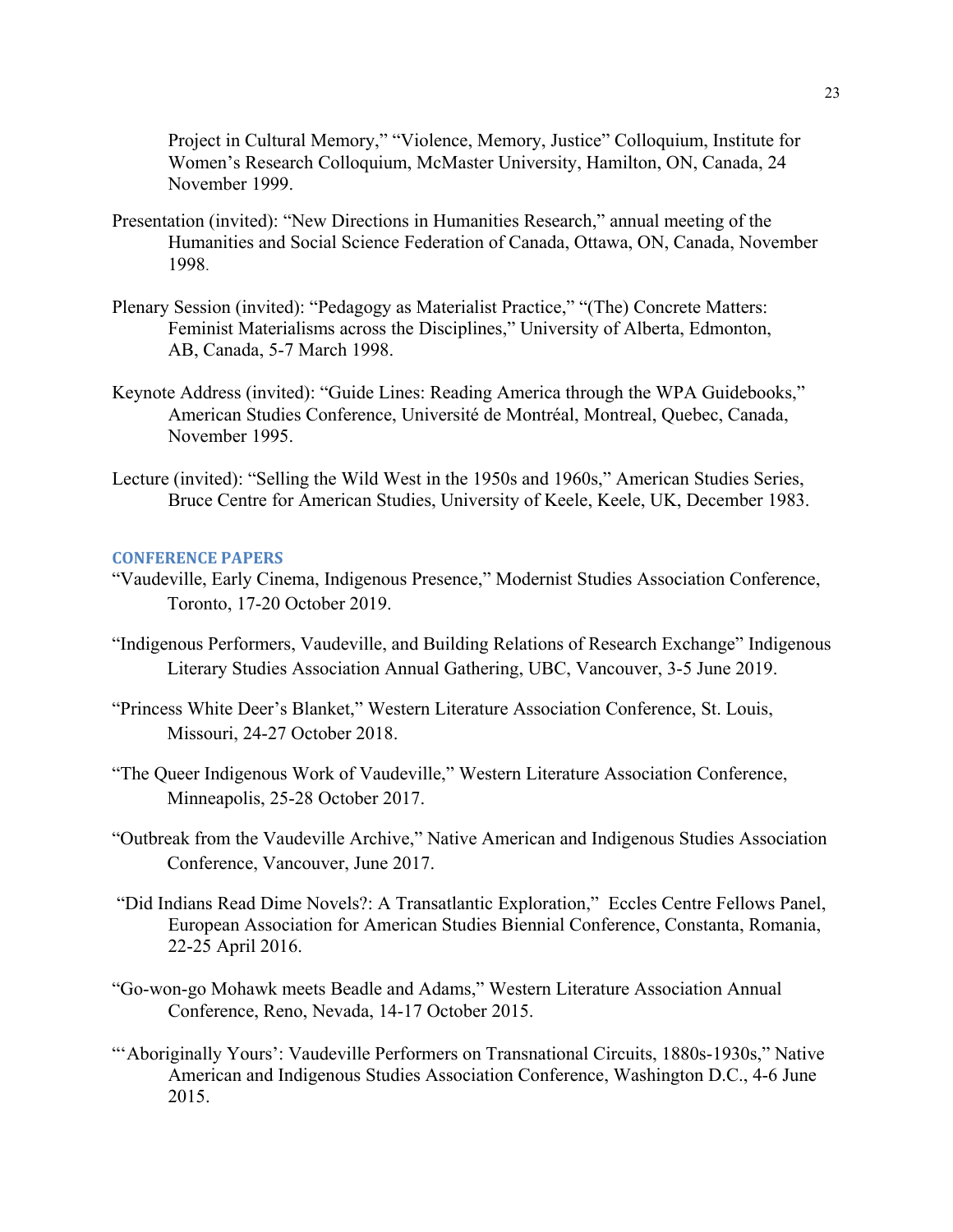- "'Vaudeville Indians' and Visual Sovereignty," Western Literature Association Annual Conference, Victoria, BC, Canada, 5-8 November 2014.
- "'Playing Indian' on the Vaudeville Circuit," Canadian Association for American Studies Annual Conference, "American Circuits, American Secrets," Banff, AB, Canada, 18-21 September 2014.
- "'Indian Princesses' on the Vaudeville Circuit, 1890s-1930s". British Association for American Studies Annual Conference, Birmingham, UK, 10-13 April 2014.
- "Vaudeville, Violence, and Indigenizing the Western," European Association for American Studies 60th Anniversary Conference, "America: Justice, Conflict, War," The Hague, Netherlands, 3-6 April 2014.
- "The 'Only United States Reservation Indian in Vaudeville'?," Western Literature Association Annual Conference, Berkeley, CA, USA, 9-12 October 2013.
- "Princess Chinquilla," Canadian Association for American Studies Annual Conference, Ottawa, ON, Canada, 3-6 November 2011.
- "Western American Studies and the Archive," Western Literature Association Annual Conference, Missoula, MT, USA, 5-8 October 2011.
- "'White for a Hundred Years': The Frontier Club West," Annual Meeting of the American Historical Association, Boston, MA, USA, 6-9 January 2011.
- "Power Elites and the Popular Western," Western Literature Association Annual Conference, Prescott, Arizona, USA, 20-23 October 2010.
- "What does the 'popular west' tell us about the emergence of mass culture?" Western Literature Association Annual Conference, Spearfish, South Dakota, USA, 30 September-3 October 2009.
- "The Marriages of Scipio," Western Literature Association Annual Conference, University of Colorado, Boulder, CO, USA, 1-4 October 2008.
- "Conservation, Whiteness, and the Popular Western," Canadian Association for American Studies Annual Conference, Memorial University of Newfoundland, St. John's, NL, Canada 13-16 August 2008.
- "The Black Rough Riders," Canadian Association for American Studies Annual Conference, Montreal, Quebec, Canada, 8-11 November 2007.
- "Where Did the Black Rough Riders Go?," Western Literature Association Conference, Tacoma, WA, USA, 17-20 Oct 2007.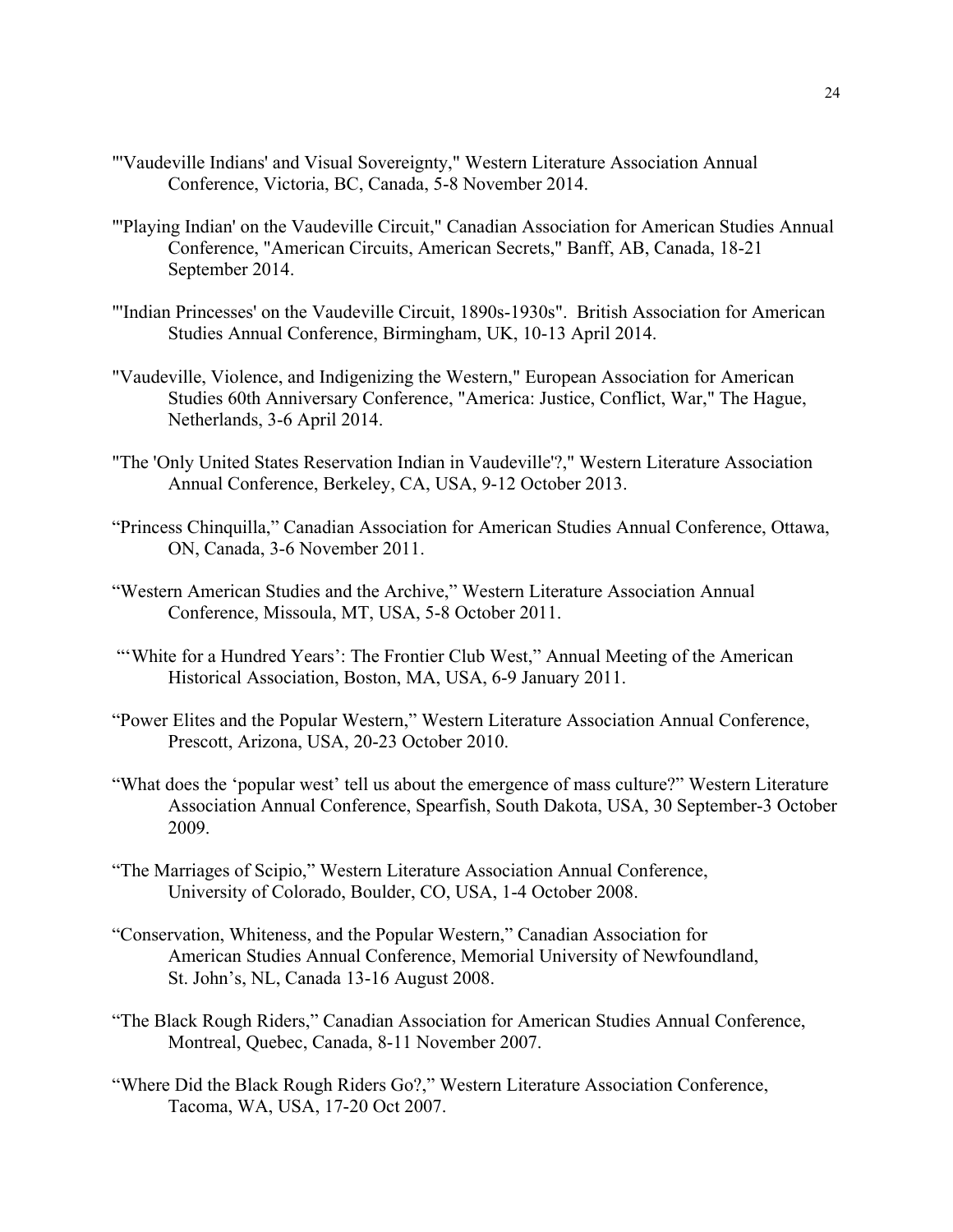- "Women in the Frontier Club," Western Literature Association Conference, Boise, ID, USA, 25- 28 Oct 2006.
- "The Popular West: 19th-Century Narratives of Exclusion," Canadian Association for American Studies Annual Conference, Kingston, ON, Canada, 19-22 Oct 2006.
- "Activism and the Academy: Reflections on *Remembering Women Murdered by Men,*" Not Drowning But Waving: Conference in Honour of Patricia Clements, University of Alberta, Edmonton, AB, Canada, 12-14 Oct 2006.
- "Exclusion Acts: Popular Westerns and the Atlantic Diaspora," Plenary Session, Western Literature Association Annual Conference, Los Angeles, CA, USA 19-22 October 2005.
- "Lynch Law and the Frontier Club," Canadian Association for American Studies Annual Conference, Halifax, NS, Canada, 6-9 October 2005.
- "Rough Riders of the World: The Frontier Club and the Atlantic Diaspora," Congress of International American Studies Association, University of Ottawa, Ottawa, ON, Canada,18-20 August 2005.
- "Outside the Frontier Club," Western Literature Association Annual Conference, Big Sky, Montana, USA, 29 September - 3 October 2004.
- "'white for a hundred years': Nineteenth-Century U.S. Popular Print Culture," UG-WLU Joint Ph.D. Faculty Research Colloquium, Wilfrid Laurier University, Waterloo, ON, Canada, 5 March 2004.
- "Feminist Activism, Cultural Countermemory and the Marianne's Park Project," coauthored and copresented with B. Leach and R. Knowles, Inaugural Meeting, Canadian Association of Cultural Studies, Hamilton, ON, Canada, 31 January 2003.
- "Governmentality and Guidebooks: The Case of Sacco and Vanzetti," Canadian Association for American Studies Annual Conference, University of Western Ontario, London, ON, Canada, 6-8 December 2002.
- "The Wister Moment in Western American Studies," anniversary colloquium of the American Heritage Center, University of Wyoming, Laramie, WY, USA, 18-20 September 2002.
- "Staring the World in the Face": Sacco and Vanzetti in the WPA Guide to Massachusetts," Annual Meeting of the New England American Studies Association, Boston, MA, USA, 26-29 April 2002.
- "Art Work and Public Funding in the 1930s," American Studies Association/Canadian Association for American Studies International Conference, Montreal, Quebec, Canada, 28-31 October 1999.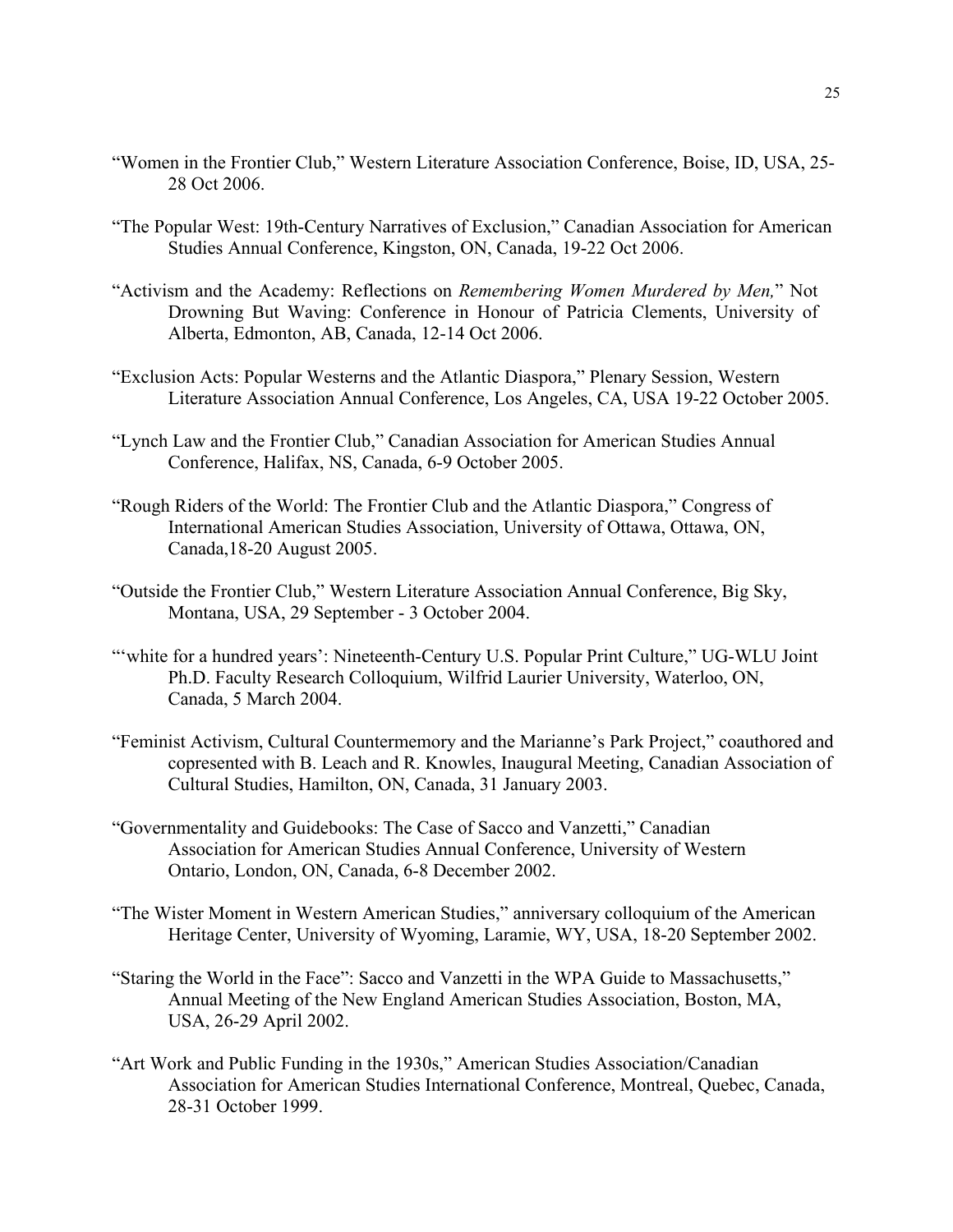- "Marianne's Park: Feminist Memory and the City," coauthored and copresented with Belinda Leach and Ric Knowles, "Gendered Landscapes: An Interdisciplinary Exploration of Past Place and Space" Conference, Pennsylvania State University, University Park, PA, USA, 29 May-1 June 1999.
- "The Cultural Work of Guidebooks," Canadian Association for American Studies Annual Conference, Vancouver, BC, Canada, October 1995.
- "Mapping the Frontier: The WPA Guidebook to Idaho," Western Literature Association Annual Conference, Vancouver, BC, Canada, October 1995.
- "Local Colour: WA Guidebooks to the South," Annual Conference of the Canadian Association for American Studies, Ottawa, ON, Canada, November 1994*.*
- "Mapping the Color Line: The WPA Guide to North Carolina," Annual Convention of the American Studies Association, Nashville, TN, USA, October 1994.
- "The American Guide Series, 1935-43 and the Invention of America," Annual Conference of the Netherlands American Studies Association, Roosevelt Study Center, Middelburg, the Netherlands, June 1994.
- "W.P.A. Guides to America," Annual Conference of the British Association for American Studies, University of Sheffield, Sheffield, UK, April 1994.
- "Imaginable Communities: The American Guide Series and the Invention of 1930s' America," Annual Conference of the Association of Canadian College and University Teachers, June 1993.
- "New York City and The American Guide Series" English Departmental Work-in-Progress Series, University of Guelph, April 1993.
- "Regionalism and the American Guide Series," International Conference of the European Association for American Studies, West Berlin, Germany, March 1988.
- "The View from Rockefeller Center: *New York Panorama* and the Federal Writers' Project," Joint Conference of the American Studies Association and the Canadian Association for American Studies, New York City, USA, November 1987.
- "The View from the Road: Guidebooks to Depression America," English Departmental Seminar, University of Alberta, December 1986.
- "Federal Writers' Project Guides to America," Annual Conference of the Canadian Association for American Studies, McGill University, Montreal, Quebec, Canada, October 1986.
- "Cowboys in the White House: The Making of a Popular Rhetoric," English Departmental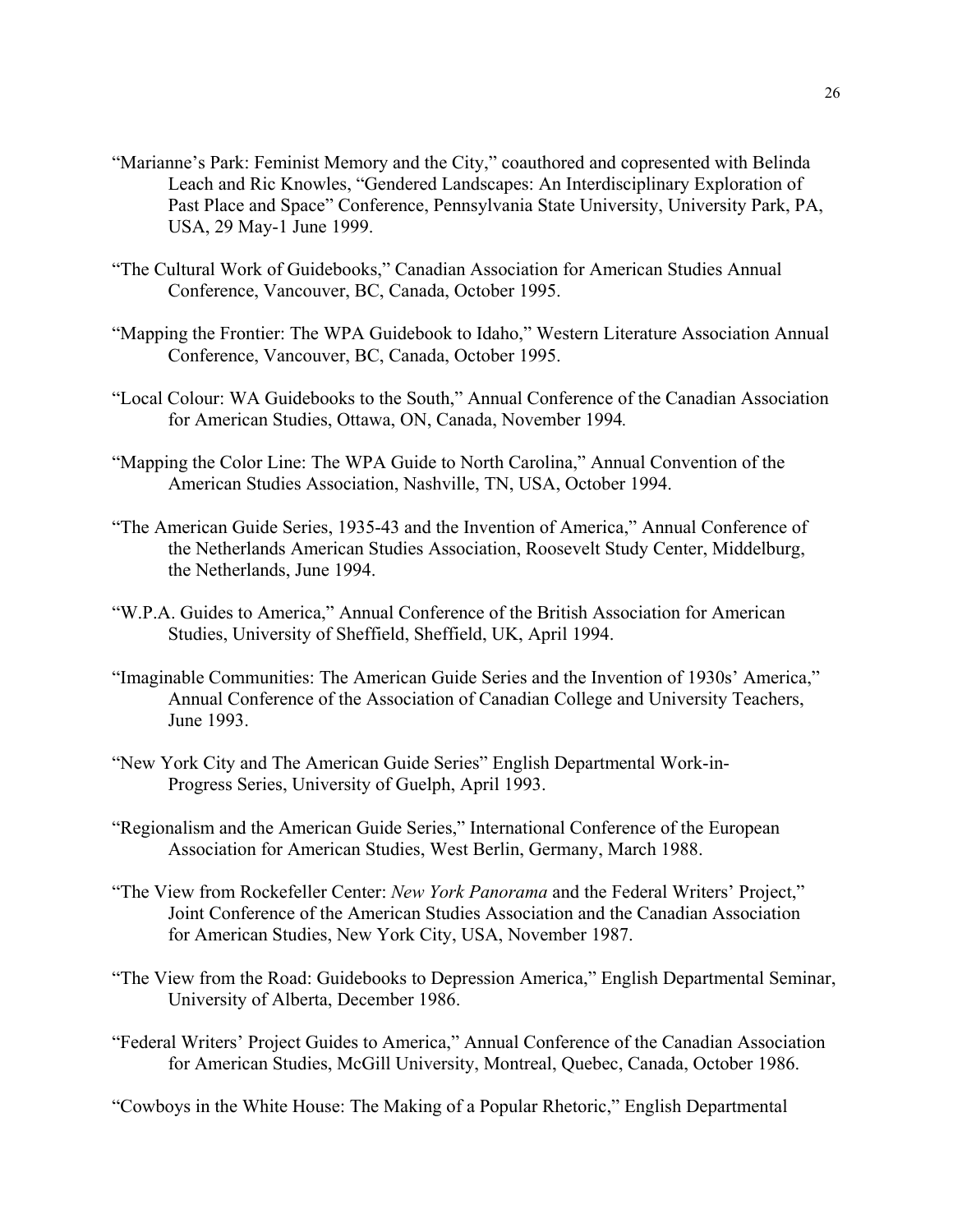Seminar Series, University of Alberta, December 1985.

- "Inventing a Popular Frontier," Annual Conference of the Canadian Association for American Studies, Royal Roads Military College, October 1985.
- "The End of the Frontier in Fiction and Art," English Departmental Colloquium, University of British Columbia, November 1984.
- "Western Landscape and Western Literature," Annual Conference of the Western Literature Association, Reno, October 1984.
- "Wister and Remington: Artistic Responses to the Closing of the Frontier," Annual Conference of the British Association for American Studies, Bulmershe College, April 1984.
- "Art on the Frontier," American Studies Series, Ealing College, February 1984.

## **ROUNDTABLES and COLLABORATIVE WORKSHOPS (incl. community-engaged scholarship)**

- Panelist, "Indigenous Relations," Fulbright Canada Scholars' Panel Discussion, 26 January 2021 (via Zoom).
- Genre roundtable, Papers for the People: A Dime Novel Symposium, Northern Illinois University and Villanova University (online) 5 November 2020.
- "On not finding what I went looking for in the Cecil B. DeMille Archives," Past Presidents' Roundtable, "Buried Archives of the West(ern)," Western Literature Association Annual Conference, Estes Park, Colorado, 18-21 September 2019.
- "Public Humanities," Graduate Student Session, Western Literature Association conference, Minneapolist, 25-28 October 2017.
- "Repatriating the Indigenous Popular," Plenary Roundtable, "We Swear To Do It Right This Time: Reading and Misreading Western Archives," Western Literature Association Annual Conference, Big Sky, Montana, 21-24 September 2016.
- "The Print-Performance Nexus and Indigenous Women's Work," Western Women's Writing: A Conversation on the State of the Field, sponsored by *Legacy: A Journal of American Women Writers*, Western Literature Association Annual Conference, Reno, Nevada, 14- 17 October 2015.
- "Popular," Keywords Roundtable, Western Literature Association Annual Conference, Reno, Nevada 14-17 October 2015.
- Unsettling Performance Studies Graduate Seminar, invited participant, University of California, Davis, CA, USA, 3 December 2014.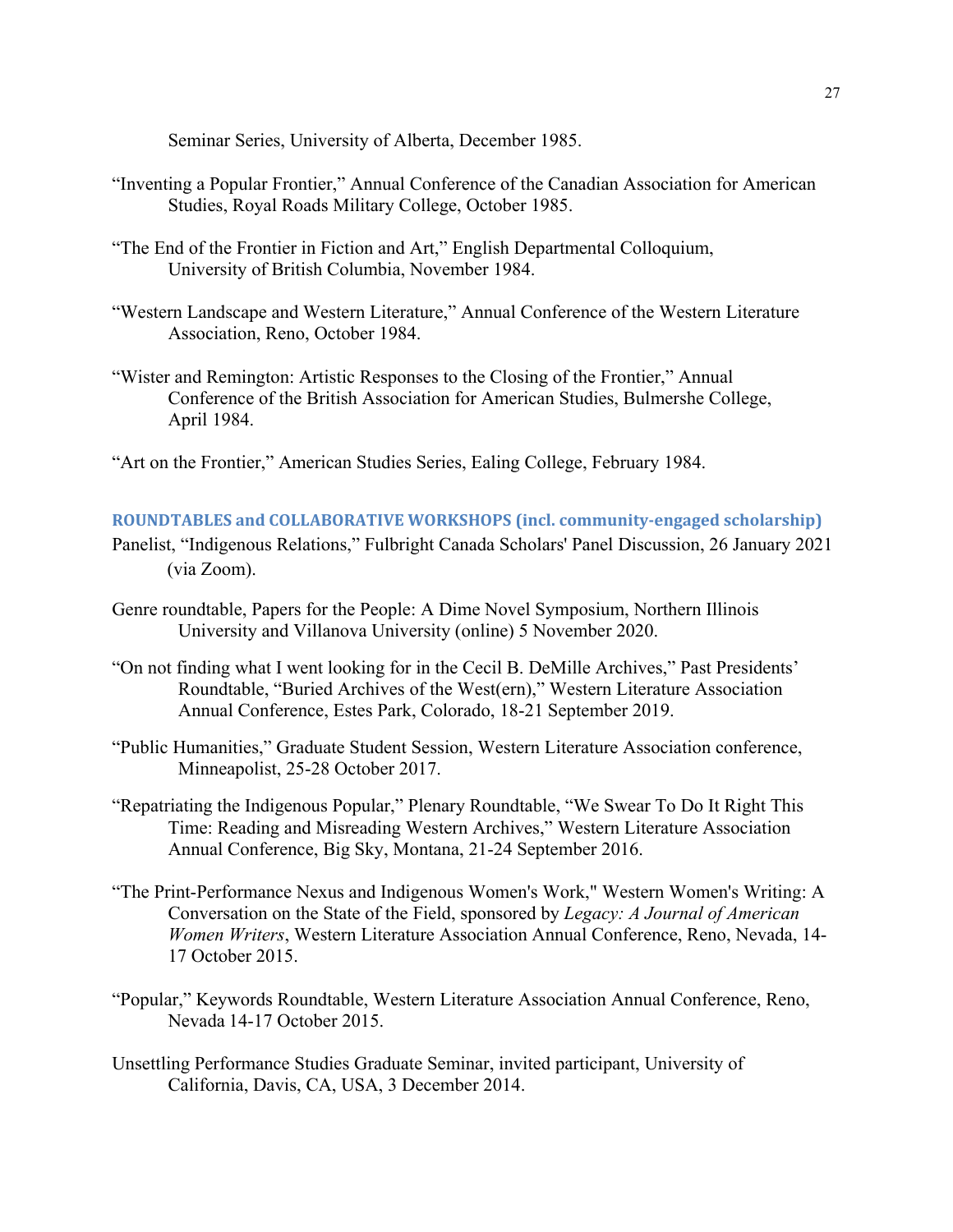- "Marianne's Park: Feminist Memorializing and Countercultural Memory," by Members of the Cultural Memory Project, Cultural Studies Colloquium, University of Guelph, 10 November 2000.
- "Cultural Studies, the Classroom, and the Public Sphere," Handel K. Wright (Cultural Studies, University of Tennessee) and others in conversation with the Cultural Studies Seminar on Pedagogies at "Decentring Cultural Studies," 4th annual Cultural Studies Colloquium, University of Guelph, 27 March 1998.
- "Marianne's Park: A Project in Cultural Memory," Collaborative presentation, chaired by Louise Forsyth (Dean of Graduate Studies, University of Saskatchewan) with Alan Filewod, Ric Knowles, Belinda Leach at "Common Ground: Teaching, Research, and the Public Sphere/Lieux Communs: 1'enseignement, la recherche, et le domaine public," 3rd annual Cultural Studies Colloquium, University of Guelph, 14 March 1997.
- "Collaborative Cultural Studies Teaching and Learning: A Conversation led by the Cultural Studies Seminar on Pedagogies," Collaborative presentation with nine students and faculty, at "Common Ground: Teaching, Research, and the Public Sphere/Lieux Communs: 1enseignement, la recherche, et le domaine public," 3rd annual Cultural Studies Colloquium, University of Guelph, 19 March 1997.

## **OTHER ORAL PRESENTATIONS**

- Moderator, Panel: "What Community Organizations and Social Movements can Learn from Jazz and Improvisation" Guelph Jazz Festival Colloquium, 15 Sept. 2016.
- Chair and respondent, "Miserabilist Mediations: Recording, Radio, Reportage, and the Multimedia of Racial Reproduction and Resistance," American Studies Association Annual Conference, Toronto, 8-11 October 2015.
- Moderator, Panel: Sound Projections, Astral Projections: New Ways of Knowing, New Ways of Being, Guelph Jazz Festival Colloquium, 5 September 2014.
- Moderator, Plenary Roundtable: "Western American Studies: European Perspectives," Western Literature Association Annual Conference, Missoula, MT, 5-8 October 2011.
- Moderator, Panel: Aural and Visual Confluences, Guelph Jazz Festival colloquium, 7 September 2011.
- Moderator, Panel: Bodily Knowledge, Cultural Memory, Public Space, Guelph Jazz Festival Colloquium, 8 September 2010.
- Chair, Panel: Venues, Institutions, Publics, Guelph Jazz Festival Colloquium, 9-11 September 2009.

Chair, "Jazz Education, Jazz Activism, Jazz Futures," Guelph Jazz Colloquium, 6 Sept. 2007.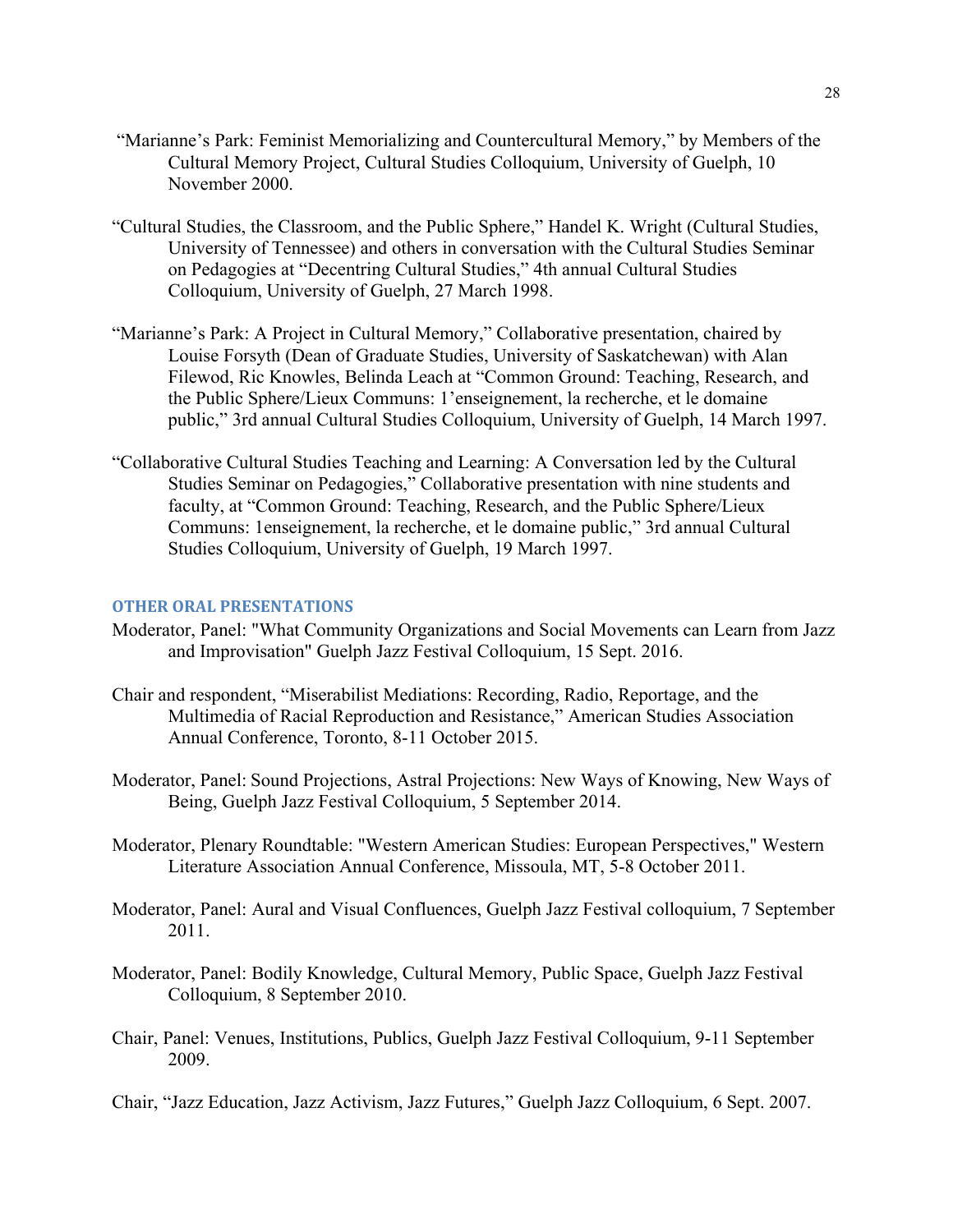- Chair, "Improvisation, Education, and Activism," Stephen Lehman, Alan Stanbridge, Rinaldo Walcott, Guelph Jazz Colloquium, 6 Sept 2006.
- Panel Chair, Jim Kitses and Ed Buscombe, "The Western in the 21<sup>st</sup> Century," Western Literature Association Annual Conference, Big Sky, Montana, 29 September - 3 October 2004.
- Panel Chair, "Alternative Globalizations: World Conflict/World Cultures/World Justice," Guelph Jazz Colloquium, Macdonald Stewart Art Centre, 5 September 2003
- Panel Chair, "National Borders and Identities," Guelph Jazz Colloquium, Macdonald Stewart Art Centre, 5 September 2002
- Chair, Plenary Session on NAFTA with Marjorie Cohen and Stephen Randall, Annual Conference of the Canadian Association for American Studies, Toronto, October 1996.
- Chair, "(Non-)Representation of Urban Life," Panel, Annual Conference of the Canadian Association for American Studies, Toronto, October 1996.
- Chair, "True Crime," Panel, Annual Conference of the Canadian Association for American Studies, Vancouver, November 1995.
- Chair, "Parsing Contemporary Apocalypse," Panel, Annual Conference of the Association of Canadian College and University Teachers of English, Brock University, May 1996.
- Chair, "The Cultural Work of Public Art," Roundtable Discussion, UG Cultural Studies Colloquium, January 1996.
- Roundtable Presenter, "Cultural Studies: Theory, Models, Praxis," Brock University Symposium, 4 April 1996.
- Panelist on "Reshaping the Undergraduate Curriculum" at Tri-University Colloquium, "Professing English in the Nineties *and Beyond,"* 26 January 1996.
- Panel Chair, Western Literature Association Conference, Vancouver, October 1995.
- Panel Organizer, "'Believe It Or Not': The Politics of Knowledge in Informational Genres," Canadian Association for American Studies Conference, Vancouver, October 1995.
- Roundtable Presenter, "What Is Cultural Studies?" "Beyond Disciplines," UG College of Arts Colloquium, 19 January 1995.

Special Session Chair and Organizer, "Unsettling the Frontier," Annual Conference of the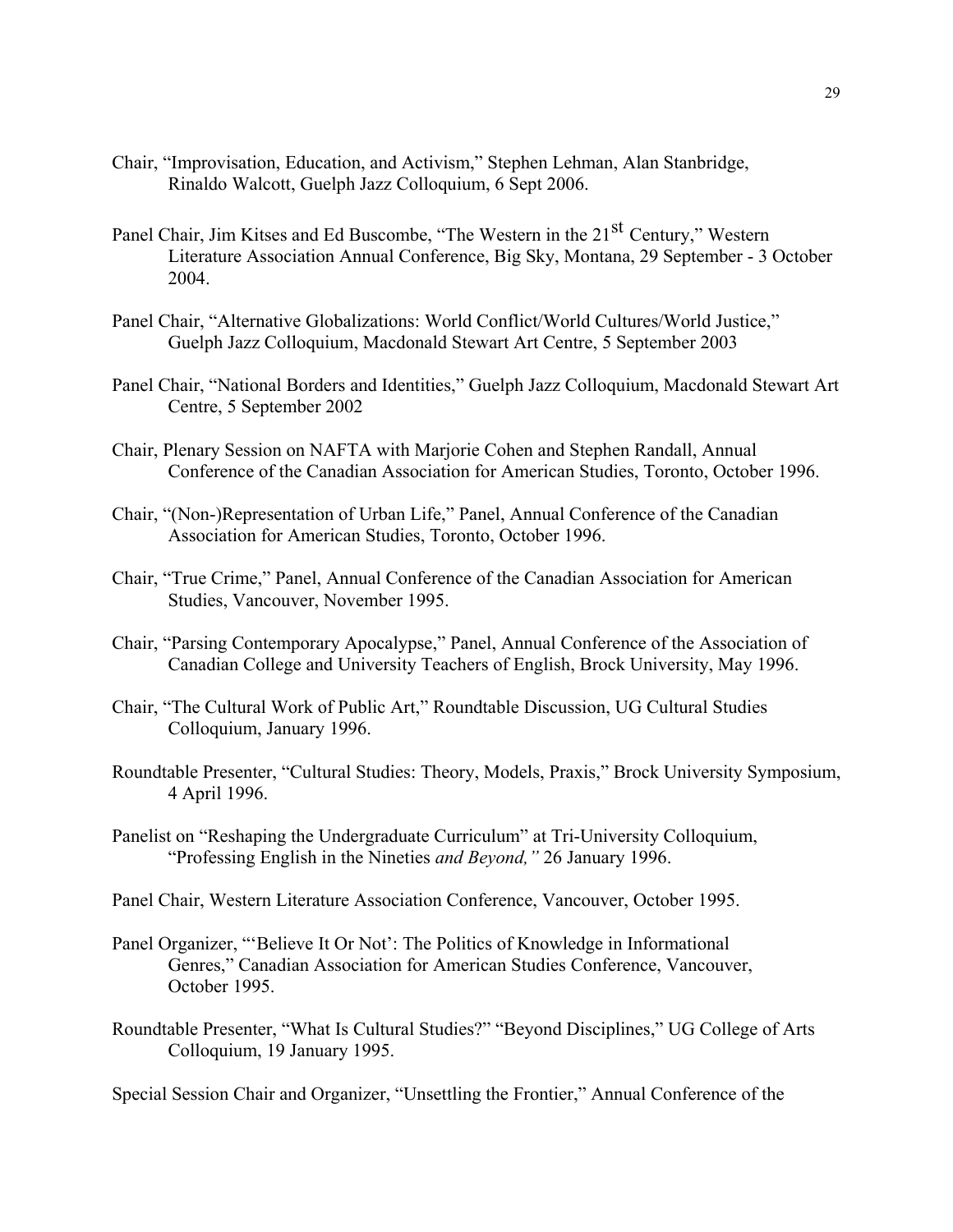Association of Canadian College and University Teachers, University of Calgary, June 1994.

- Panel Chair, "Male Sentimentality," Annual Conference of the Canadian Association for American Studies, Halifax, Oct. 1993.
- Panel Chair, "Goodbye Columbus? Five Centuries of Re-Inventing the World," Annual Conference of the Canadian Association for American Studies, October 1992.
- Chair, "William MacGonagall, 'The World's Worst Poet,' Reconsidered," Gordon Bambrick, English Departmental Work-in-Progress Series, University of Guelph, April 1991.
- Panel Chair, "Sexuality and Gender in the Urban Landscape," Annual Conference of the Canadian Association for American Studies, Concordia University, November 1990.
- Panel Chair and Organizer, "Re-Visions of the Frontier," Joint Convention of the American Studies Association and the Canadian Association for American Studies, Toronto, November 1989.
- Panel Organizer for 5 sessions—"Quebec and the Wild West"; "The Americanization of Other Cultures"; "American Studies Teaching in Britain: Canadian and U.S. Responses"; "America Through the Rear View Mirror: Teaching American History in Canadian Classrooms"; "'New World' Readings"—Joint Convention of the American Studies Association and the Canadian Association for American Studies, Toronto, November 1989.

## **RADIO AND NEWSPAPER INTERVIEWS**

"The Morning Edition" with Craig Norris, CBC Radio Kitchener-Waterloo, 14 May 2018.

- "U of G, #MeToo, and #TimesUp," Barbara Salsberg Mathews, *The Ontarion*, 8 February 2018.
- "The Popular Culture of Espionage," Program 7 of "The History of Espionage," CJRT Open College, first broadcast March 1997.

"The Women-Made Collective," CFRU, broadcast March 1996.

Guelph *Mercury,* 15 January 1995

"More Art than Science," CFRU, broadcast 13 January 1995

*Ideas,* "The Frontier," CBC, broadcast 14, 15 December 1993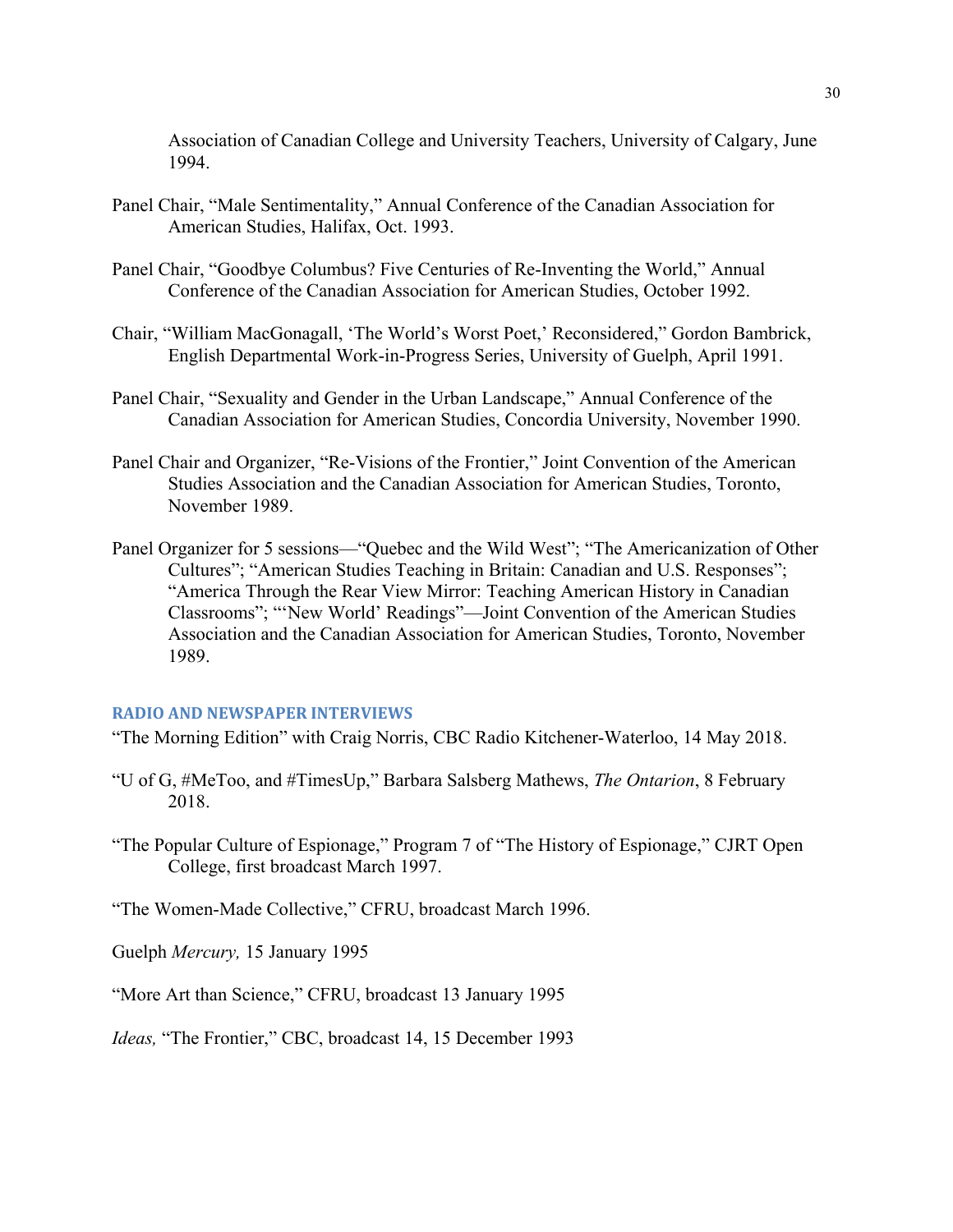# **C. Other Professional Activities**

#### **EDITORIAL BOARDS**

General Editor, *Broadview Anthology of American Literature* 2 vols., 2018- (Canada).

*European Journal of American Studies*, editorial advisory board, 2014-21 (Europe).

*Texas Studies in Literature and Language*, editorial board, 2010- (US).

*Critical Studies in Improvisation / Etudes critiques en improvisation*, advisory board, 2008- (Canada).

*Transformations: Disputing Feminism*, advisory editorial board (Routledge) 1998- (UK).

*English Studies in Canada*, editorial board,1994-2006 (Canada).

*World Literatures Written in English*, editorial board,1990-92 (Canada).

*Twentieth Century Western Writers*, 2nd ed., Board of Advisers (St. James Press), 1989-91 (US  $&$  UK $)$ 

## **FILM ADVISOR**

Advisor to PBS documentary film, *Soul of a People: Voices from the Writers' Project*  (funded by National Endowment for the Humanities, produced by Spark Media, written by Andrea Kalin and David Taylor), 2004-09.

## **LIBRARY OUTREACH ADVISOR**

Member, Advisory Committee, American Library Association Public Programs (funded by National Endowment for the Humanities), "American Lives: The Writers' Project and Its Legacy" 2006-09.

#### **EXTERNAL DEPARTMENTAL REVIEWS**

External Reviewer, Department of English, McMaster University, March-April 2004

External Reviewer, Department of English Language & Literature, Brock University, January-March 2003

## **EXTERNAL PROFESSORIAL REVIEWS**

Promotion to Full Professor cases:

Department of English and Cultural Studies, McMaster University, Hamilton, ON (2021);

Department of English and Cultural Studies, McMaster University, Hamilton, ON (2018);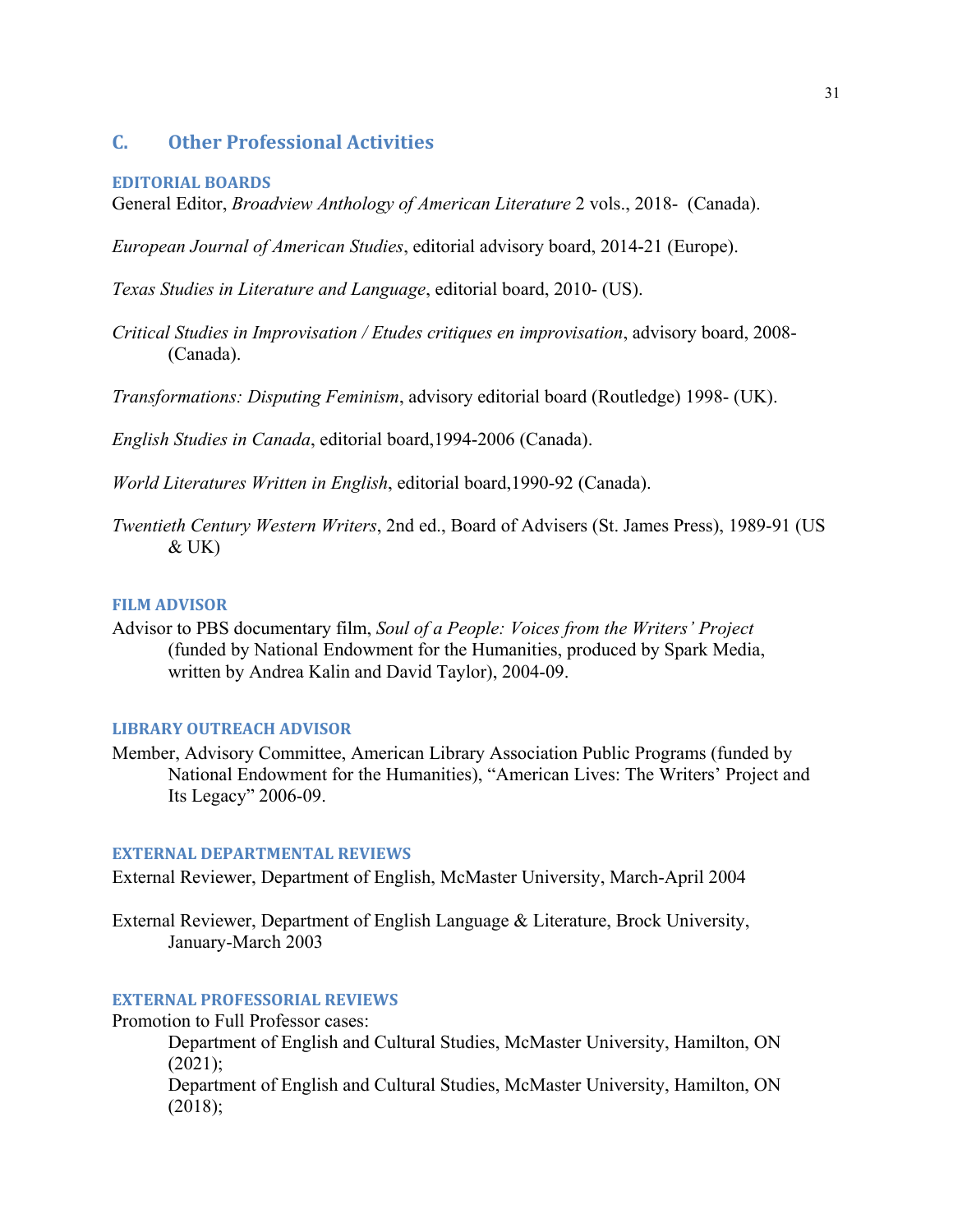Department of Critical and Creative Studies, UBC Okanagan, BC (2017); Department of English, Trent University, Peterborough, Canada (2016); Department of English, Dalhousie University, Halifax, NS, Canada (2016); Department of English & Writing Studies, Western University, London, ON, Canada  $(2015)$ ; Department of Interdisciplinary Studies, University of Texas at Dallas, TX, USA

 $(2015)$ ; College of Liberal Arts, National Central University, Taoyuan City, Taiwan (2012); Department of English, McMaster University, Hamilton, ON, Canada (2002);

Department of English, University of Kentucky, Lexington, KY, USA (2002).

Tenure and Promotion to Associate Professor cases:

Department of English, Brigham Young University, Provo, Utah, USA (2021); Department of English, Queen's University, Kingston, ON, Canada (2020); Department of English Language and Literature, University of Waterloo, ON, Canada  $(2016);$ 

American Studies Department, University of Massachusetts at Boston, MA, USA  $(2011);$ 

Department of English, Memorial University, St. John's, NFLD, Canada (2010); Department of English, University of Victoria, BC, Canada (2007);

Department of English and Cultural Studies, Bryant University, Smithfield, RI, USA  $(2006);$ 

Department of English, York University, Toronto, ON, Canada (2006); Department of English, University of Western Ontario, London, ON, Canada (1996); Department of English, University of British Columbia, Vancouver, BC, Canada (1997); Department of Cultural Studies, University of Tennessee-Knoxville, TE, USA (1998); Department of English, Montana State University, Bozeman, MT, USA (2000); Department of English, University of British Columbia, Vancouver, BC, Canada (2000); Department of English, University of Alberta, Edmonton, AB, Canada (2001); Department of African American Studies, Northwestern University, Evanston, ILL,

USA (2001);

Department of English, University of Alberta, Edmonton, AB, Canada (2003).

## **GRANT APPLICATION ADJUDICATION**

Member, Adjudication Committee, SSHRC Insight Grants competition 2017, 2016, 2015.

Member, Adjudication Committee, SSHRC Insight Development Grants competition 2012, 2011.

Member, Adjudication Panel, Ontario Graduate Scholarship Program 2012, 2011, 1994.

Member, Adjudication Committee, SSHRC Standard Research Grants competition 2006, 2005.

Member, Adjudication Committee, SSHRC Doctoral Fellowships competition 2002.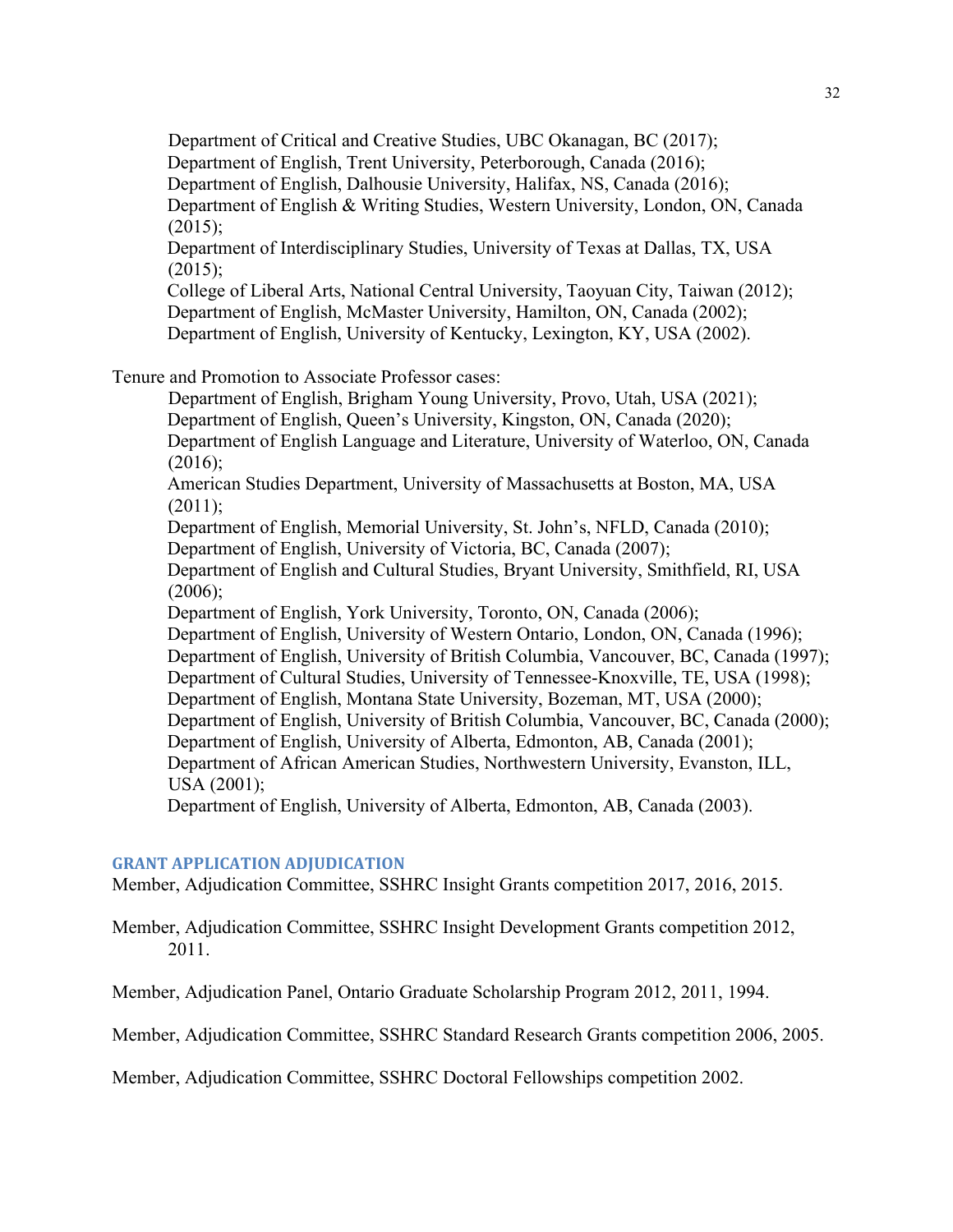Chair, Adjudication Panel, Ontario Graduate Scholarship Program 1995.

Assessor of multiple research grant applications, 1991-2019, for European Research Council Advanced Grant Application Social Sciences and Humanities Research Council of Canada (various programs), Fonds pour la Formation de Chercheurs et l'Aide à la Recherche, UBC Hampton Fund, St. Jerome's University Faculty Research Grant.

## **MANUSCRIPT ASSESSMENT**

Assessor of multiple book manuscripts, 1987-2022, for Ashgate Publishing (UK), Blackwell Publishers (UK), Broadview Press (Canada), Canadian Scholars' Press (Canada), Dimic Research Institute Press (Canada) Duke University Press (US), Edinburgh University Press (UK), HSSFC Aid to Scholarly Publications Programme (Canada), Idaho University Press (US), New England University Presses (US), Oklahoma University Press (US), Oxford University Press (UK), Oxford University Press (US), Routledge (UK) University of Alabama Press (US), University of Illinois Press (US), University of Nebraska Press (US) University of North Texas Press (US), University of Pennsylvania Press (US), University of Toronto Press (Canada), University Press of Florida (US), Yale University Press, Wallflower Press/Columbia University Press (US).

Assessor of multiple article submissions, 1987-2021, for

*Atlantis: Critical Studies in Gender, Culture & Social Justice* (Canada), *The Brock Review* (Canada)*, Canadian Review of American Studies* (Canada), *Critical Studies in Improvisation/Études critiques en improvisation* (Canada)*, English Studies in Canada* (Canada)*, Ethnicities* (US), *European Journal of American Studies* (Europe), *Frontiers: A Journal of Women's Studies* (US), *Guelph Series in Scottish Studies* (Canada)*, International Review of Scottish Studies* (Canada)*,*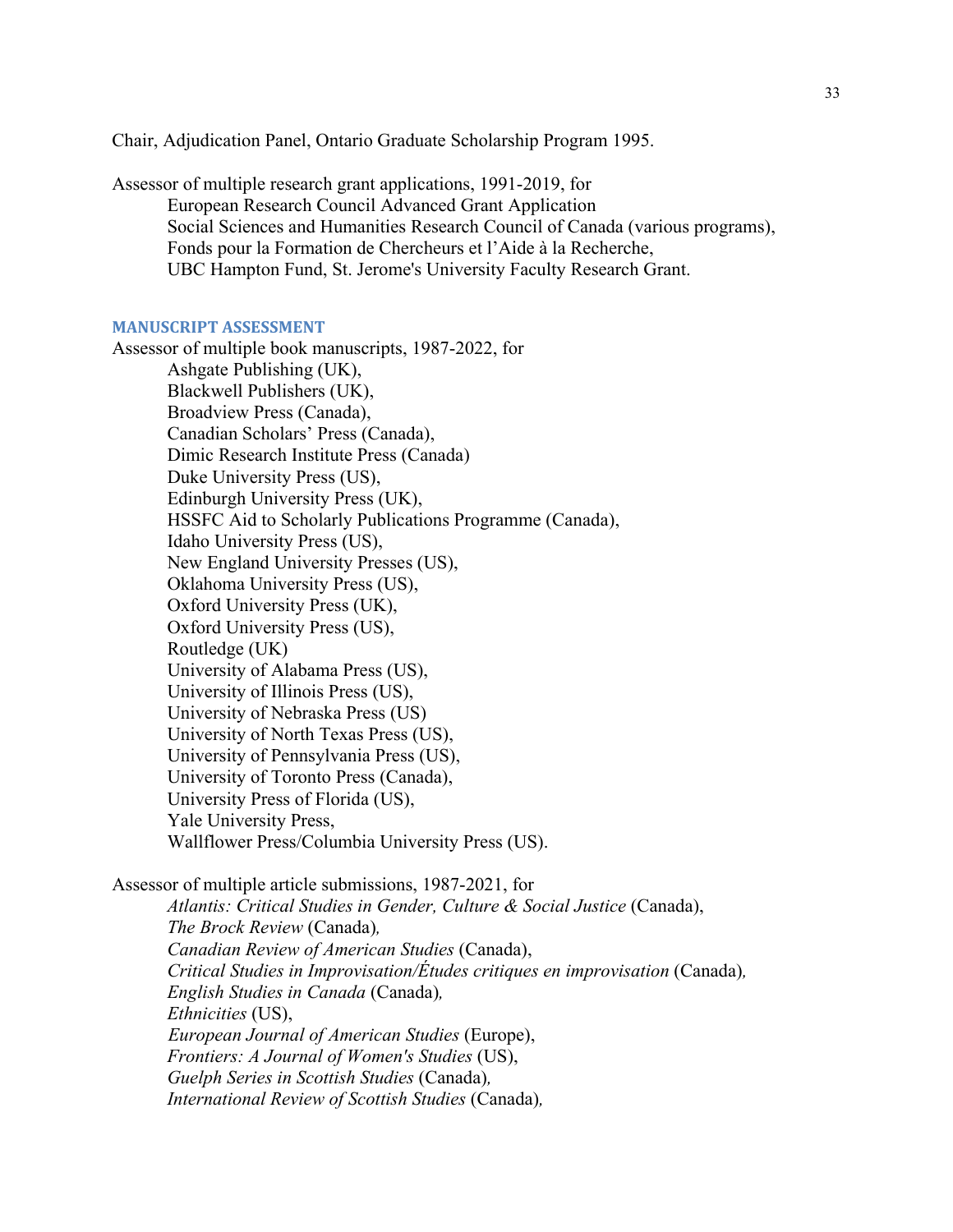*Introduction to American Culture* (UK), *Journal of American Studies* (UK), *Journal of Canadian Studies* (Canada)*, The Journal of the Gilded Age and Progressive Era* (US) *Journal of Rural Studies* (Europe)*, Modern Drama* (Canada)*, Mosaic: An Interdisciplinary Critical Journal (Canada), National Women's Studies Association Journal* (US)*, Signs: Journal of Women in Culture and Society* (US), *The Space Between: Literature and Culture 1914-1945* (US)*, Texas Studies in Literature and Language* (US)*, Topia: Canadian Journal of Cultural Studies* (Canada)*, Western American Literature* (US)*, Western Historical Quarterly* (US)*, Western Writers Online* (US)*, World Literatures Written in English* (UK-Australia).

Assessor of multiple conference paper submissions, 1989-2018, for Association of Canadian College and University Teachers of English, Canadian Association for American Studies, American Studies Association.

## **PROFESSIONAL OFFICES**

Past President, Canadian Association for American Studies, 1997-99.

President, Canadian Association for American Studies, 1995-97.

- Vice-President, Canadian Association for American Studies, 1993-95.
- Chair, Don D. Walker Award Committee (for best scholarly article in western American literary studies annually), Western Literature Association, 2011-16.
- Chair, Nominating Committee, Canadian Association for American Studies, 1990-92.
- Member, Ernest Redekop Prize Committee (for best article in the *Canadian Review of American Studies* annually), Canadian Association for American Studies, 2012.
- Member, Don D. Walker Award Committee (for best scholarly article), Western Literature Association, 2011, 2009, 1987.

Member-at-large, executive council, Canadian Association for American Studies, 2008-18.

Member, Thomas J. Lyon Award Committee (for outstanding scholarly book in western American literary studies annually), Western Literature Association, 2010.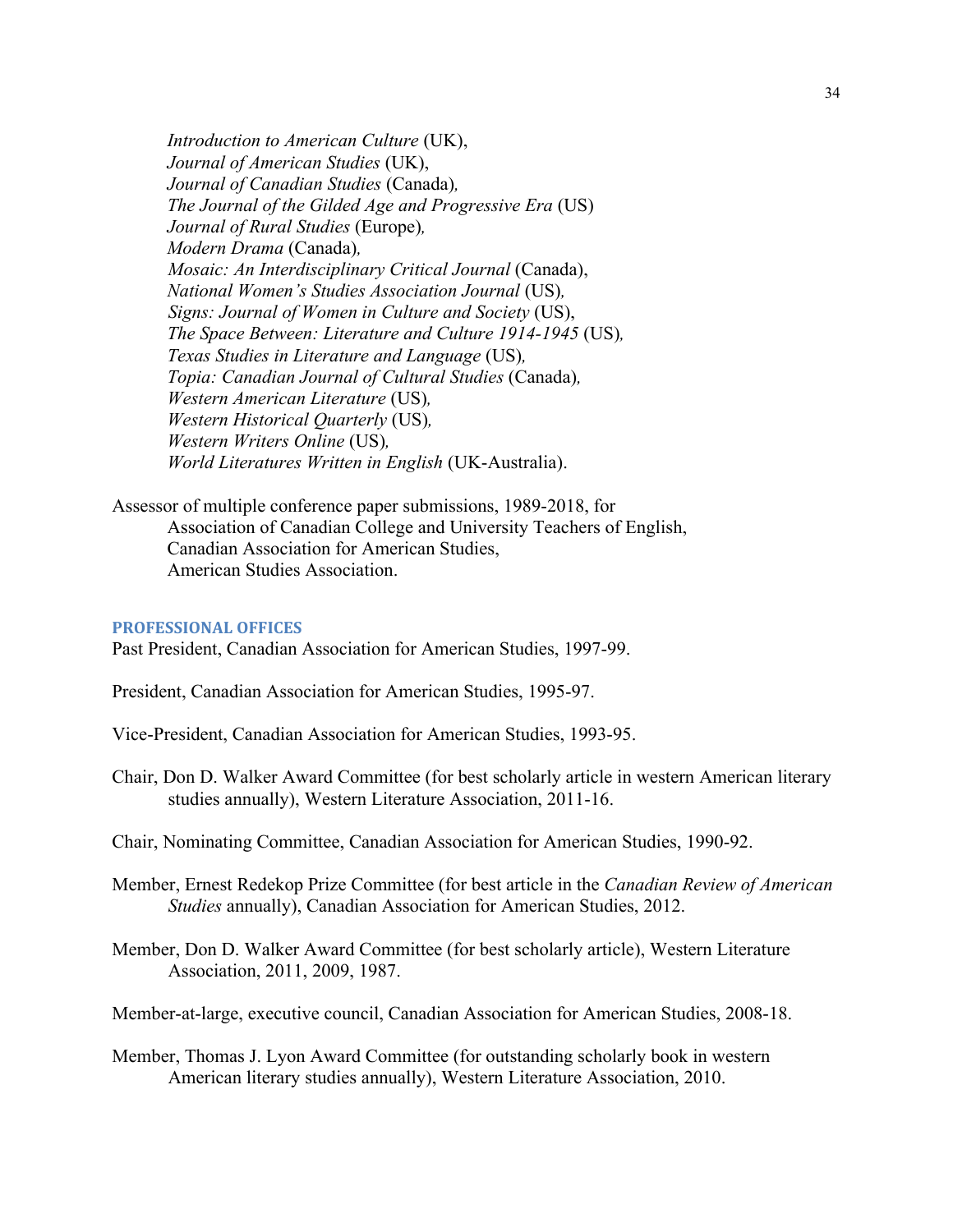- Member, Frederick Manfred Award Committee (for best creative writing submission to WLA conference annually), Western Literature Association, 2010, 2009.
- Campus representative, Association of Canadian College and University Teachers of English, September 2008 – July 2010.
- Member, executive council, Western Literature Association, October 2007 October 2010.
- Member, J. Golden Taylor Award Committee (for best graduate student paper at WLA conference annually), Western Literature Association, 2008.
- Member, conference organizing committee, Canadian Association for American Studies, September 2008.
- Regional Representative (Ontario), executive council, Canadian Association for American Studies, 1988-91.

## **CONFERENCE AND SPEAKER SERIES ORGANIZATION**

- Co-organizer, "Cultural Memory: Communities, Violence, Justice," Cultural Studies Colloquium. University of Guelph, 10 November 2000.
- Coordinator, "Art Practice and Social Change," Cultural Studies and MacDonald Stewart Art Centre colloquium, February-March 1999.
- Co-organizer, "Decentring Cultural Studies," 4th annual Cultural Studies Colloquium, UG, 27 March 1998.
- Co-organizer, "Common Ground: Teaching, Research and the Public Sphere/Lieux Communs: 1'enseignement, la recherche et le domaine public," 3rd annual Cultural Studies Colloquium, UG, 13-27 March 1997.
- Member, Programme Committee for 1997 American Studies Association/Canadian Association for American Studies Conference, 1996-97.
- Organizer, Centre for Cultural Studies "Occasional Talks" Series, 18 April 1995 2 April 1996.
- Organizer, College of Arts/Centre for Cultural Studies Winegard visit by Dr. Maureen McNeil, Lancaster University, UK, 18 March-5 April 1996.
- Co-organizer, "The Politics of Representation/Politique de la répresentation," 2nd annual Cultural Studies Colloquium, UG 16 January-7 February 1996.
- Organizer, College of Arts Winegard visit by Professor Gareth Griffiths, University of Western Australia, 6 – 24 November 1995.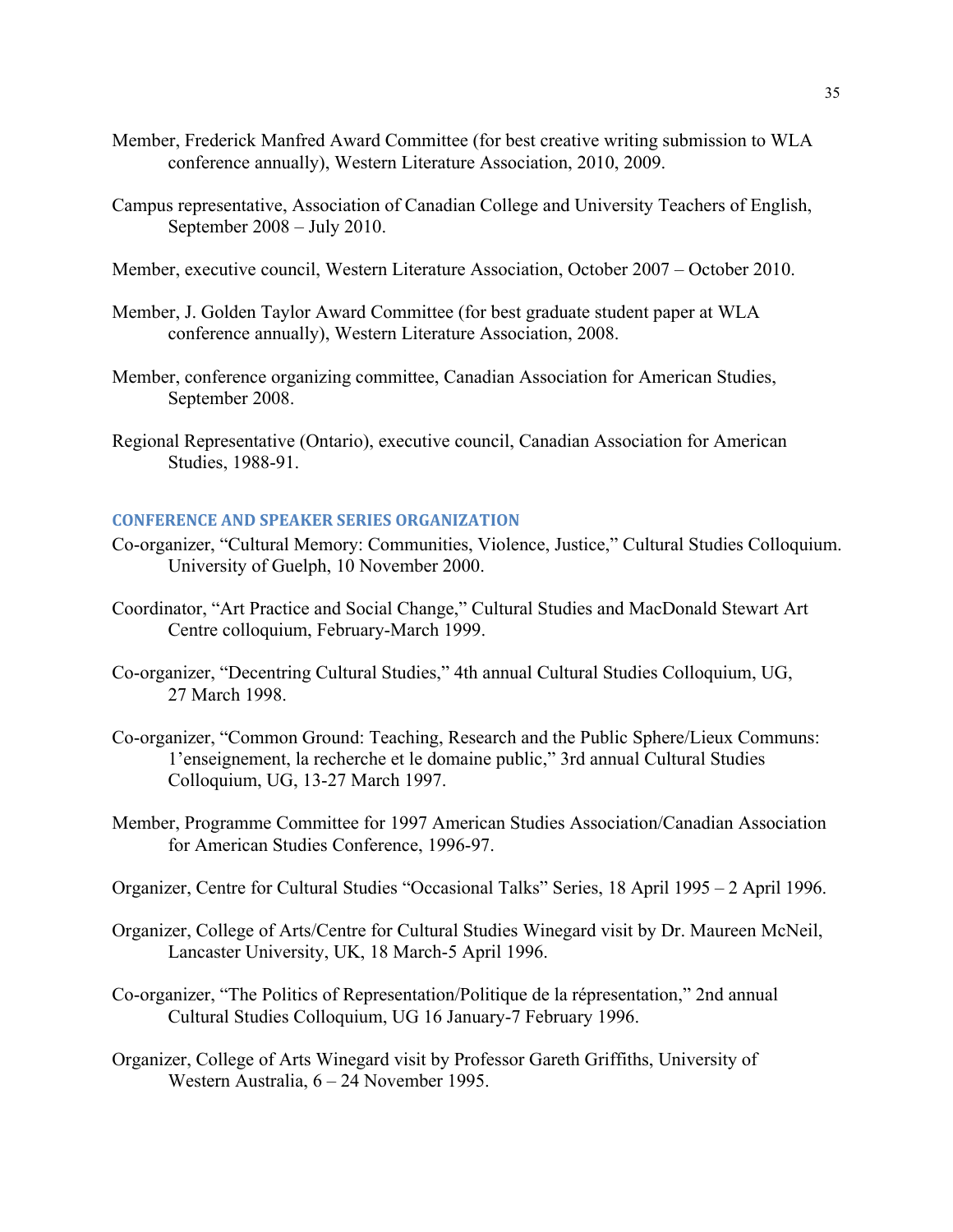- Co-organizer, "Beyond Disciplines: Cultural Studies at Guelph," College of Arts Colloquium, 18 January-10 February 1995.
- Programme Committee Member for the Joint Convention of the American Studies Association and the Canadian Association for American Studies, 1987-89.
- Conference Coordinator, "The Creating Word: An International Conference on the Learning and Teaching of English," University of Alberta, 1987.

## **OTHER PROFESSIONAL CONTRIBUTIONS**

- Royal Society of Canada, "Expert input" on 2020 G20 draft statement (by RSC and other G20 Academies) on "Crises: Economy, Society, Law and Culture," W21.
- Participant, Indigenous Studies Reading Group, Hamilton, ON, Canada, organized out of McMaster University.
- Prepared University Professor Emeritus nomination for Thomas King (awarded by University of Guelph), 2012.
- Co-nominator of Donna Palmateer Pennee for OCUFA and UGFA Teaching Awards (she received both awards), W97.
- Organizer of a major membership drive for the Canadian Association for American Studies and the *Canadian Review of American Studies,* 1994.
- Liaison person from CAAS with European Association for American Studies, Seville Conference, 1992.

## **D. Work in Progress**

- General Editor (invited), *Broadview Anthology of American Literature* multiple volumes (in progress 2018-present), under a board of General Editors (of whom I am one) and Managing Editor Don LePan, Broadview Press.
- Author (invited), "Performance Circuits, Vaudeville Bits, and Indigenous Resilience," *Routledge Handbook to North American Indigenous Modernities and Modernisms*, ed. Kirby Brown, Alana Sayers, and Stephen Ross (Routledge, in progress 2021).
- Compiler, "A Vaudeville Indian Archive," online archival resource, *The People and The Text*.

Reviewer (invited), *Geographic Personas: Self-Transformation and Performance in the American West* by Blake Allmendinger, *Western American Literature* (in progress).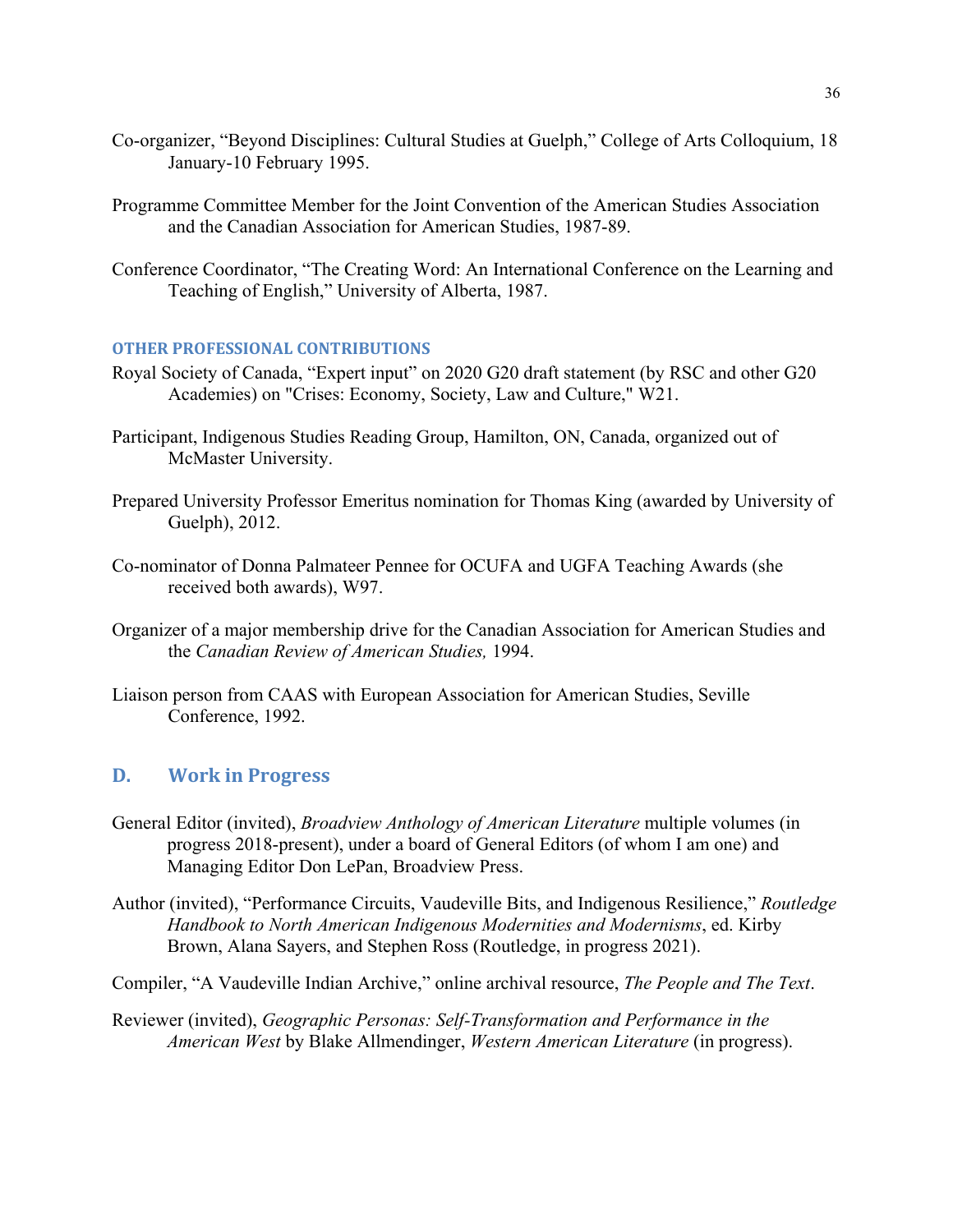# **3. Teaching (University of Guelph)**

# **A. Undergraduate**

## **COURSES**

ENGL 1060 Literatures in English I: Reading the Past (F00, F01) 37-120 Literature and the Modern World (W90) ENGL 2060 Literatures in English II: Finding a Critical Voice (W01, W02) 37-211 Honours Critical Practice (F91, F92) 37-212 Honours Critical Practice (W92, W93) ENGL 2130 Seminar: Literature and Social Change (F98, F99, F03) ENGL 2130 Seminar: Memory Studies, Literature, & Social Change (F09, F10, F11, W15, W16, F16, W18) 37-217 Practical Criticism – Fiction (F90) ENGL 2230 Popular Genres (F07, F08, F12) 37-255 Twentieth Century American Literature (W90, F90) ENGL 3540 Writing the United States (W12) 37-355 Modern American Fiction (W91, W92, F94, F95, F96) ENGL 3550 Modern U.S. Literatures (W99, W05, W07, W09, W11, W13, W15, W17) ENGL 3740 United States Imperial Culture (F03, F07) ENGL 3880 Print, Performance, and Early Moving Pictures (W16) ENGL 3940 Seminar: Spy Fiction (F05, W08, F08, W09, F11) ENGL 3960 Seminar: Literature and Cultural Memory (W04) ENGL 3960 Seminar: "Hidden Histories" of Scottish Literature (W11, W13, F14) 37-397 Seminar: Modern American Fiction (F94, F95, F96) 37-407 Seminar: American Literature:1930s' Writings (F91, F92) 37-407 Seminar: American Lit.: Women's Political Writings (W95) ENGL 4070 Seminar: "Worker-Writers" in the 1930s (F03) ENGL 4070 Seminar: 19th-Century U.S. Popular Print Culture (F04, F05) ENGL 4070 Seminar: "High" and "Low" in 19th-Century U.S. (W08, F08) 37-410 Special Studies in English: The Scottish Novel (W90) 37-412 Special Studies Seminar (W93) 37-422 Seminar: Women's 1930s' Writings (W98, W99) ENGL 4270 Seminar: "High" and "Low" in 19th-Century U.S. Print Culture (F10, F12) ENGL 4270 Seminar: Extreme Inequality: Narratives from the 1930s (F15) ENGL 4420 Seminar: "Re-memory": Women's Memory-Making (F04) ENGL 4420 Seminar: Women's Narratives of the U.S. West (W17, F20) 37-481/ENGL 4810 Directed Reading, 1 student, Documentary in Depression America (S91) 37-481/ENGL 4810 Directed Reading, 1 student, African American Women's Writings (F91) 37-481/ENGL 4810 Directed Reading, 1 student Native American Women's Writings (W92) 37-481/ENGL 4810 Directed Reading, 1 student, Toni Morrison's Novels (S92) 37-481/ENGL 4810 Directed Reading, 1 student, Men and Feminism (W93) 37-481/ENGL 4810 Directed Reading, 1 student, The Historical Romance (F94) 37-481/ENGL 4810 Directed Reading, 1 student, Women's Science Fiction (W97)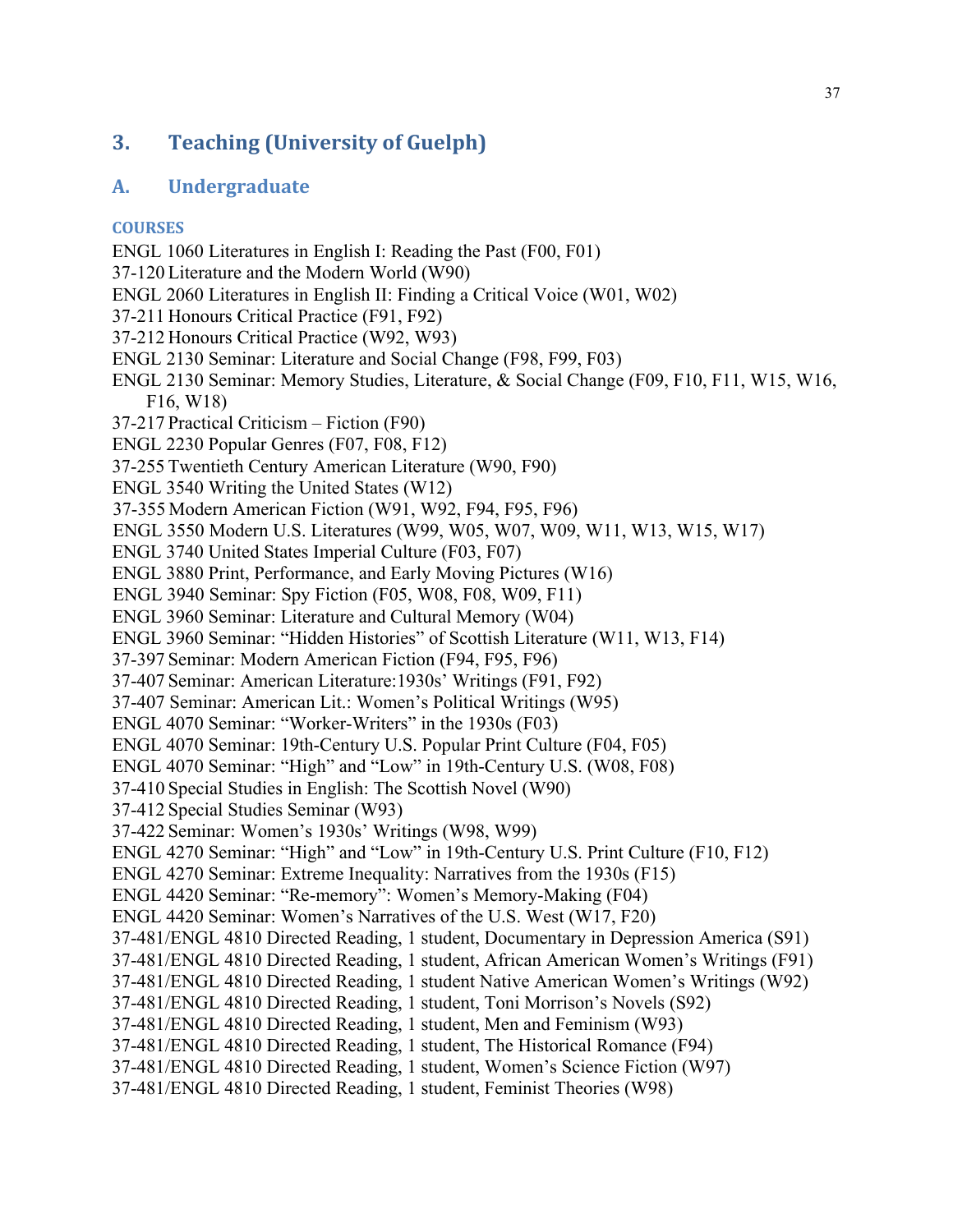- 37-481/ENGL 4810 Directed Reading, Sorouja Moll, "Edible subversions: Food, Gender and Cultural Memory" (W05).
- 37-481/ENGL 4810 Directed Reading, Erik Mortensen, Vigilantism in U.S. Literature and Film (W09).
- 37-491/ENGL 4910 Honours English Essay, 1 student, Literature of the War in Vietnam (F91)
- 37-491/ENGL 4910 Honours English Essay (2<sup>nd</sup> reader), 1 student, "Literature of the Vietnam War" (W92)
- 37-491/ENGL 4910 Honours English Essay, 1 student, American Fiction of Adolescence (W92)
- 37-491/ENGL 4910 Honours English Essay (2nd reader), 1 student, "Toni Morrison" (W92)
- 37-491/ENGL 4910 Honours English Essay, 1 student, Pulp Fiction and North American Adolescents (F92)
- 37-491/ENGL 4910 Honours English Essay, 1 student, Louise Erdrich (W96)
- 37-491/ENGL 4910 Honours English Essay, 1 student,
- 37-491/ENGL 4910 Honours English Essay (2<sup>nd</sup> reader), 1 student, "Pulp Fiction and Its Role in the Popular Culture of North American Adolescents" (W96)
- 37-491/ENGL 4910 Honours English Essay, 1 student, Detective Fiction (W97)
- 37-491/ENGL 4910 Honours English Essay (2<sup>nd</sup> reader), 1 student, "Everybody in Black Tin: Mediated Intimacies and the Technologies of Mass Reproduction in James M. Cain's *The Postman Always Rings Twice* and William Faulkner's *Sanctuary*" (W00).
- 37-491/ENGL 4910 Honours English Essay (2<sup>nd</sup> reader), 1 student, "'Not A First Attempt, I Take It?': The Making of (wo)Men in *Little Women*" (W00)
- 37-491/ENGL 4910 Honours English Essay ( $2<sup>nd</sup>$  reader), 1 student, "Exploring the Politics of Powerlessness: An Investigation of the Relationship between Capitalism, Education, and the Problem of Student Alienation" (F04)
- 37-491/ENGL 4910 Honours English Essay (2nd reader), 1 student, "A De-Grading Politics: The Role of Evaluation in Liberatory Pedagogy" (W04)
- 37-491/ENGL 4910 Honours English Essay, 1 student, Women's Documentary of the 1930s (W04)
- 37-491/ENGL 4910 Honours English Essay, 1 student, "Writing Women in the Work of Tillie Olsen and Meridel Le Sueur" (W05)
- 37-491/ENGL 4910 Honours English Essay (2nd reader), 1 student, "Graphic Novels: Shining a New Light on History" (W06)
- 37-491/ENGL 4910 Honours English Essay (2nd reader), 1 student, "Setting the Scene: Narrative Techniques in New Journalism" (W06)
- 37-491/ENGL 4910 Honours English Essay (2<sup>nd</sup> reader), 1 student, "Spies and Serial Killers" (W07)
- 37-491/ENGL 4910 Honours English Essay (2<sup>nd</sup> reader), 1 student, "Manga and Cultural Translation" (W09)
- 32-352 Women's Studies Workplace Project, 1 student, The Politics of Producing An Anthology (W98)
- WS 4510 Women's Studies Research Project, Lisa Harris, The Political Uses of Memory and Social Change (W05)
- 85-320 Individual Work/Study in International Development, 1 student, The Role of Evaluation in Liberatory Pedagogy (W99)
- UNIV 3300 Cultural Studies, the Community, & the Public Sphere (F00)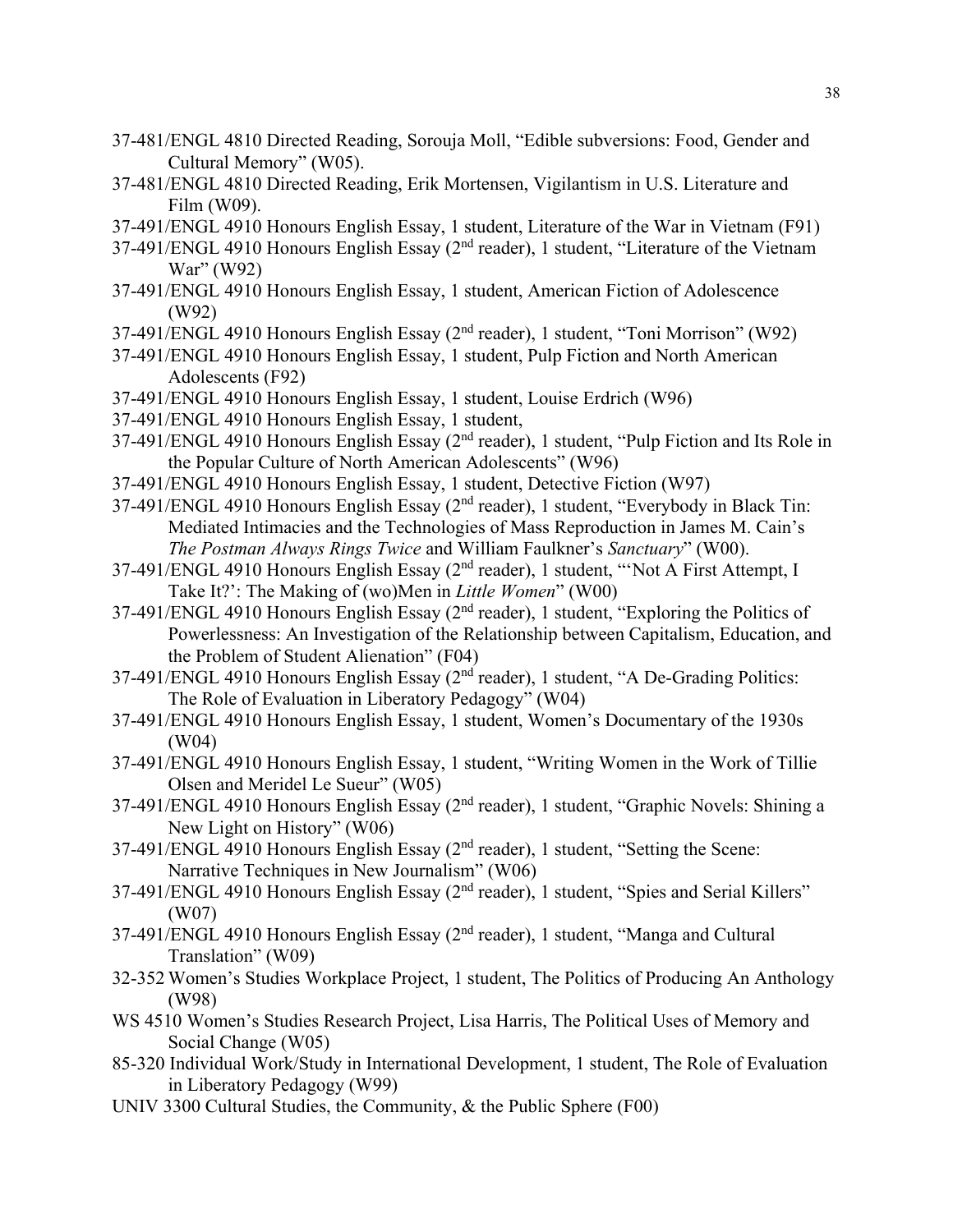## **OTHER UNDERGRADUATE TEACHING ACTIVITIES**

Coordinator of 8 sections of ENGL 2060, W01, W02

- Supervision of 10 Graduate Teaching Assistants (each leading an 80-minute weekly workshop of ca.30 students each) in ENGL 1060, F00 and F01.
- Supervision of SSHRC-funded Undergraduate Research Assistant (Jennifer Locke) on Cultural Studies Pedagogies Project, S99
- Supervision of internally funded Undergraduate Research Assistants (Sara van de Pol, Lisa Harris, Caitlin Hurst, Jennifer deVisser) on 19th-century Popular Print Culture, S05, S06, S07, S08
- Cosupervision of Undergraduate Research Assistant, Jill Goodreau, on Cultural Studies Pedagogies Project, S98.

Coordinator for 37-2 10 and 37-2111/2, 1991, 1992

Guest lectures, 2 on popular culture to AKADEMIA course, "Jazz, Gender, and Culture," W94; 1 on U.S. women's frontier writings, to 37-288 "Women and Literature," F91; 2 on "'Lighting Out for the Territory': The Frontier in U.S. Literature" to English Comprehensive Seminar, W90 and W91.

## **B. Graduate**

## **COURSES**

- 37-6001(a) New Directions in Literary Theory, 1 module (F92, W93, F94, F95, W98)
- 37-6451 Women and the West in American Literature (F90, W92)
- 37-6451 Voices from the American West (W97)
- ENGL 6431 "Indians" and "Immigrants": Nineteenth-Century U.S. Print, Performance, and Policy (F14)

ENGL 6431 Re-Indigenizing the Long Nineteenth Century in the US (F15)

- ENGL 6431 Re-Indigenizing the Long Nineteenth Century in North America (F16)
- ENGL 6451 Nineteenth-Century U.S. Popular Print Culture (W06, F07, F09)
- ENGL 6451 Print, Performance, and Popularity: The US Long Nineteenth Century (W18)
- ENGL 6451 Citizenship Acts: Nineteenth-Century U.S. Print, Performance, and Policy (W12)

ENGL 6611 Women Writing in Native Space (F20)

ENGL 6691/ DRMA 6120 The Public Purse & the Politics of Cultural Production (F99, W04)

ENGL 6811 Popular Print Culture: Theories and Case Studies (F07)

37-6811 Popular Literature: Theories and Examples (W93, F94)

37-6811 "Believe It Or Not!": The Politics of Informational Genres (W99)

37-6801 Reading Course: African-American Women Writers (W92)

37-6801 Reading Course: Cultural Studies: Models & Applications (S92)

37-6801 Reading Course: Southern U.S. Women Writers (F92)

37-6801 Reading Course: Popular Culture Theories (F92)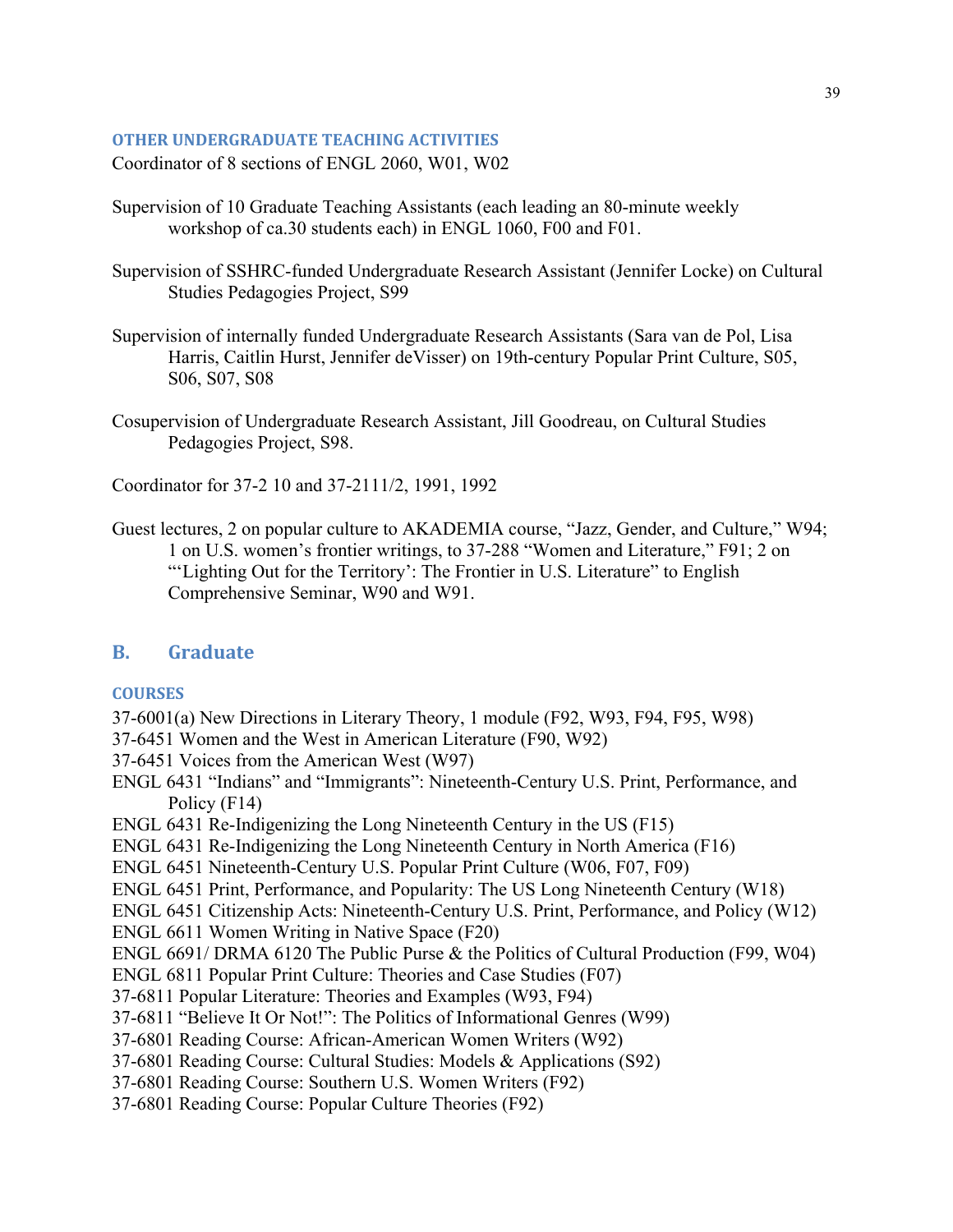37-6801 Reading Course: Vietnam War Fiction (W93)

- 37-6801 Reading Course: 1930s' Writings (F95)
- 37-6801 Reading Course: Cultural Studies (W96)
- 37-6801 Reading Course: Cultural Studies Pedagogies (W99)
- HIST 6040 Directed Reading Course: Scottish Literatures (F00)

## *Advisor, Ph.D. Dissertations*

- Stephanie Settle, "Cross-Cultural Collaboration and Stories of Survivance: The Work and Legacy of Zitkala-Ša," 2016-21 (graduated W22).
- Elizabeth Groeneveld, "Third-Wave Magazines and Feminist Public Culture," 2006-09 (graduated W10).

## *Examiner, Ph.D. Dissertations, UG*

- David Lee, "Outside the Empire: Improvised Music in Toronto, 1960-1985," S17 (graduated F17).
- Gregory Shupak, "Literature and Social Change: Writing, Criticism and Teaching in Neoliberal Canada," S15 (graduated S15).
- Jodie Salter, "Intergenerational Storytelling and Transhistorical Trauma: Old Women in Contemporary Canadian Fiction," S12 (graduated S12).
- Ben Authers, "'This Charter Shall be Interpreted': Canadian Representations of Rights in Law and Literature," F09 (graduated W10).

## *External Examiner, Ph.D. Dissertations, Other Institutions*

- Alessandra Magrin, "The Wild West in Italy and in the Italian Imagination: Travel Writing, Buffalo Bill's Wild West Show and Popular Culture," Strathclyde University, Glasgow, UK, 26 May 2020.
- Duncan Clegg, "Nothing Wrong: Law and the Contemporary American Western," Department of English, York University, February 2015.
- Shawna Ferris, "Dangerous Order: Globalization, Canadian Cities, and Street-Involved Sex Work," Department of English and Cultural Studies, McMaster University, 2007.
- Marlo Edwards, "Women and Guns in Popular Culture," Ph.D., Department of English and Cultural Studies, McMaster University, 2005.
- Michael Henry Epp, "Coining Humour: Forms of Conversion and the Making of Mass Culture in Nineteenth Century America," Ph.D., Department of English, University of Alberta, 2005.
- Jacqui Marie Smyth, "Other Frontiers: Female Vagrants and Mother Outlaws in American Literature and Film of the 1980s," Department of English, University of Western Ontario, 1995.

## *Member and Examiner, Ph.D. Dissertation Committees*

Elizabeth Clarke (WLU), "War and the Sexes: Gender and American Film, 1898-1927," W10- S13 (graduated S13).

Debra Henderson, "Made In Canada: Cultural Policy, Cinema, and the (Re)Ordering Of Priorities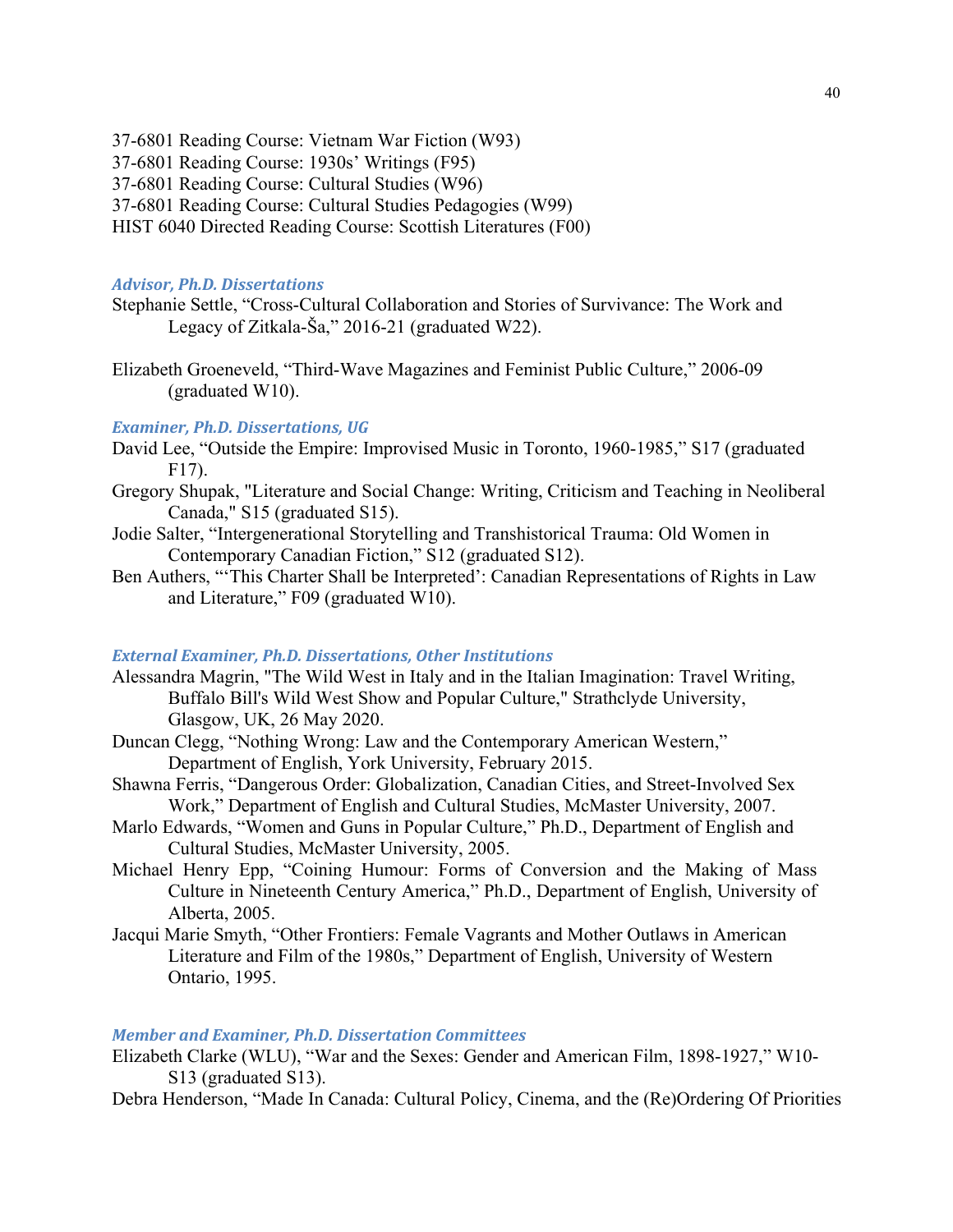at Telefilm Canada," 2007- 11 (graduated W11).

## *Member, Ph.D. Dissertation Committees*

Mariah Hudec, "Scottish Superstitions and National Identity," W16-

- Alec Follett, "Countering Colonial Control: Imagining Environmental Justice and Reconciliation in Indigenous and Canadian Writer-Activism," S15- (graduated W20)
- Brian Lefresne, "Saturn's Ark: The Improvised Archives, Politics, and Performances of Sun Ra," S15-W18 (graduated W18).
- Paul Watkins, "SOUNDIN' CANAAN: Music, Resistance, and Citizenship in African Canadian Poetry," S14-S15 (graduated F15).
- Ryan Rashotte, "Biopolitical Itineraries: Mexico in Contemporary Tourist Literature," W10- F11 (graduated F11)
- Linda Hawkins (UG Department of Family Relations and Applied Nutrition), Cultures of Death and Obituary, 2008-
- Ingrid Mündel, "Necessary Storytelling: Canadian Identity Fictions, Neoliberalism, and Alternative Topographies of Being," 2006- (graduated F14).
- Scott McLean (UG Department of History), "Literature to Instruct, Entertain and Amuse: The Cheap Literature Movement in Scotland, 1768-1845," 1992-98 (graduated).

Susan Mulley (UG Department of History), Scottish Women in History, 1992-.

## *Advisor, Ph.D. Primary Area Seminar/Primary Area Qualification*

Robert Ian Jones, Post-WWII Western Fiction: From Settler to Suburban Subject, W12-F13. Lee Baxter, "The American Gothic Revisited," F08-S10. Raman Johal, South-Asian Canadian Diasporic Literature in English (Coadvisor), 2005-09. Elizabeth Groeneveld, Feminist Engagements with Popular Culture, 2004-06. Idil Bozkurt, American Orientalism in Late 19th and Early 20th Century Dime Novels, 2007- .

## *Examiner, Ph.D. PAS/PAQ/QE Oral Candidacy Examinations*

- Ben Finley, "Playing in the Planetary Boundaries: Co-creative Music, Festival and Sound Relations," Qualifying Exams, PhD Critical Studies in Improvisation, International Institute for Critical Studies in Improvisation, UG, S21.
- Alec Follett, "The Environmental Ethics of Place in the Contemporary Ontario Novel," W15.
- Paul Watkins, "Soundin' Canaan: Music, Resistance and Citizenship in African Canadian Poetry," F<sub>12</sub>.
- Jenny Wills (WLU), Adoptees in Asian North American literature, W09
- Jason Phillips (WLU), "Weaving Swarms from Tangles: Metaphoric Pedagogy and Indigenous Literature," W08.
- Karl Coulthard, "Jazz Improvisation and Sound Recording in 20th-Century American Literature and Culture," F07.

Miriam Raethel (WLU), Third-Generation Holocaust Fiction, F07.

Ingrid Mündel, "Necessary Story-telling: Resistance, Literature, and the Canadian Nation," W06. Ben Authers, "Canadian Literature, Human Rights, and Legal Equality," W06.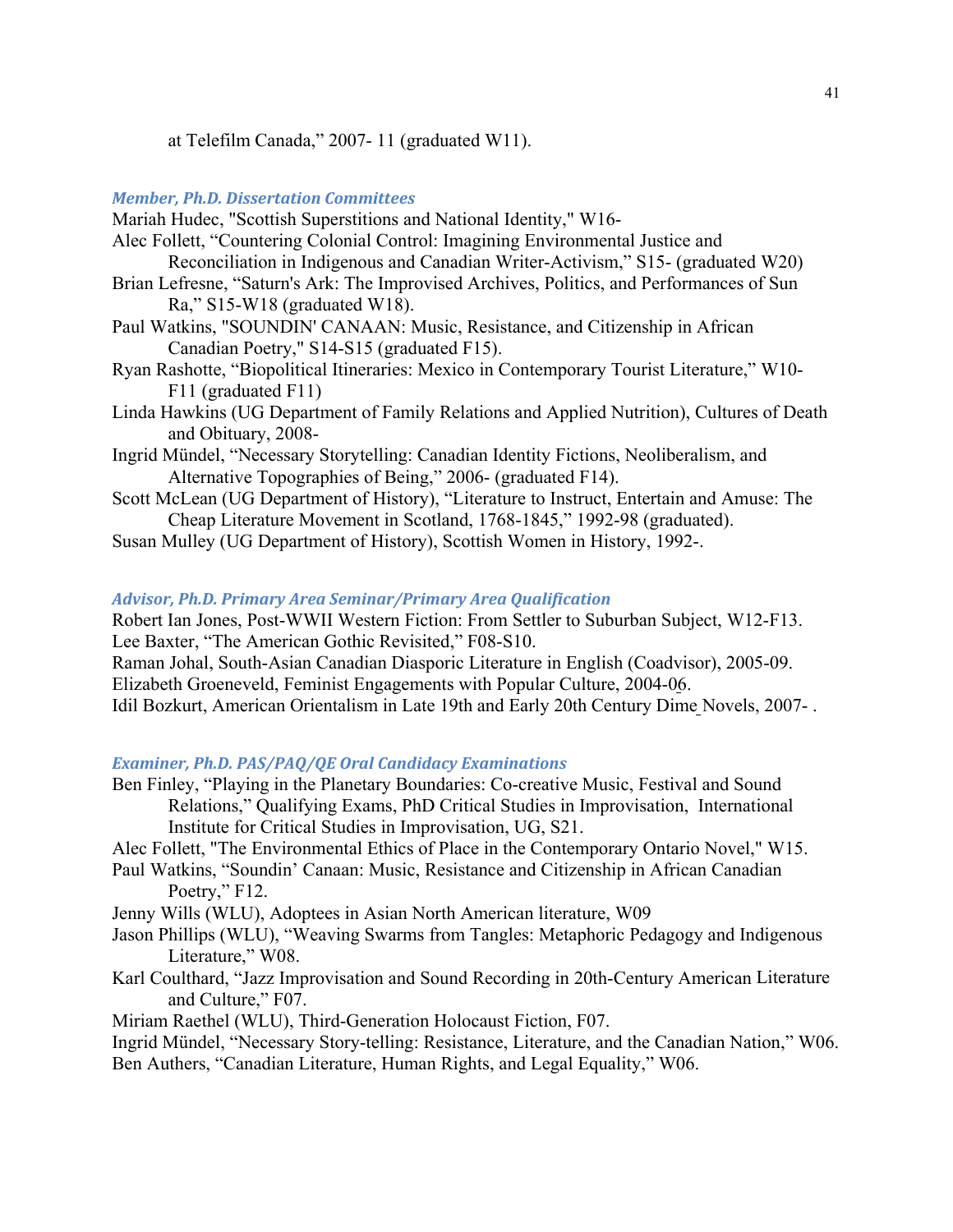## *Advisor, Ph.D. Secondary Area Seminar/Secondary Area Qualification*

- Shannon Maguire, Contemporary Indigenous Fiction, Poetry, and Methodologies in North America, W13- (withdrew S13).
- Paul Watkins, "Sound & Protest in African American Literature," S11-F11 (I began as committee member then became advisor).
- Robert Ian Jones, Regionalism in U.S. Literatures, S11-F11.
- Cory Lavender, Nineteenth-Century U.S. Literatures of "the Frontier," F08-S09.
- Gregory Shupak, U.S. Literatures and Masculinities, W09-W10.
- Paul Danyluk, Researching and Teaching at the Intersection of American Modernism and the Harlem Renaissance, 2007-08.
- Melissa Walker, Testimony, Witness, Trauma and 20<sup>th</sup>-Century African-American Literature, 2007-08.
- Karl Coulthard, The Transition from Oral to Print in Nineteenth-Century African-American Literature, 2006.
- Ian Reilly, Critical Debates in Popular Culture Studies: Hegemony, Counter-Hegemony, and Anti-Hegemony, 2006.
- Jesse Stewart, African American cultural forms, 1880-1930 (Coadvisor), 2002-03.

## *Member, Ph.D. Primary Area Seminar/Primary Area Qualification*

- Brian Lefresne, African American Literature & Culture, Critical Studies in Improvisation, and New Jazz Studies, S14-S15.
- Allen Kwan, Video Games and Critical Theory, F09-F11.
- Ryan Rashotte, "National/Narratological Agency and 'The Machinery of La Mordida' (Mexico and Modernisms)," W09-W10.
- Elizabeth Clarke (WLU), "Militarized Masculinity: Spectacle and War in Early Film and 19<sup>th</sup>-Century American Entertainment," W09-F09.
- Debra Henderson, Intensive Area Seminar, Manufacturing Struggle: Policy, Cinema, and the Globalization of Culture, 2004-06.

## *Member, Ph.D. Secondary Area Seminar/Secondary Area Qualification*

Sally Booth, Urbanisation and Cityscapes in Nineteenth-Century American Literature, 2007-08.

#### *Advisor, M.A. Thesis*

- Breanna Alonso, "The Boarding School Narratives of Zitkala-Ša: Biculturalism, Adaptability, and Writing as Agency" F20-F21.
- Dara Poizner, "Literary Perspectives on Cultural Memory in Jewish American and Native American Women's Writings" F18-F19.
- Ellen Graham, "Locating and Reading Trauma Ethically in Charlotte Delbo's *Auschwitz and After*" F14-S15.
- Shane Arbuthnott, "By A Celebrated Author: Nick Carter, Frederic Dey And Authorial Voice In Dime Novels," W10-S10.
- Thaba Niedzwicki, "Print Politics: Conflict and Community-Building at Toronto's Women's Press," 1996-97.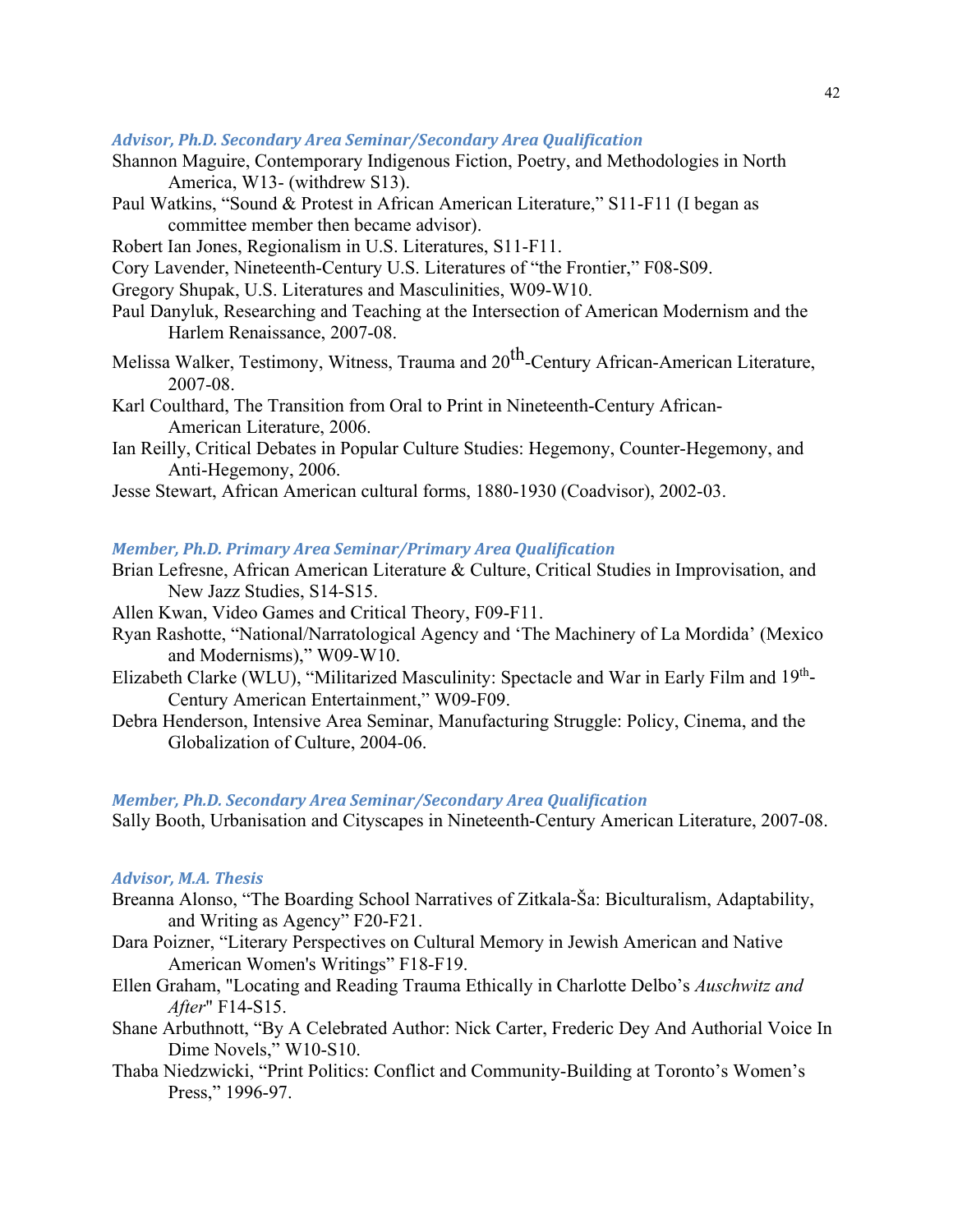- Shauna Barry, "Rereading *Yonnondio:* Embodied Politics in Tillie Olsen's Novel from the Thirties," 1995-96.
- Brian Kiers, "Expanding Frontier: Reading Louis L'Amour," 1993-94.

Marie Lovegrove, "The Carnivalesque Blues of Zora Neale Hurston," 1992-94.

- Victoria Lamont, "Writing Women into America: Women, Democracy, and the Western Space, 1902-20," 1992-93.
- Gordon Bambrick, "The Heroic Warrior: Sir William Topaz McGonagall, Poet and Tragedian, Knight of the White Elephant, Burmah," 1991-92.

#### *Member, M.A. Thesis Committee*

- Kristen Reilly, "Centering Relationality: Connecting to the Embodied Animacy of Water," W21- F21.
- Samuel Yaw Asante, "The Politics of the Role of the Modem African Woman: Chinua Achebe, Ngugi Wa Thiong'o, Mamama Ba and Ama Ata Aidoo," 1992.
- Scott Couling, "Constructions of The Orient'/Constructions of Self: A Select Study of Contemporary Travel Literature," 1991-92.

## *External Examiner, M.A. Thesis*

Lisa Funnell, "The Bond Girl Phenomenon: Defining the Female Protagonists of the James Bond Films," M.A., Graduate Program in Popular Culture, Brock University, 2005.

## *Examiner, UG, M.A. Thesis*

- Naava Smolash, "National PostColonial: Representations of the 'enemy within' in Canada's National Newspapers," 2004.
- Sonya Klein, "The New Ananse: Re-Writing Oral Culture in Contemporary Caribbean Literature," 1995.
- Tamara George, "Weddings and Funerals, Babies and Headstones: The Effects of Racism on Time and Sexuality in Faulkner and Morrison," 1994.
- Marie Campbell, "Wordbound: Women and Language in L.M. Montgomery's Emily of *New Moon* Trilogy," 1993.

#### *Advisor, M.A. Major Research Paper*

- Laura Van de Walle, "A Journey of Understanding: Alternative Narratives Written by Female Indigenous Authors," F17-S19.
- Mohammed Mizanur Rahman, "Storytelling and Justice in Louise Erdrich's *The Round House,*" F14-S15.
- Rachel Hunt, "'Captive! But Never Conquered': E. Pauline Johnson's Performance of Identity," F14-S15.
- Alanna Kelk Reid, "Louisa May Alcott: Unadventurous Thrillers and Dissident Domestic Novels," F11-S12.
- Brianna Sadler (Coadvisor), "An 'Othered' History: The Ambivalence of Being Indigenous and Canadian Post-Oka," S11.
- Morvern McNie, "White Writing Black: Julia Peterkin's Gullah Novels," S07.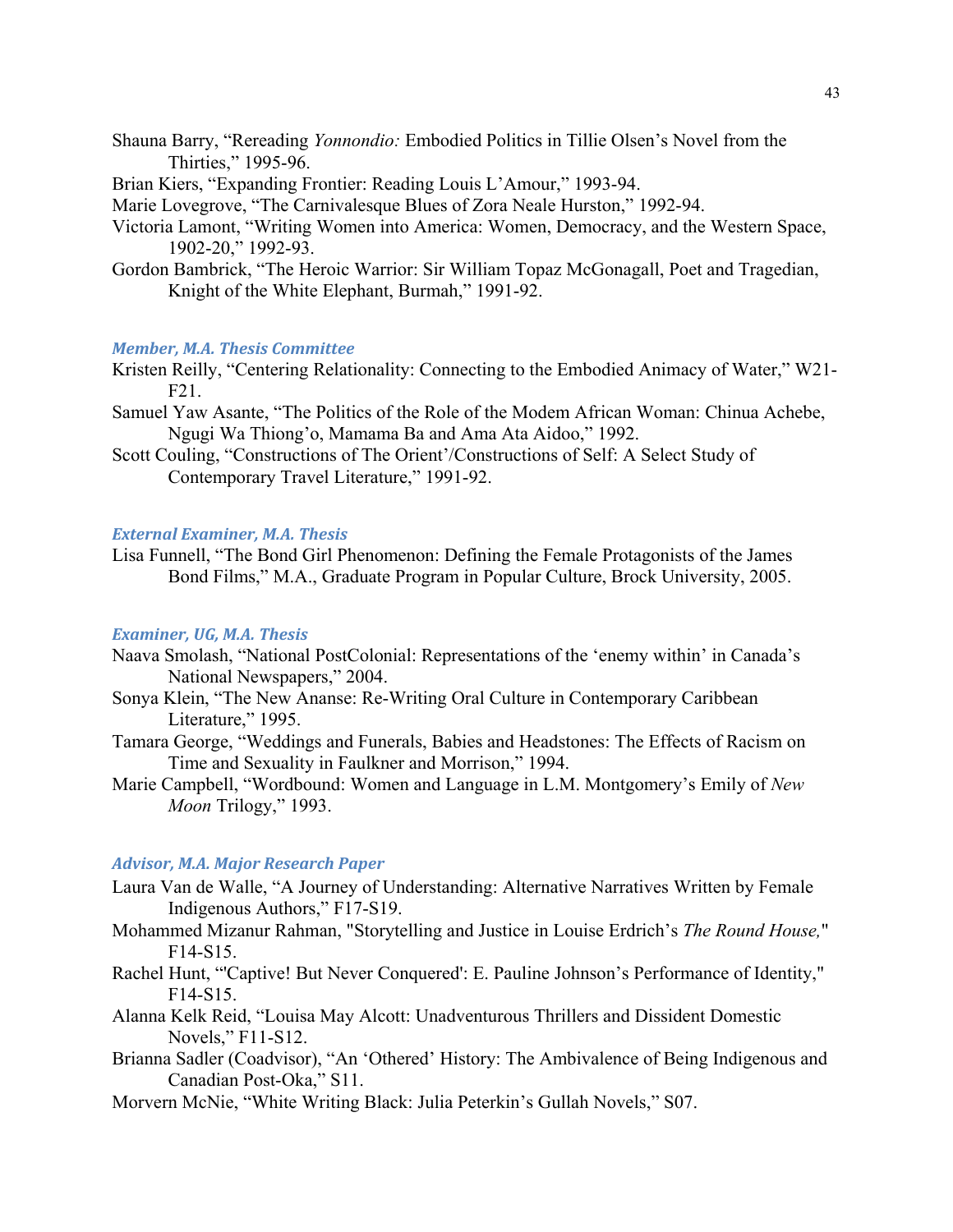- Patrick Firth, "Tales of Monkeys and Collars: Political Complexity in Henry Louis Gates, Jr.'s *The Signifying Monkey* and Samuel R. Delany's *Return to Nevèrÿon* Series," S06.
- ENGL 6803 Research Project, Advisor: Nora Roberts's Popular Romances (S06)
- ENGL 6803 Research Project, Advisor: "Shopping for a Self: Branding, Marketing and Identity in the *Shopaholic* Novels" (S05)
- Beth McDonald, "Scripting Activism: *Missing Sarah* & *The God of Small Things* as Counter-Memorial," S04.
- ENGL 6803 Research Project, Advisor: Memorializing violence against women (W04)
- ENGL 6803 Research Project, Advisor: Public Arts Funding (F00)
- 37-6803 Research Project, Advisor: Sylvia Plath (F99)
- 37-6803 Research Project, Advisor: Political comics (F98)
- 37-6803 Research Project, Advisor: U.S. Popular Frontier Writings, c1902 (S98)
- 37-6803 Research Project, Advisor: Gloria Anzaldúa (S97)
- 37-6803 Research Project, Coadvisor: Beth Brant (W95)
- 37-6803 Research Project, Advisor: Feminist Alternative Comics (W95)
- 37-6803 Research Project, Advisor: Lesbian Detective Fiction (S93)
- 37-6803 Research Project, Advisor: Sylvia Plath (S93)
- 37-6803 Research Project, Advisor: Ellen Gilchrist (W93)
- 37-6803 Research Project, Advisor: *The Chronicles of Thomas Covenant the Unbeliever* (F92)
- 37-6803 Research project, Advisor: Mrs. Van de Kamer's Life Writing (S92)
- 37-6803 Research project, Advisor: Western American Women's Life Writings (W92)

## **OTHER GRADUATE TEACHING ACTIVITIES**

Second Reader for Major Research Papers in 37-6803/ENGL 6803/DRMA 6500: Raphaela Pavlakos, "(De)Colonization and Gothic Modalities: Dismantling Gothic Readings of Eden Robinson's *Monkey Beach*," S21; Max Summerlee, "Writing and Wielding Wilderness," S10; Kirsten Nicholson, "Alcott's and Whitman's Participation and Response: Shaping the Figure of the American Civil War Nurse," S10; Meredith Kemila, "Fanzines, Remixes, and Feminist Approaches to Media Literacy," S09; Michael Rancic, "Killing Heat: An Examination of Poor Whites in the Gothic,"S08; Julia Course, "Isadora Knocks: An Exploration and Critique of Girl Power as Inscribed on the Female Body," S06; Jennifer Condon, "Trauma and Troubles: The Adolescent Fiction of Joan Lingard," S05; Heather Davidson, "The World as Classroom: Global Education Programs & Contemporary Humanitarian Debates in the Red Cross & Red Crescent Movement," S04; Sarah Bakker, "As American as Sticky Buns: Nationhood, Immigration and Culinary Codes in Cristina Garcia's *Dreaming in Cuban*," S03; Lisa Dalrymple, "Stravaigers," W00; Jennifer Elrick, "Cultural Capital in 'the new Berlin'" W00; Leigh Allison, "Reconstruction New Orleans: Local Colour Fiction of George Washington Cable and Grace King," S98; Rod Yorke, "Analogous Texts: Reading Hamlet through *Gravity's Rainbow*," S98; Alison Shephard, "Tom Robbins on the Road," W92.

Supervisor of SSHRC-funded Graduate Research Assistants in English: Stephanie Settle on "A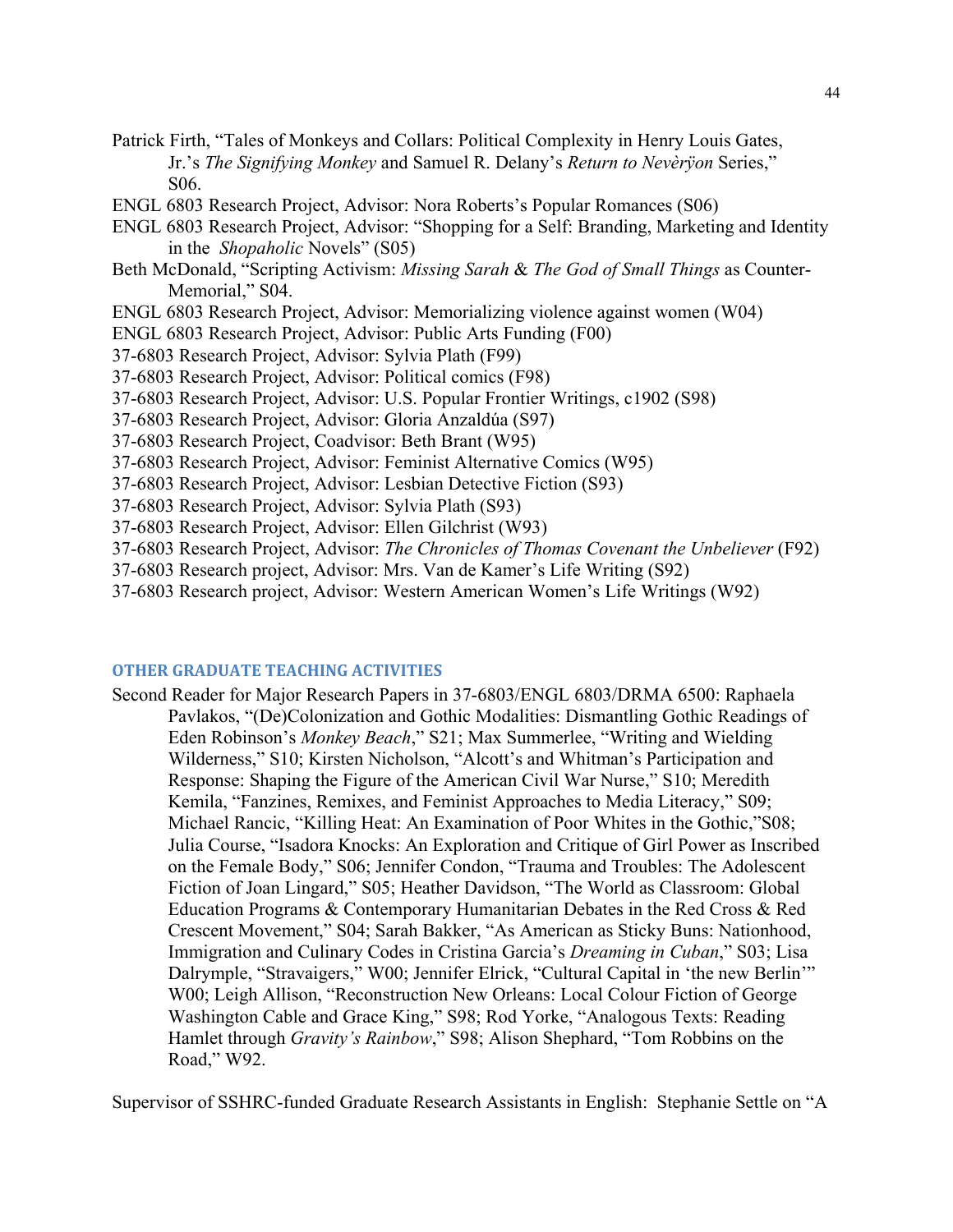Vaudeville Indian Archive," W19-S21; Alec Follett on "Vaudeville Indians on Global Routes: online mapping pilot project," W16, S16; Rachel Hunt on "Vaudeville Indians, 1880s-1930s," F14-S15; Brian Lefresne on "Vaudeville Indian Research," S13, F13; Robert Ian Jones on "Vaudeville Indians: Interviews and Archives," F13; Karl Coulthard on "Other Wild Wests," W12; Elizabeth Groeneveld on "U.S. Popular Print Culture," F08, F09; Morvern McNie on "Around 1902," W07; Shannon Boucher on "Around 1902," F06; Liz Groeneveld on "Around 1902," W04, S04, F04, W05, S05, S07; George Grinnell on "The Federal Writers' Project," F00, S01, F01; Mark Schwandt on "The Federal Writers' Project," W00, S00; Morgan Dennis on "The Federal Writers' Project," S99, F99; Amy Appleford on "The Federal Writers' Project," S98; Cinda Gault on "The American Guide Series," W94; Valerie Wheeler on "The American Guide Series," S93.

- Supervisor of Canada Fulbright-funded Graduate Research Assistants in English: Linda Soutar on American Studies Network, W94: Brian Kiers on American Studies, W94.
- Supervisor of U.S. Embassy-funded Graduate Research Assistants in English: Valerie Wheeler on dissertations registry, F93; Brian Kiers on American Studies research, F92.
- Cosupervisor of SSHRC-funded Graduate Research Assistants in Cultural Studies: Helen Spitzer on "Cultural Studies, the Community and the Public Sphere," F00; Maryanne Kaay on Cultural Studies Pedagogies, W00; Lisa Schincariol on "Marianne's Park," F99, S00; Mary Newberry on "Marianne's Park," S99; Sonnet l'Abbé on "Marianne's Park," S98.

Guest Lecture for 6001 (a) Research Methods, F93.

Guest Lecture, "Sources and Opportunities in American Studies" to 37-6001B Research Sources, F90.

# **3a. Teaching (other institutions)**

## **A. Undergraduate**

Historical and Geographical Development of the United States (WLIHE), 1983-84 Interdisciplinary Studies of The Frontier in the United States (WLIHE), 1983-84 ENGL 110 Approaches to Literature (UBC) x 3, 1984-85 ENGL 436 The Frontier in American Literature (UBC), 1985 ENGL 275 Readings in Prose (UA), 1987-88 ENGL 210 Introduction to English Literature (UA), 1985-86, 1986-87, 1987-88 ENGL 304 Folklore in Children's Literature (UA), 1985, 1986 ENGL 360 The Modern American Novel (UA), 1986, 1988 ENGL 366 The Short Story in the U.S., Britain, and Canada (UA), 1986, 1987 ENGL 415 Studies in National Literatures: The Scottish Novel (UA), 1986 ENGL 231 American Renaissance Literature (TrentU), 1988-89 ENGL 371 Modern American Fiction (TrentU), 1988-89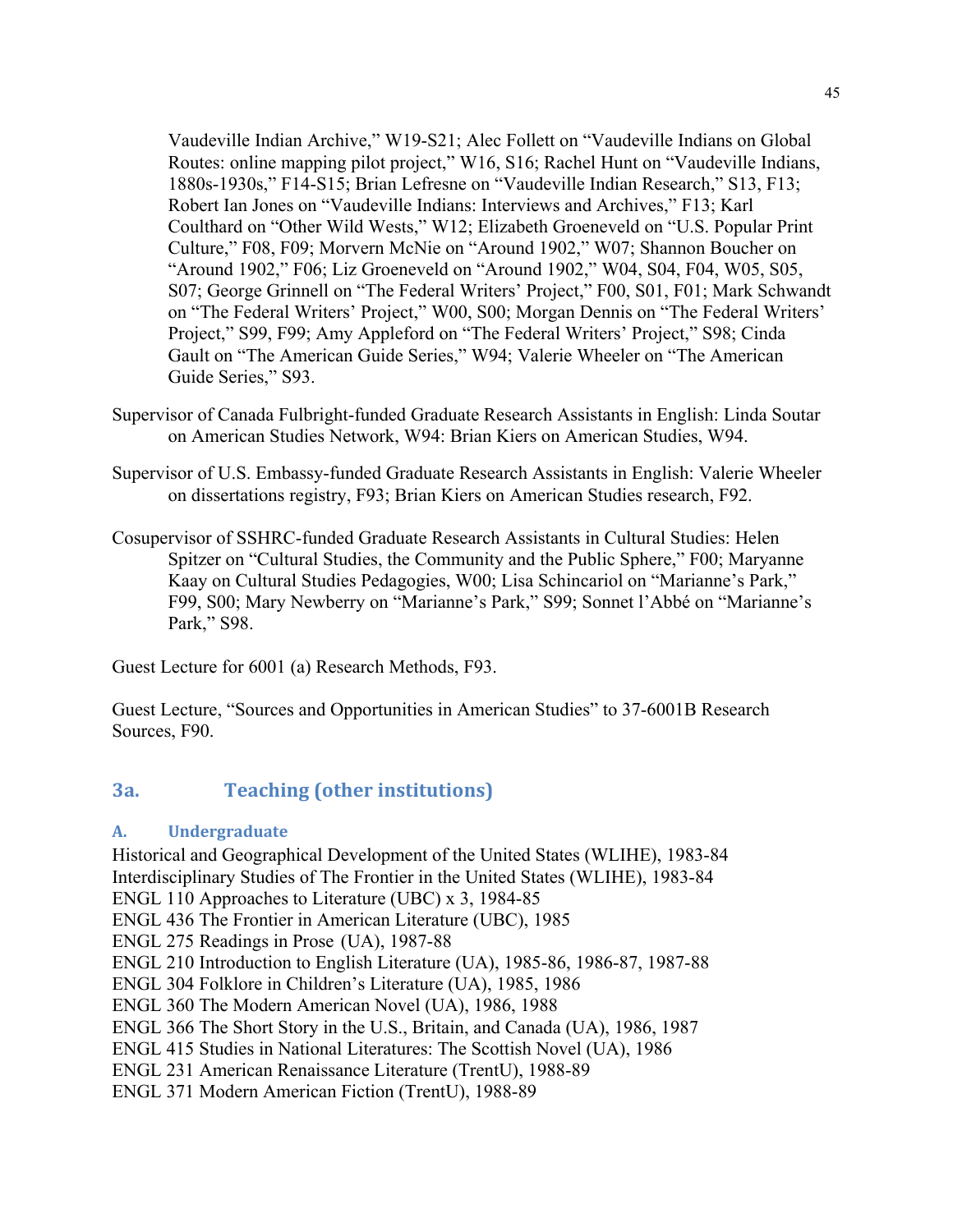ENGL 475 Women and the West in American Literature (TrentU), 1988-89

Supervisor of research projects on the Federal Theatre Project (WLIHE 1983-84), Scottish Women Writers (UA 1986-87), Approaches to Popular Literature (UA 1987-88)

## **B. Graduate**

Advisor, Ph.D. Dissertation (UA): "American Regionalism: Norris, Steinbeck Didion," 1987-88 (incomplete)

Supervisor, Ph.D. Reading Course (UA): "Literatures of the American West in the Twentieth Century" (1986)

Supervisor, Ph.D. Reading Course (UA): "Women and Western Writing" (1987)

Examiner, Ph.D. Comprehensive Examination (UA): Jeanne Perreault, Feminist Theories and Criticism (1988)

Advisor, M.A. Thesis (UA): Janice Mant, "Parody and Detective Fiction" (1986-87)

Graduate Course (UA): ENGL 586: The Frontier in American Literature 1682-1981 **(**1987-88)

# **4. Service and Administration**

# **A. Department**

**SCHOOL OF ENGLISH & THEATRE STUDIES (previously School of Literatures & Performance Studies), UG 1998-**

## **Administrative Appointments**

Codirector (with Harry Lane), 1 July 1999-30 June 2002

Acting Codirector (with Harry Lane), 10 May-30 June 1999

## **Committees**

Member, English Program Undergraduate Curriculum Committee, F14-S17

Member, Program Prioritization Process Committee, F12-W13

Member, English Undergraduate Curriculum Committee, F11-S13

Member, Hiring Search Committee for SETS Director, W11.

Member, SETS Working Group on 4000-level English Program seminars, F10-W11.

Member, LSTS PhD reading lists, transnational 19th century group, W11

Member, SETS ad hoc committee on hiring priorities, W10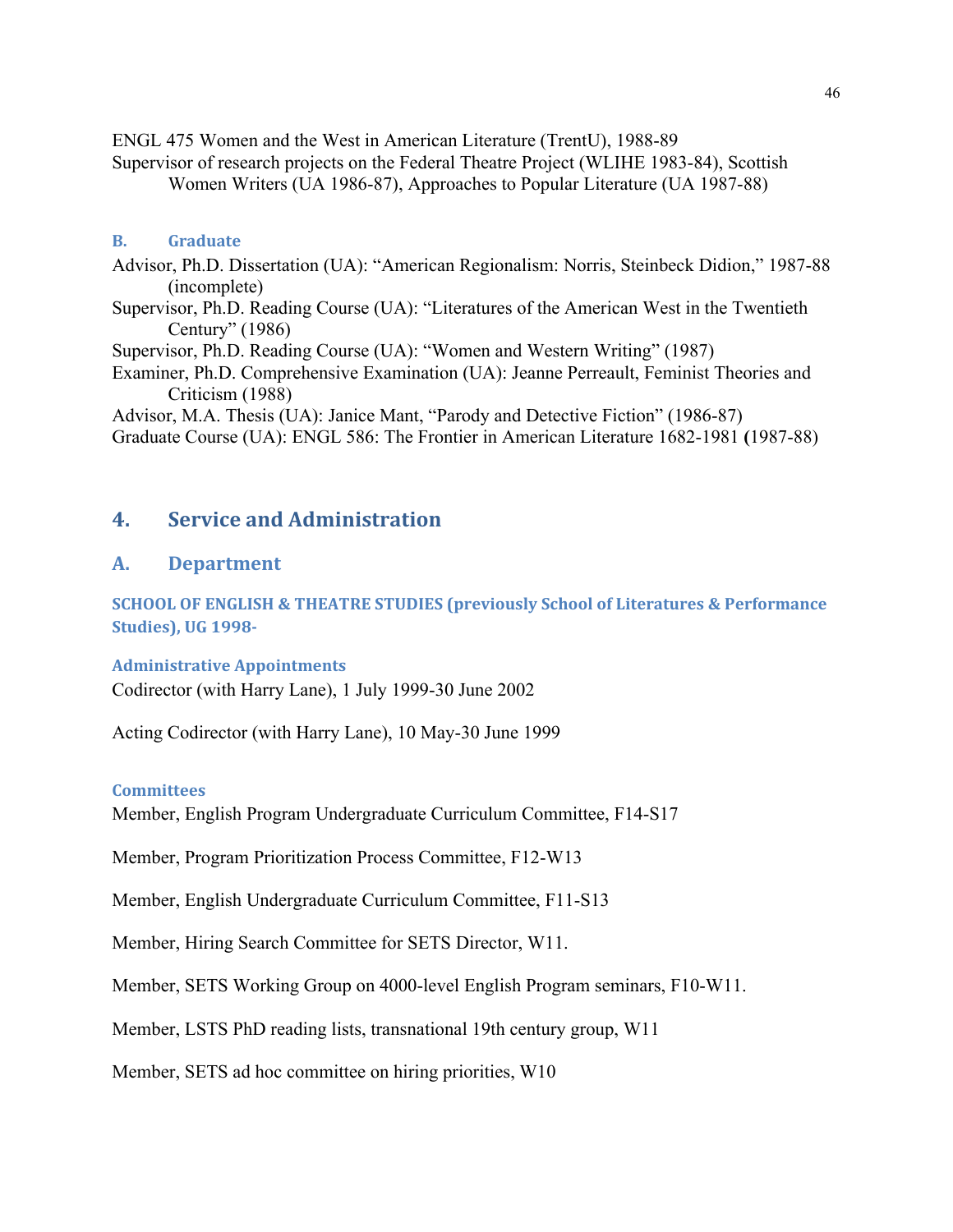Member, English M.A. Admissions Committee, W07.

Member, SETS Tenure & Promotion Committee, 2007-08.

English Program Undergraduate Curriculum Committee Member, English Program Undergraduate Curriculum Committee, 2007-08

Member, English Program 2-2 Workload Committee, 2007-08.

Chair, SETS Ad Hoc Seminar-Lecture Study Committee, W05.

Member, SETS Hiring Committee, Media Studies position, Guelph-Humber, F03-S04.

Chair, SLAPSIE Ad Hoc Workload Subcommittee, S98.

## **Other**

Juror for Michael Tompkins Essay Prize in English, W18

- English Program Undergraduate Academic Advisor, W98-F99, F11-S13, F14-S17.
- Leader, SETS Graduate Student Professionalization Seminar on SSHRC and OGS Grant Applications, 2016-17.

Leader, Graduate Student Professionalization Seminar on Job Applications, F16, W16.

Co-leader, Graduate Student Professionalization Seminar on Conferencing, Co-Leader, W15.

Co-Leader with B.A. Counselling Officer, Information Workshop for English Majors, F14.

Faculty advisor on *Borders: An Undergraduate Arts Research Journal*, 2012-13.

Presenter, workshop on SSHRC grant applications for SETS graduate students, F11

Member, expert panel, ENGL 2130 students (taught by Ajay Heble), W11

Collegial Mentor to junior faculty member, W05-S09

Presenter, "Grant applications and CVs," SETS graduate student professionalization seminar, F07

- Presenter, graduate school application information sessions (2) for SETS undergraduate students, F07
- Presenter, "How to get published," SETS graduate student professionalization seminar, W04, W<sub>05</sub>.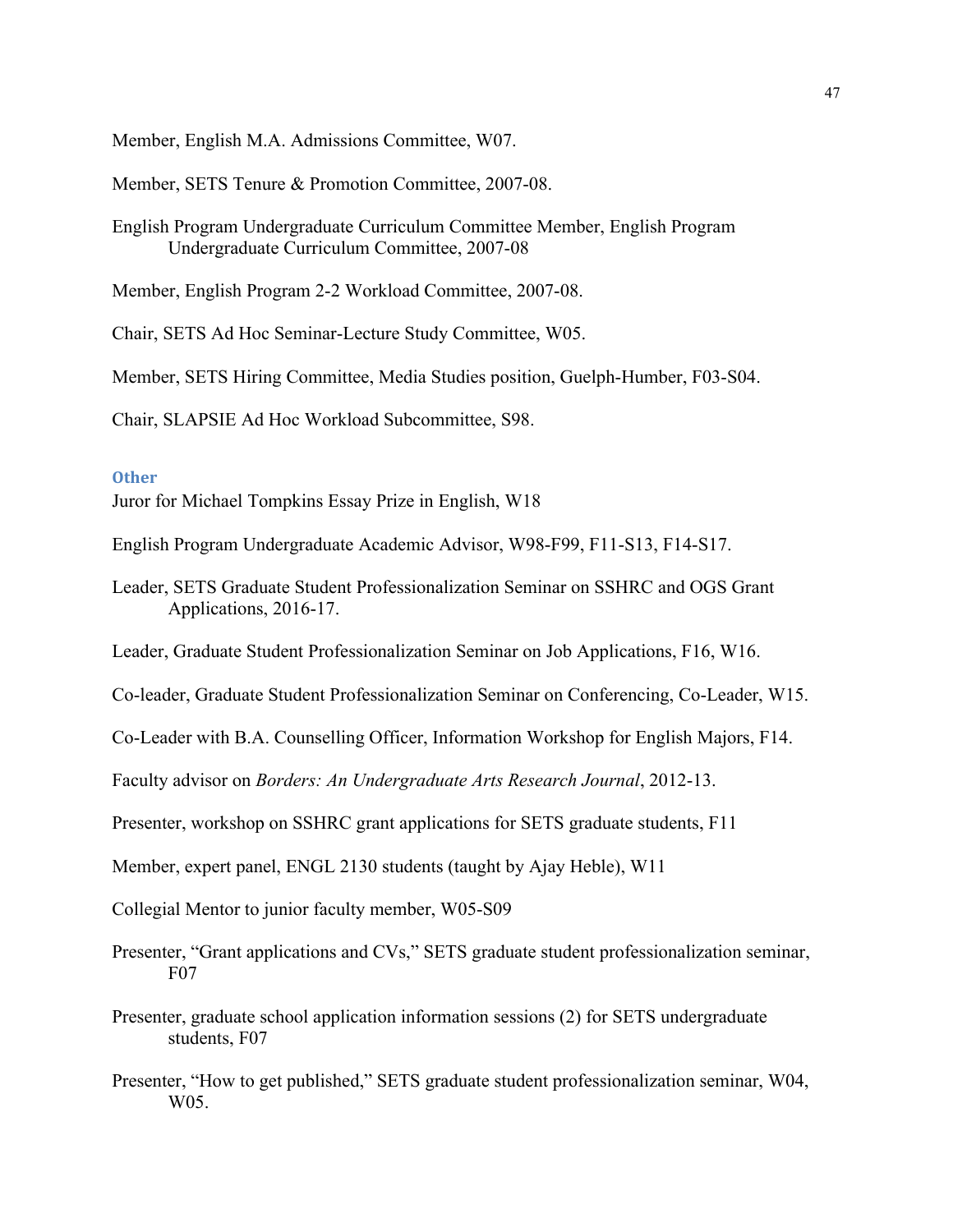## **DEPARTMENT OF ENGLISH, UG 1989-98**

## **Committees**

Chair, English Curriculum Committee, 1991-93; 1994-97.

Member, English Department Tenure and Promotion Committee, 1995-97.

Member, English Ad Hoc Library Committee, 1991.

Member, Department of English Advisory Committee on Hiring, 1990-92.

Chair, English Department Ad Hoc Critical Practice Committee, 1990-91.

## **OTHER**

Co-organizer, English Departmental forum on gender and sexual harassment with President's Advisory Committee on Gender and Sexual Harassment, 1993.

Organizer, "Work in Progress" English Departmental Series, 1991-92.

Organizer, English Department Faculty Forum, 1990-91.

## **B. College and University**

## **Administrative Appointment**

Director, Centre for Cultural Studies/Centre d'études sur la culture, July 1995-December 2000.

## **Committees**

Member, College of Arts Hiring Search Committee for SETS Director, F20-S21.

College of Arts representative, University Tenure and Promotion Appeals Committee (Representative, May 2012- May 2013; Alternate Member, May 2008-May 2012).

Member, UG Library Master Space Planning Advisory Group, W13

Member, SSHRC Internal Grants Committee, F08-F09.

Member, Admissions & Progress Committee, Board of Graduate Studies, F03-S06.

Member, Senate Internal Review Committee, S05-W06

Member, University of Guelph Faculty Association Subcommittee on Benefits and end of mandatory retirement, S05–F05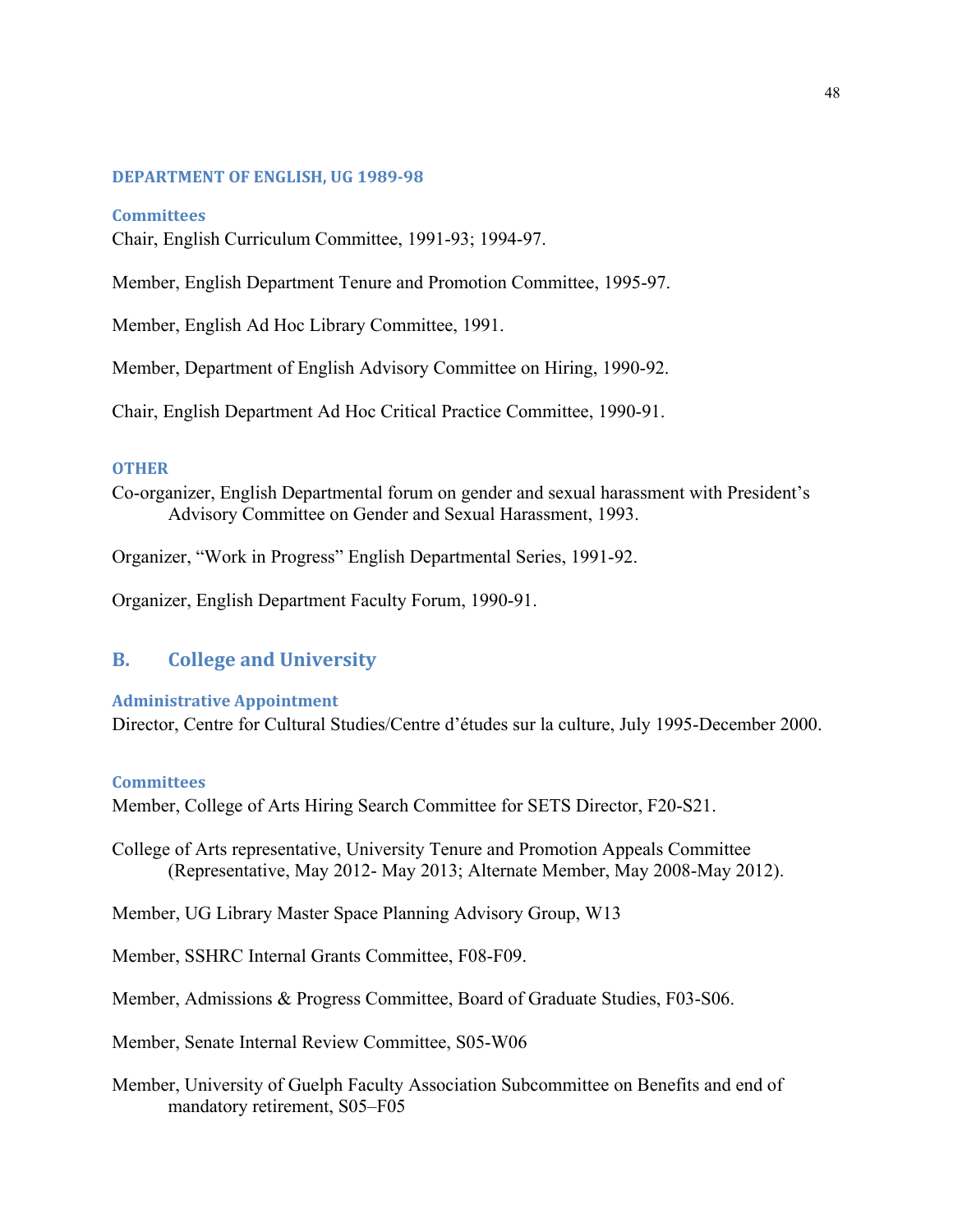Member, Department of History Hiring committee, F03.

Member, Senate Committee on Internal Reviews, Sub-Committee Reviewing Department of Family Relations and Applied Nutrition and Bachelor of Applied Science Program, W02-F02.

Member, Department of Physics Search Committee for Departmental Chair, F01-W02.

Member, University of Guelph Committee on Employment Equity, F00-S02.

Member, University of Guelph Cluster Planning Group #1, W00-F00.

- University of Guelph Representative to the Humanities and Social Sciences Federation of Canada, 1996-99.
- Member, Senate Committee on Internal Reviews, Sub-Committee Reviewing History Department), 1999.
- Member, Hiring Committee for BA Program Counsellor, 1999.
- Member, Hiring Committee for School of Fine Art and Music, 1998-99.
- Member, Senate Research Board, 1996-97.
- Member, UG Day of Protest and Public Education Committee, 1997.
- Member, Search Committee for the Chair of Sociology and Anthropology, 1995-96.

Chair, Interim Advisory Committee on Cultural Studies, 1995.

Member, College of Arts Council on Cultural Studies, 1994-95.

- Member, Education Subcommittee of Advisory Committee on Gender and Sexual Harassment, 1992-93.
- Member, President's Advisory Committee on Gender and Sexual Harassment, 1991-93; 1994-97; 1998-99.

Member, Women's Studies Committee, 1992-93.

Member, B.A. Program Committee, 1990-93.

Member and Treasurer, UGFA Status of Women Committee, 1990-92.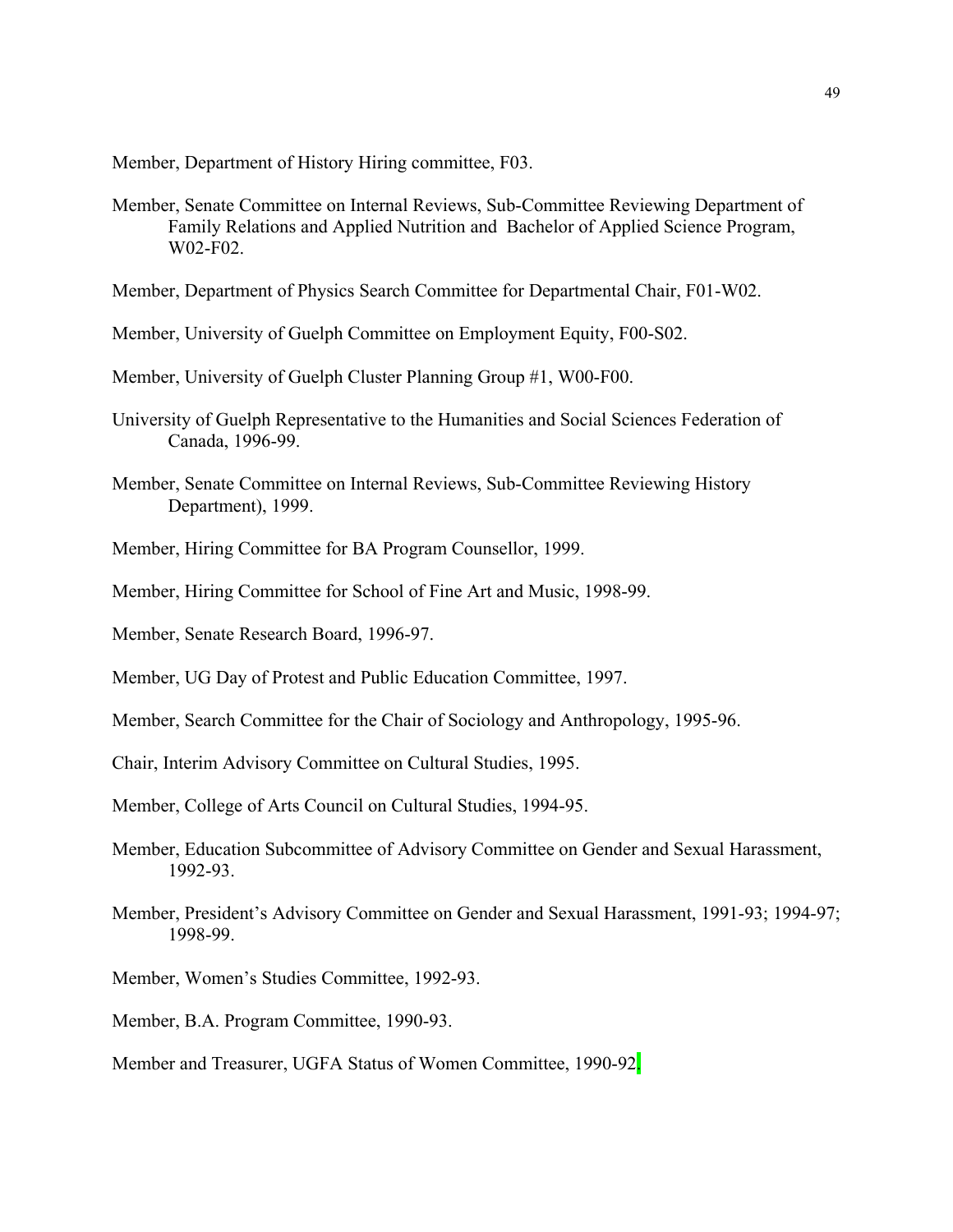#### **OTHER**

- Hosted Fulbright Specialist visit (Professor Melody Graulich), raising external and internal funds, organizing collaborative workshops, meetings, discussions, field trips, and coorganizing public talk, F18.
- Co-leader (with Tara Abraham), SSHRC panel on applying to Insight Grant and Insight Development Grant Committees, S18.
- Co-leader (with Mark Lipton), SSHRC panel on applying to Insight Grant and Insight Development Grant Committees, S17.
- College of Arts mentor to SSHRC grant applicants 2018, 2017, 2014, 2013, 2011, 2010, 2008, 2006, 2005, 2004.
- Presentation (invited) to Philosophy Department on Creating Online Exams, W17.
- Participant, Profs Are People Too, F16, F15.
- Respondent, International Institute for Critical Studies in Improvisation Research Studio, W16.
- Mock Reviewer and Panelist, SSHRC Insight Grant & Insight Development Grant Writing Workshop (joint CoA and CSAHS), S15.
- Participant, Office of Diversity and Human Rights, Diversity-focused research partnership consultation, F14.
- Mock Interviewer, Improvisation, Community, and Social Practice: SSHRC Partnership Grant application, W13.
- Faculty advisor on *Borders: An Undergraduate Arts Research Journal*, W12-W13
- Article referee for *SURG* (*Studies by Undergraduate Researchers at Guelph*), F12.
- Presenter (invited), "Remembering Women on December 6th," talk for University of Guelph December 6 Remembrance Ceremony, 4 December 2009.
- Copresenter (with members of the Cultural Memory Project) (invited), "Beyond Remembering," UG Persons' Day Breakfast, 18 October 2005.
- Panelist, Research panel for new faculty, 30 August 2005.
- UG representative, Fulbright Round Table, Montreal 6-7 May 2005.
- Workshop leader, "THERE *MUST* BE A LONE RANGER!!!: Studying Popular Fiction," Connection Conference for pre-university students, 25 April 2005, 29 April 2004.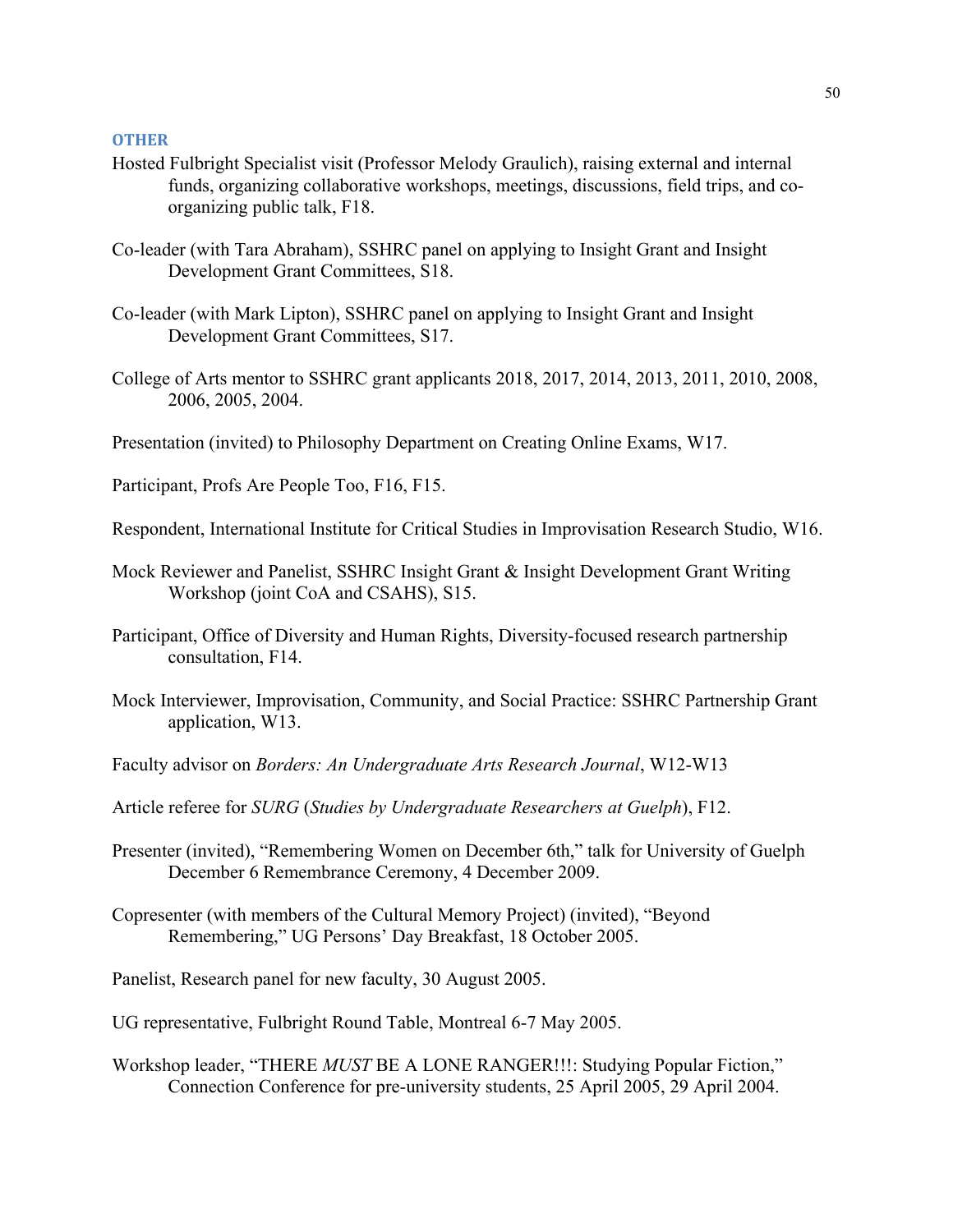- Workshop leader, "THERE *MUST* BE A LONE RANGER!!!: Studying Popular Fiction," Interaction Conference for Grade 10 and 11 students, 24 April 2005, 30 April 2004.
- Speaker, Plenary panel, Graduate Student Days, 8 September 2004.
- Faculty Mentor: Lincoln Alexander Chancellor's Scholar, 2005-06; Rhodes Scholar candidate, Nov. 2004

Presenter, 16 Days of Activism Against Gender Violence, 30 November 2004.

- Speaker (invited), Plenary Session: The Graduate Experience, Graduate Students' Day, F04.
- Keynote Speaker (invited) for Women in Science and Engineering Speaker Night, "Remembering Women: Montreal December 6th, 1989," 23 October 2003.

Speaker (invited), Campus Days Panels, 15 March 2000; 13 & 14 March 2002

- Paper presenter (invited), Teaching Support Services conference, "Collaborative Learning" 17 May 2001.
- Discussion group facilitator, Office of First Year Studies Summer Reading Program, 4 September 1999, 5 September 2000.
- Participant, English Department Workshop for Graduate Students, on conference proposals and presentations, 26 March 1996.
- Workshop Co-leader, "The Advisor and the Graduate Student," Graduate Students' Days, September 1993; September 1995; September 1996.

Initiated American Studies Network across university community, 1992.

## **SERVICE AND ADMINISTRATION, OTHER INSTITUTIONS**

Member, Women's Studies Programme Curriculum Committee, Trent U., 1988-89.

Member, Chair's Advisory Council, Department of English, U. of Alberta, 1987-88.

Chair, Audio-visual Committee, Department of English, U. of Alberta, 1987-88.

Member, Continuing English Programme Committee, Faculties of Arts, Education and Extension, U. of Alberta, 1985-88.

Member, Honours Committee, Department of English, U. of Alberta, 1986-87.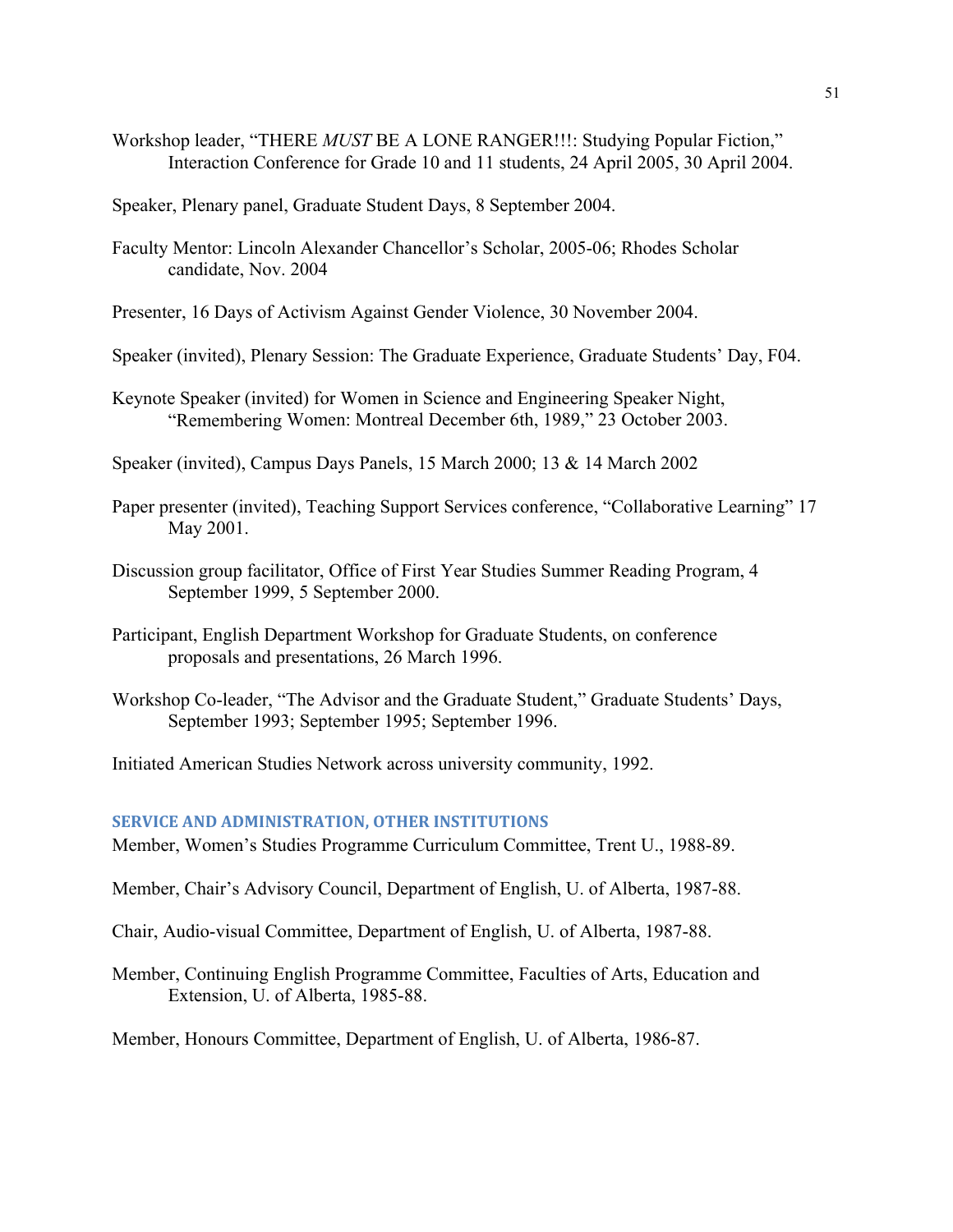# **C. Community**

## **Community-engaged research**

- Collaboration-building activities with members of Indigenous theatre community (including research exchanges, off-campus workshops, in-class presentations, recorded conversations and interviews), on SSHRC-funded project "Vaudeville Indians on Global Circuits, 1880-1930," 2013-.
- "Research Colleague" on The People and the Text: Indigenous Writing to 1992 (Indigenous digitization project)<http://thepeopleandthetext.ca/>
- Collaborative video with Monique Mojica and Michelle St. John (videographer Jordan O'Connor), "From Amazon Queen to Oscar Wilde: Reading the Cabinet Cards of Gowon-go Mohawk," filmed 9 April 2019.
- Formal partnership with Guelph-Wellington Women in Crisis and collaborative research, presentation and publication with members of social justice community (from Ontario Women's Directorate, Guelph International Resource Centre, Women In Crisis) on SSHRC-funded project "Marianne's Park: A Project in Cultural Memory," 1998-2006.
- Liaison with local community groups (including Action Read, Ed Video, Guelph Multicultural Centre) in design and delivery of UNIV 3300, F00.
- Participation in the Cultural Studies project, "Improvisation, Collaboration, and Communities in Dialogue" working in partnership with the MacDonald Stewart Art Centre and the Guelph Jazz Festival, 1995-2000.

## **Community Outreach**

- Invited Lecture, "Not Only Will Rogers: Indigenous Performers in Vaudeville," Guelph-Wellington Men's Club, 26 January 2021 (via Zoom).
- Invited Lecture, "'Vaudeville Indians' on Global Circuits." Continuing Education Archaeology/History Lecture Series, Guelph, 17 September 2018.
- Invited community presentation, Harry Ransom Center Fellows' Brown Bag Lunch (Public presentation and roundtable discussion of archival research in HRC collections), 19 May 2016.
- Invited Public Lecture, "From Wild West to Vaudeville: 'Playing Indian' on Global Circuits, 1880s-1930s," Buffalo Bill Center of the West, Cody, Wyoming, 18 August 2015.
- Invited public lecture, "'Vaudeville Indians' on the British Stage," Summer Scholars Series, Eccles Centre, British Library (Public presentation on archival research in BL collections), 27 July 2015.